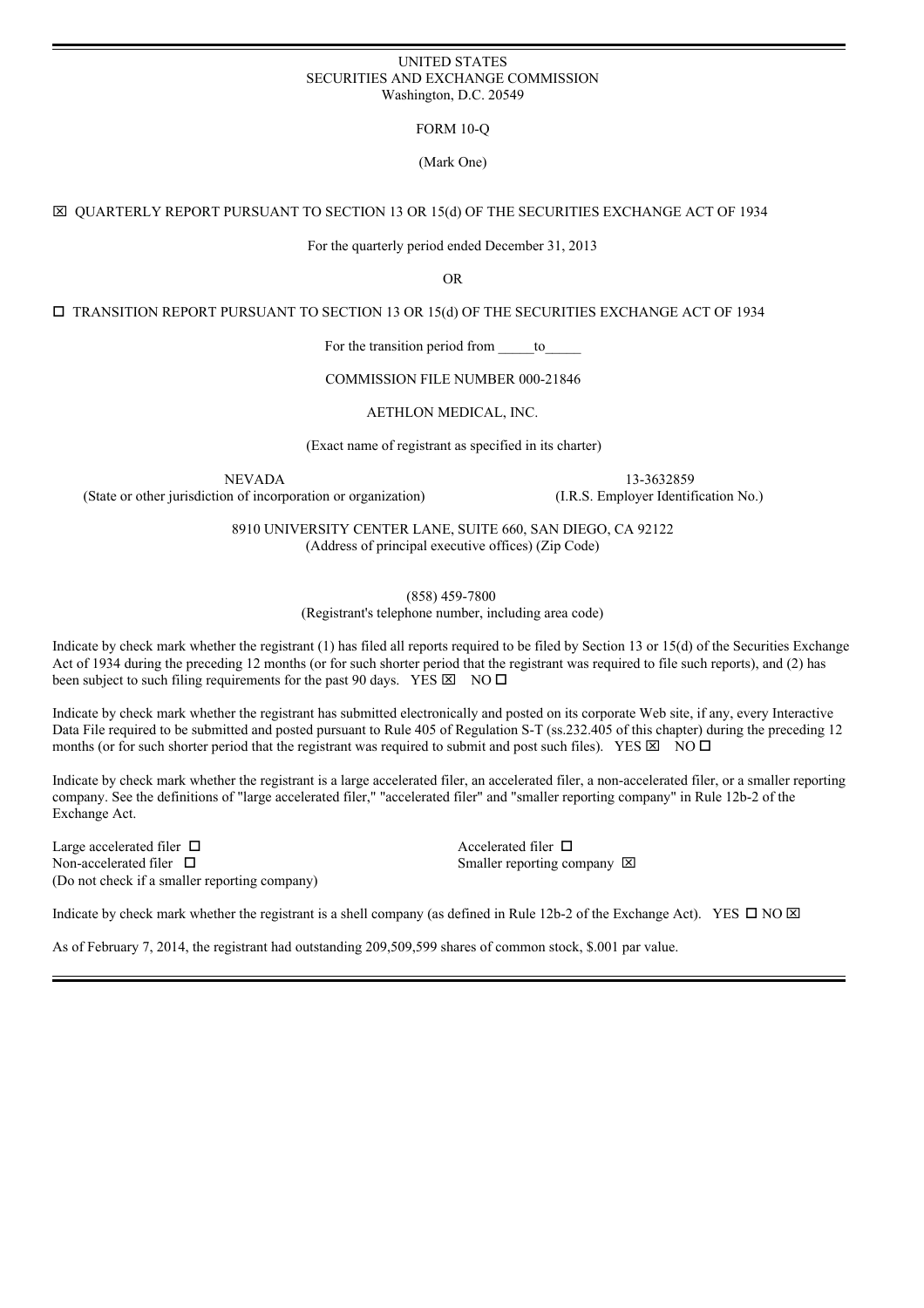# PART I. FINANCIAL INFORMATION

| ITEM 1. | FINANCIAL STATEMENTS                                                                                                                 |                |
|---------|--------------------------------------------------------------------------------------------------------------------------------------|----------------|
|         | CONDENSED CONSOLIDATED BALANCE SHEETS AT DECEMBER 31, 2013 (UNAUDITED) AND MARCH<br>31, 2013                                         | 3              |
|         | CONDENSED CONSOLIDATED STATEMENTS OF OPERATIONS FOR THE THREE AND NINE MONTH<br>PERIODS ENDED DECEMBER 31, 2013 AND 2012 (UNAUDITED) | $\overline{4}$ |
|         | CONDENSED CONSOLIDATED STATEMENTS OF CASH FLOWS FOR THE NINE MONTH PERIODS ENDED<br>DECEMBER 31, 2013 AND 2012 (UNAUDITED)           | 5              |
|         | NOTES TO CONDENSED CONSOLIDATED FINANCIAL STATEMENTS (UNAUDITED)                                                                     | $\overline{7}$ |
| ITEM 2. | MANAGEMENT'S DISCUSSION AND ANALYSIS OF FINANCIAL CONDITION AND RESULTS OF<br><b>OPERATIONS</b>                                      | 26             |
| ITEM 3. | QUANTITATIVE AND QUALITATIVE DISCLOSURES ABOUT MARKET RISK                                                                           | 33             |
| ITEM 4. | <b>CONTROLS AND PROCEDURES</b>                                                                                                       | 33             |
|         | PART II. OTHER INFORMATION                                                                                                           | 34             |
|         | ITEM 1. LEGAL PROCEEDINGS                                                                                                            | 34             |
|         | ITEM 1A. RISK FACTORS                                                                                                                | 34             |
| ITEM 2. | UNREGISTERED SALES OF EQUITY SECURITIES AND USE OF PROCEEDS                                                                          | 34             |
| ITEM 3. | DEFAULTS UPON SENIOR SECURITIES                                                                                                      | 36             |
| ITEM 4. | MINE SAFETY DISCLOSURES                                                                                                              | 36             |
| ITEM 5. | <b>OTHER INFORMATION</b>                                                                                                             | 36             |
| ITEM 6. | <b>EXHIBITS</b>                                                                                                                      | 37             |
|         |                                                                                                                                      |                |

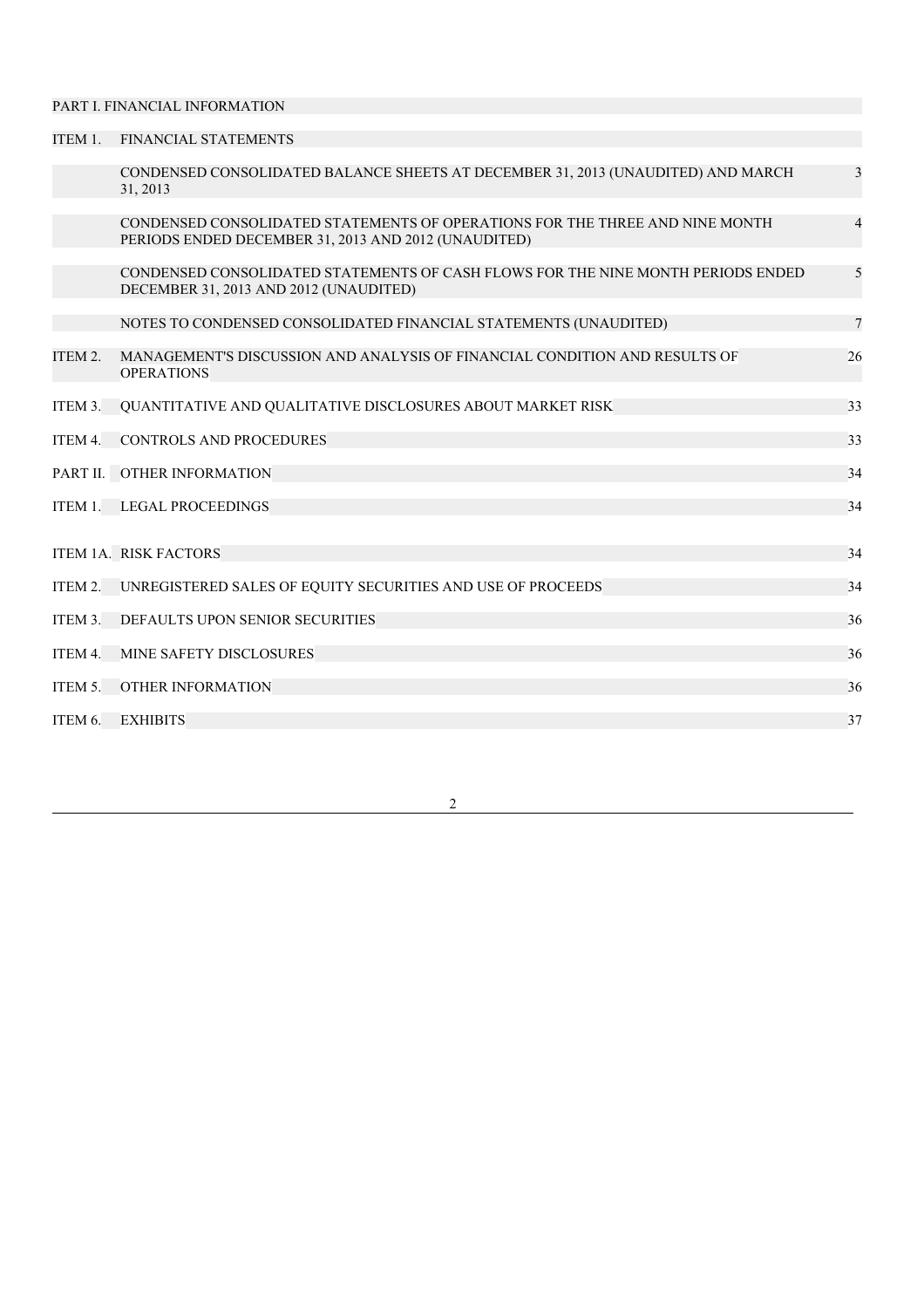# PART I. FINANCIAL INFORMATION

# ITEM 1. CONDENSED CONSOLIDATED FINANCIAL STATEMENTS

## AETHLON MEDICAL, INC. AND SUBSIDIARY CONDENSED CONSOLIDATED BALANCE SHEETS

|                                                                                                                                                                                                                                                          |               | December 31,<br>2013<br>(Unaudited) | March 31,<br>2013 |  |
|----------------------------------------------------------------------------------------------------------------------------------------------------------------------------------------------------------------------------------------------------------|---------------|-------------------------------------|-------------------|--|
| <b>ASSETS</b>                                                                                                                                                                                                                                            |               |                                     |                   |  |
| Current assets                                                                                                                                                                                                                                           |               |                                     |                   |  |
| Cash                                                                                                                                                                                                                                                     | \$            | 1,854,941                           | \$<br>125,274     |  |
| Accounts receivable                                                                                                                                                                                                                                      |               | 45,009                              | 208,781           |  |
| Deferred financing costs                                                                                                                                                                                                                                 |               |                                     | 863               |  |
| Prepaid expenses and other current assets                                                                                                                                                                                                                |               | 18,700                              | 29,602            |  |
| Total current assets                                                                                                                                                                                                                                     |               | 1,918,650                           | 364,520           |  |
| Property and equipment, net                                                                                                                                                                                                                              |               | 54,352                              | 145               |  |
| Patents and patents pending, net                                                                                                                                                                                                                         |               | 114,780                             | 121,653           |  |
| Deposits                                                                                                                                                                                                                                                 |               | 17,226                              | 10,376            |  |
| <b>Total</b> assets                                                                                                                                                                                                                                      | \$            | 2,105,008                           | \$<br>496,694     |  |
| LIABILITIES AND STOCKHOLDERS' DEFICIT                                                                                                                                                                                                                    |               |                                     |                   |  |
| <b>Current Liabilities</b>                                                                                                                                                                                                                               |               |                                     |                   |  |
| Accounts payable                                                                                                                                                                                                                                         | $\mathcal{S}$ | 790,272                             | \$<br>822,832     |  |
| Due to related parties                                                                                                                                                                                                                                   |               | 784,570                             | 736,070           |  |
| Notes payable                                                                                                                                                                                                                                            |               | 390,000                             | 321,381           |  |
| Convertible notes payable, net of discounts                                                                                                                                                                                                              |               | 2,244,942                           | 2,367,631         |  |
| Derivative liabilities                                                                                                                                                                                                                                   |               | 5,576,065                           | 3,588,239         |  |
| Accrued liquidated damages                                                                                                                                                                                                                               |               | 437,800                             | 437,800           |  |
| Other current liabilities                                                                                                                                                                                                                                |               | 2,426,263                           | 1,367,185         |  |
| Total current liabilities                                                                                                                                                                                                                                |               | 12,649,912                          | 9,641,138         |  |
| Commitments and Contingencies (Note 12)                                                                                                                                                                                                                  |               |                                     |                   |  |
| Stockholders' Deficit                                                                                                                                                                                                                                    |               |                                     |                   |  |
| Aethlon Medical, Inc. stockholders' deficit Common stock, par value \$0.001 per share;<br>500,000,000 shares authorized as of December 31, 2013 and March 31, 2013;<br>209,168,197 and 173,674,201 shares issued and outstanding as of December 31, 2013 |               |                                     |                   |  |
| and March 31, 2013, respectively                                                                                                                                                                                                                         |               | 209,170                             | 173,685           |  |
| Additional paid-in capital                                                                                                                                                                                                                               |               | 56,193,786                          | 52,157,196        |  |
| Accumulated deficit                                                                                                                                                                                                                                      |               | (67, 210, 799)                      | (61, 475, 325)    |  |
| Total Aethlon Medical, Inc. stockholders' deficit                                                                                                                                                                                                        |               | (10, 807, 843)                      | (9,144,444)       |  |
| Noncontrolling interests                                                                                                                                                                                                                                 |               | 262,939                             |                   |  |
| Total stockholders' deficit                                                                                                                                                                                                                              |               | (10, 544, 904)                      | (9,144,444)       |  |
| Total liabilities and stockholders' deficit                                                                                                                                                                                                              | \$            | 2,105,008                           | \$<br>496.694     |  |

See accompanying notes.

## 3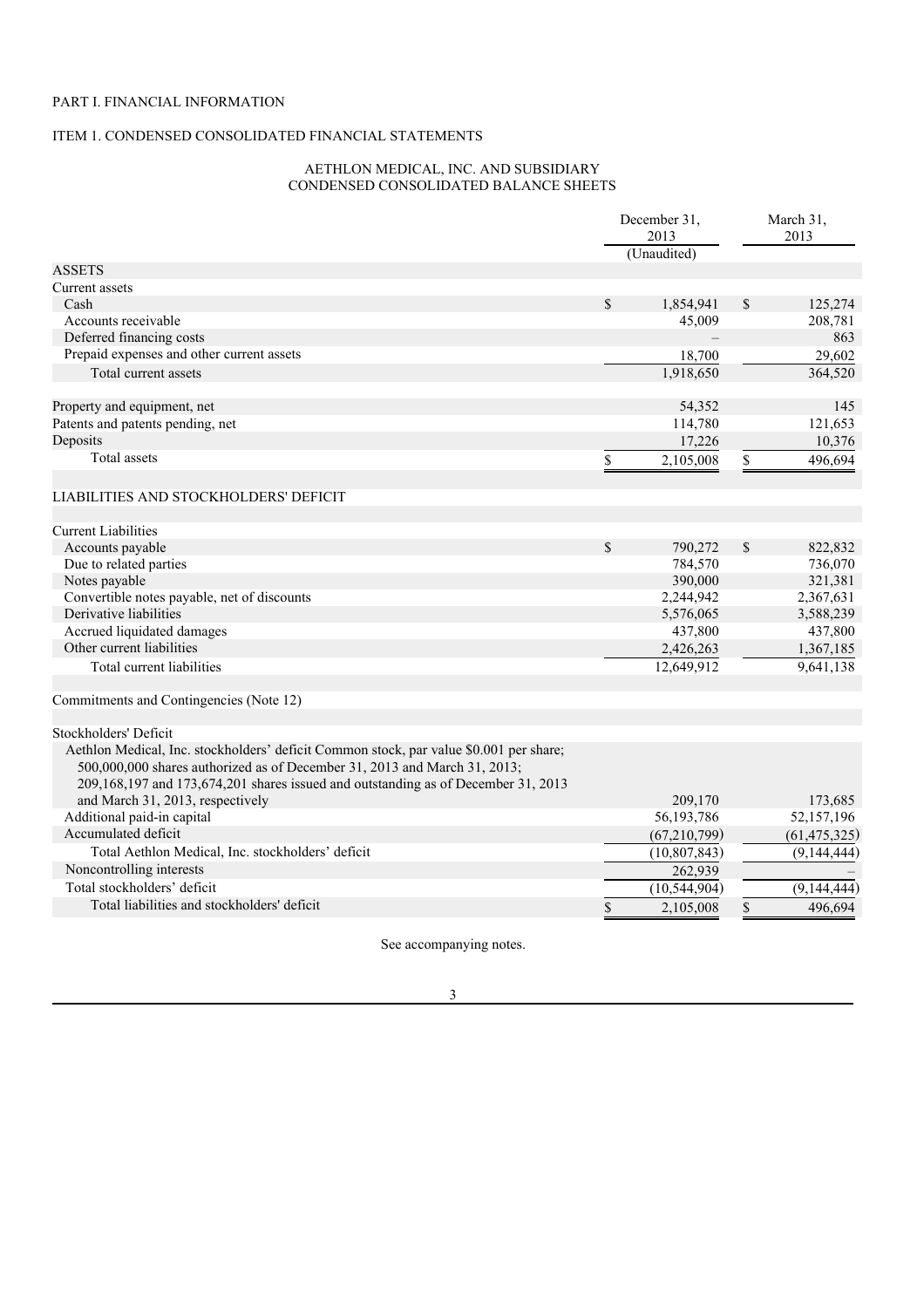## AETHLON MEDICAL, INC. AND SUBSIDIARY CONDENSED CONSOLIDATED STATEMENTS OF OPERATIONS For the Three and Nine Month Periods Ended December 31, 2013 and 2012 (Unaudited)

|                                                                |    | Three Months<br>Ended<br>December 31,<br>2013 |    | Three Months<br>Ended<br>December 31,<br>2012 | Nine Months<br>Ended<br>December 31,<br>2013 | Nine Months<br>Ended<br>December 31,<br>2012 |               |  |
|----------------------------------------------------------------|----|-----------------------------------------------|----|-----------------------------------------------|----------------------------------------------|----------------------------------------------|---------------|--|
| <b>REVENUES</b>                                                |    |                                               |    |                                               |                                              |                                              |               |  |
| Government contract revenue                                    | \$ | 76,313                                        | \$ | 208,781                                       | \$<br>916,796                                | $\mathcal{S}$                                | 825,642       |  |
| <b>OPERATING EXPENSES</b>                                      |    |                                               |    |                                               |                                              |                                              |               |  |
| Professional fees                                              |    | 553,231                                       |    | 441,965                                       | 1,204,812                                    |                                              | 1,370,085     |  |
| Payroll and related expenses                                   |    | 425,293                                       |    | 507,377                                       | 1,288,773                                    |                                              | 1,620,943     |  |
| General and administrative                                     |    | 330,131                                       |    | 196,278                                       | 669,145                                      |                                              | 563,036       |  |
| Total operating expenses                                       |    | 1,308,655                                     |    | 1,145,620                                     | 3,162,730                                    |                                              | 3,554,064     |  |
| <b>OPERATING LOSS</b>                                          |    | (1, 232, 342)                                 |    | (936, 839)                                    | (2, 245, 934)                                |                                              | (2,728,422)   |  |
| OTHER EXPENSE (INCOME)                                         |    |                                               |    |                                               |                                              |                                              |               |  |
| Loss on debt conversion                                        |    |                                               |    | 26,716                                        | 40,256                                       |                                              | 122,775       |  |
| (Gain)/loss on change in fair value of<br>derivative liability |    | (78, 175)                                     |    | (1,384,256)                                   | 2,304,702                                    |                                              | (1,745,718)   |  |
| Interest and other debt expenses                               |    | 113,445                                       |    | 106,795                                       | 329,947                                      |                                              | 1,019,857     |  |
| Interest income                                                |    | (1)                                           |    | (38)                                          | (60)                                         |                                              | (145)         |  |
| Other expense                                                  |    | 1,000,000                                     |    |                                               | 1,000,000                                    |                                              |               |  |
| Total other expense                                            |    | 1,035,269                                     |    | (1,250,783)                                   | 3,674,845                                    |                                              | (603, 231)    |  |
| NET (LOSS) PROFIT BEFORE                                       |    |                                               |    |                                               |                                              |                                              |               |  |
| NONCONTROLLING INTERESTS                                       |    | (2,267,611)                                   |    | 313,944                                       | (5,920,779)                                  |                                              | (2, 125, 191) |  |
| Loss attributable to noncontrolling interests                  |    | (37,061)                                      |    |                                               | (37,061)                                     |                                              |               |  |
| NET (LOSS) PROFIT ATTRIBUTABLE                                 |    |                                               |    |                                               |                                              |                                              |               |  |
| TO COMMON STOCKHOLDERS                                         | S  | (2,230,550)                                   | S  | 313,944                                       | \$<br>(5,883,718)                            | \$                                           | (2,125,191)   |  |
| <b>BASIC AND DILUTED LOSS PER</b><br><b>COMMON SHARE</b>       | \$ | (0.01)                                        | \$ | 0.00                                          | \$<br>(0.03)                                 | \$                                           | (0.01)        |  |
| WEIGHTED AVERAGE NUMBER OF<br>COMMON SHARES OUTSTANDING -      |    |                                               |    |                                               |                                              |                                              |               |  |
| <b>BASIC AND DILUTED</b>                                       |    | 198,153,316                                   |    | 158,759,162                                   | 187,505,561                                  |                                              | 142,812,062   |  |

See accompanying notes.

| I |  |
|---|--|
|   |  |
|   |  |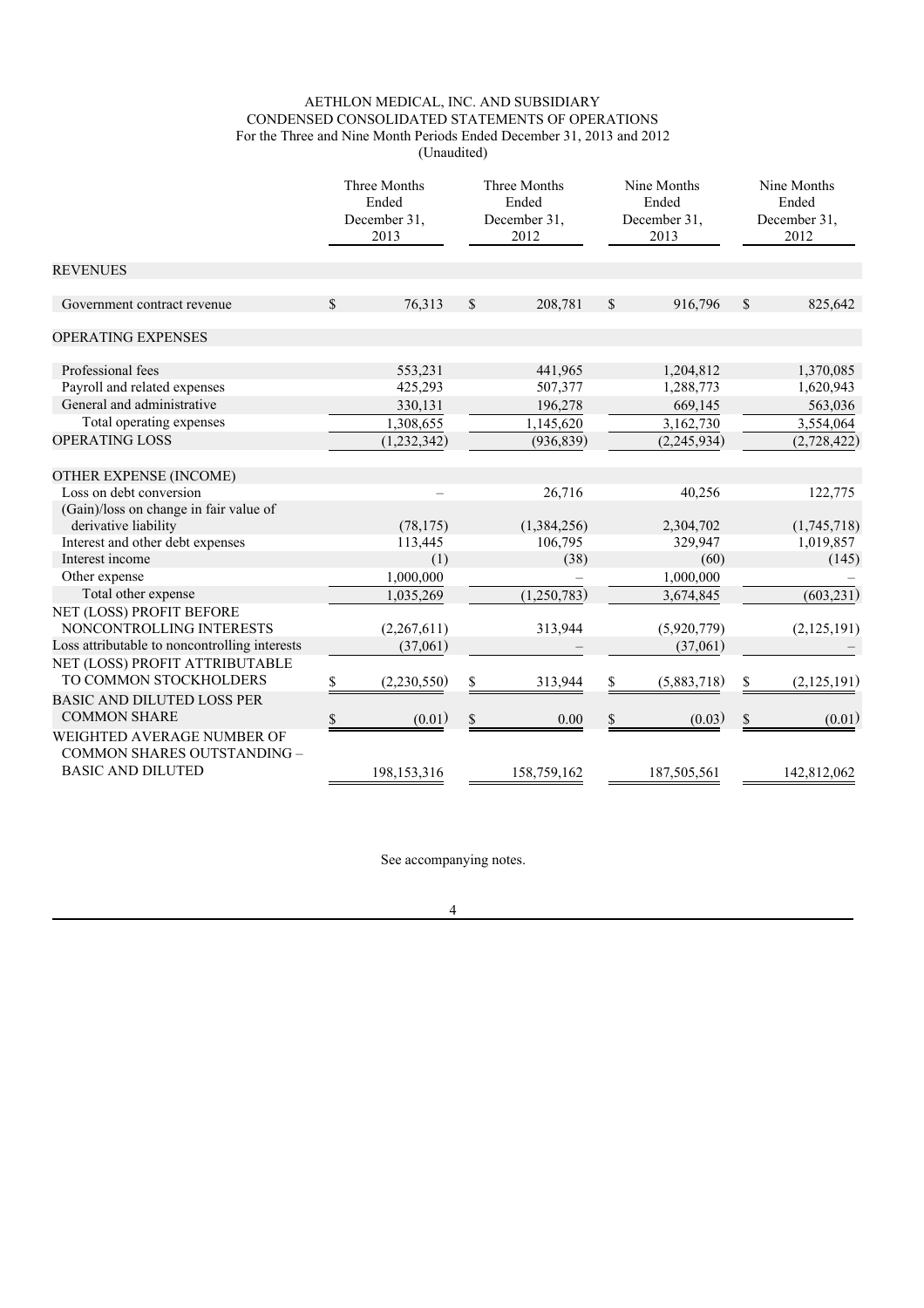## AETHLON MEDICAL, INC. AND SUBSIDIARY CONDENSED CONSOLIDATED STATEMENTS OF CASH FLOWS For the Nine Month Periods Ended December 31, 2013 and 2012 (Unaudited)

|                                                                             | Nine Months<br>Ended<br>December 31.<br>2013 | Nine Months<br>Ended<br>December 31,<br>2012 |
|-----------------------------------------------------------------------------|----------------------------------------------|----------------------------------------------|
| Cash flows from operating activities:                                       |                                              |                                              |
| Net loss attributable to common stockholders                                | \$<br>(5,883,718)                            | \$<br>(2,125,191)                            |
| Adjustments to reconcile net loss to net cash used in operating activities: |                                              |                                              |
| Loss attributable to noncontrolling interest                                | (37,061)                                     |                                              |
| Depreciation and amortization                                               | 14,159                                       | 7,977                                        |
| Stock based compensation                                                    | 223,351                                      | 570,540                                      |
| Loss on debt conversion                                                     | 40,256                                       | 122,775                                      |
| Non cash interest expense                                                   |                                              | 11,846                                       |
| Fair market value of common stock, warrants and options issued for services | 264,343                                      | 185,851                                      |
| Change in fair value of derivative liabilities                              | 2,304,702                                    | (1,745,718)                                  |
| Amortization of debt discount and deferred financing costs                  | 5,147                                        | 585,871                                      |
| Changes in operating assets and liabilities:                                |                                              |                                              |
| Prepaid expenses and other assets                                           | 4,052                                        | (31, 368)                                    |
| Accounts receivable                                                         | 163,772                                      | 400,114                                      |
| Accounts payable and other current liabilities                              | 1,268,625                                    | 435,976                                      |
| Due to related parties                                                      | 48,500                                       | 4,000                                        |
| Net cash used in operating activities                                       | (1, 583, 872)                                | (1,577,327)                                  |
| Cash flows from investing activities:                                       |                                              |                                              |
| Purchases of property and equipment                                         | (61, 493)                                    |                                              |
| Net cash used in investing activities                                       | (61, 493)                                    |                                              |
| Cash flows from financing activities:                                       |                                              |                                              |
| Principal repayments of notes payable                                       | (200,000)                                    | (29,610)                                     |
| Net proceeds from the issuance of notes payable                             | 400,000                                      |                                              |
| Proceeds from the issuance of common stock                                  | 3,175,032                                    | 1,571,000                                    |
| Net cash provided by financing activities                                   | 3,375,032                                    | 1,541,390                                    |
| Net increase (decrease) in cash                                             | 1,729,667                                    | (35, 937)                                    |
| Cash at beginning of period                                                 | 125,274                                      | 143,907                                      |
| Cash at end of period                                                       | \$<br>1,854,941                              | \$<br>107,970                                |

See accompanying notes.

5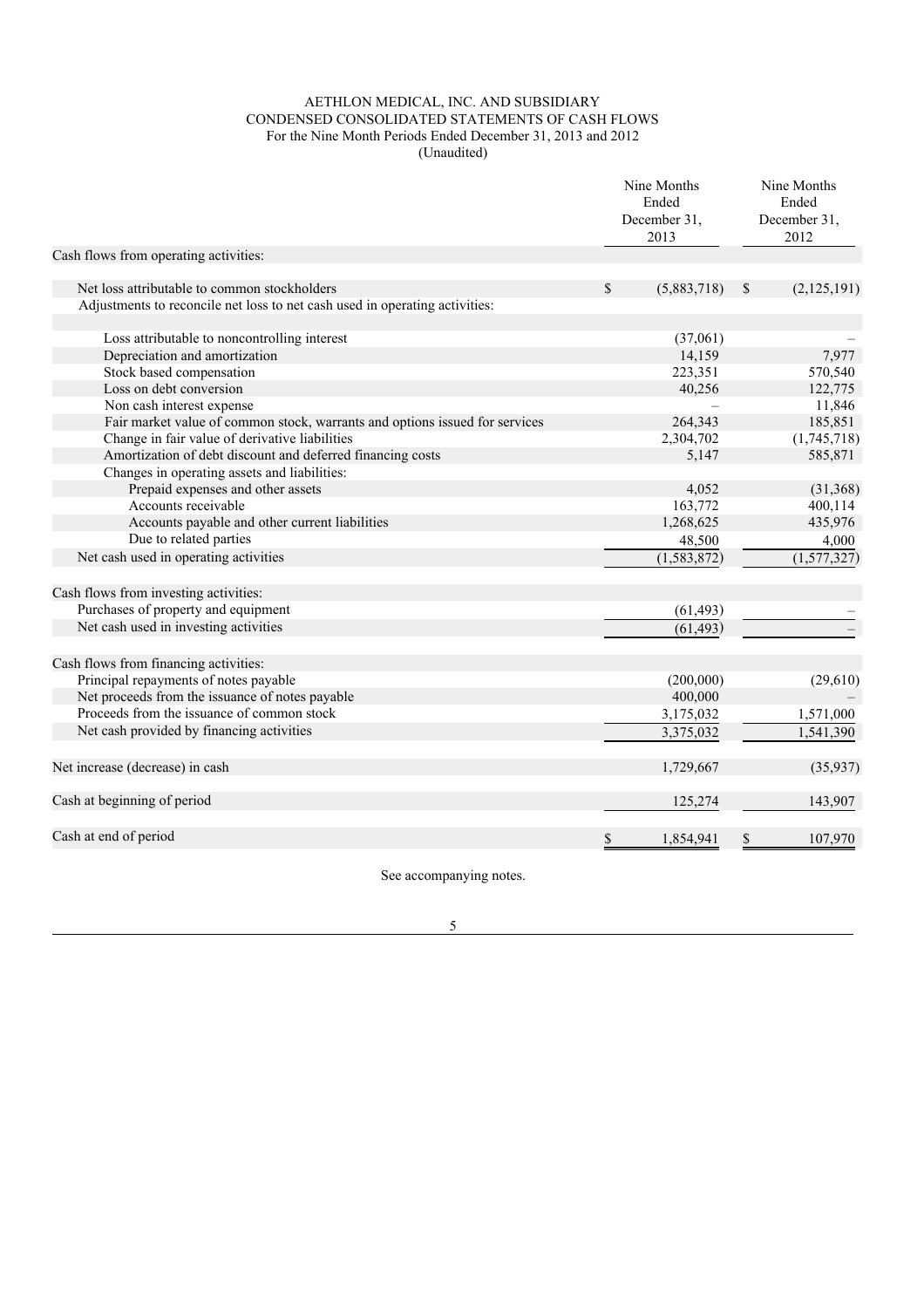## AETHLON MEDICAL, INC. AND SUBSIDIARY CONDENSED CONSOLIDATED STATEMENTS OF CASH FLOWS (CONTINUED) For the Nine Month Periods Ended December 31, 2013 and 2012 (Unaudited)

|                                                                          | Nine Months<br>Ended<br>December 31,<br>2013 | Nine Months<br>Ended<br>December 31,<br>2012 |           |  |
|--------------------------------------------------------------------------|----------------------------------------------|----------------------------------------------|-----------|--|
| Supplemental disclosures of cash flow information:                       |                                              |                                              |           |  |
| Cash paid during the period for:                                         |                                              |                                              |           |  |
| Interest                                                                 | \$<br>13,950                                 | \$                                           | 2,821     |  |
| Income taxes                                                             | \$                                           | \$                                           |           |  |
| Supplemental disclosures of non-cash investing and financing activities: |                                              |                                              |           |  |
| Convertible notes payable converted to common stock                      | \$<br>194,000                                | \$                                           | 1,150,000 |  |
| Notes payable converted to common stock                                  | \$<br>131,380                                | S                                            | 182,660   |  |
| Accrued interest converted to common stock                               | \$<br>175,080                                | \$                                           | 272,402   |  |
| Deferred financing costs recorded in connection with debt amendment      | \$                                           | \$                                           | 2,500     |  |
| Reclassification of accounts payable to convertible notes payable        | \$<br>47,000                                 | \$                                           |           |  |
| Reclassification of note payable to convertible notes payable            | \$                                           | S                                            | 75,000    |  |
| Reclassification of warrant derivative liability into equity             | \$<br>316,876                                | \$                                           | 32,759    |  |
| Reclassification of accrued interest to convertible notes payable        | \$<br>20,027                                 | S                                            |           |  |

See accompanying notes.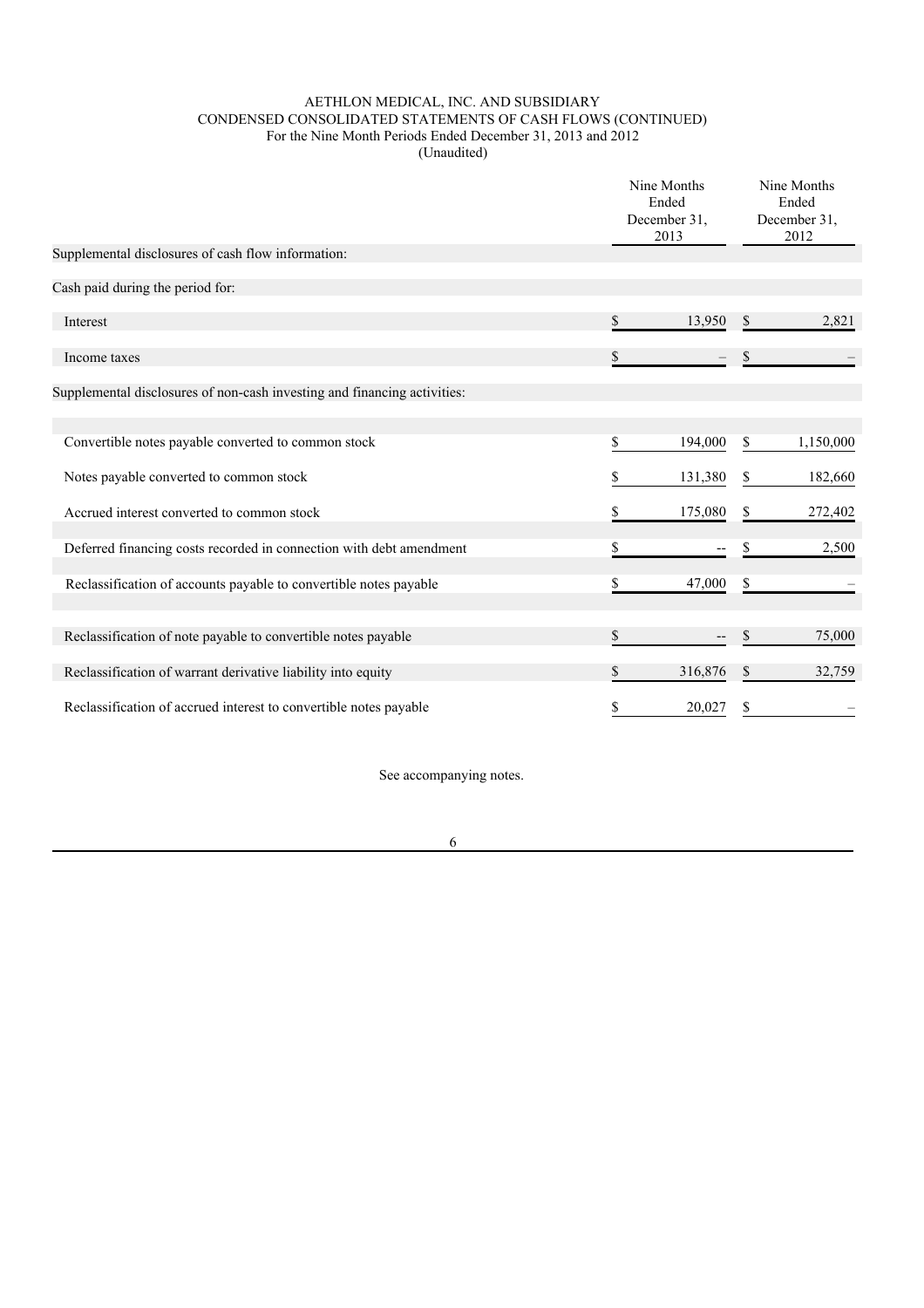#### AETHLON MEDICAL, INC. AND SUBSIDIARY NOTES TO CONDENSED CONSOLIDATED FINANCIAL STATEMENTS (UNAUDITED) December 31, 2013

## NOTE 1. NATURE OF BUSINESS AND BASIS OF PRESENTATION

Aethlon Medical, Inc. ("Aethlon", the "Company", "we" or "us") is a medical device company focused on creating innovative devices that address unmet medical needs in cancer, infectious disease and other life-threatening conditions. At the core of our developments is the Aethlon ADAPT™ (Adaptive Dialysis-Like Affinity Platform Technology) system, a medical device platform that converges single or multiple affinity drug agents with advanced plasma membrane technology to create therapeutic filtration devices that selectively remove harmful particles from the entire circulatory system without loss of essential blood components. On June 25, 2013, the United States Food and Drug Administration (FDA) approved an Investigational Device Exemption (IDE) that allows us to initiate human feasibility studies of the Aethlon Hemopurifier® in the United States. Under the feasibility study protocol, we will enroll ten end-stage renal disease patients who are infected with the Hepatitis C virus (HCV) to demonstrate the safety of Hemopurifier therapy. Successful completion of this study will allow us the opportunity to initiate pivotal studies that are required for market clearance to treat HCV and other disease conditions in the United States.

Successful outcomes of human trials will also be required by the regulatory agencies of certain foreign countries where we intend to sell this device. Some of our patents may expire before FDA approval or approval in a foreign country, if any, is obtained. However, we believe that certain patent applications and/or other patents issued more recently will help protect the proprietary nature of the Hemopurifier(R) treatment technology.

In October 2013, our subsidiary, Exosome Sciences, Inc. (ESI), commenced operations with a focus on advancing exosome-based strategies to diagnose and monitor the progression of cancer, infectious disease and other life-threatening conditions.

Our common stock is quoted on the OTCQB marketplace administered by the OTC Markets Group under the symbol "AEMD."

The accompanying unaudited condensed consolidated financial statements have been prepared in accordance with Generally Accepted Accounting Principles in the United States of America ("GAAP") for interim financial information and with the instructions to Form 10-Q and applicable sections of Regulation S-X. Accordingly, they do not include all of the information and footnotes required by GAAP for complete financial statements. In the opinion of management, all adjustments necessary to make the financial statements not misleading have been included. The condensed consolidated balance sheet as of March 31, 2013 was derived from our audited financial statements. Operating results for the nine months ended December 31, 2013 are not necessarily indicative of the results that may be expected for the year ending March 31, 2014. For further information, refer to our Annual Report on Form 10-K for the year ended March 31, 2013, which includes audited financial statements and footnotes as of March 31, 2013 and for the years ended March 31, 2013 and 2012.

## NOTE 2. LIQUIDITY

The accompanying unaudited condensed consolidated financial statements have been prepared on a going concern basis, which contemplates, among other things, the realization of assets and the satisfaction of liabilities in the ordinary course of business. We have experienced continuing losses from operations, are in default on certain debt, have negative working capital of approximately \$10,731,000, recurring losses from operations and an accumulated deficit of approximately \$67,211,000 at December 31, 2013, which among other matters, raises significant doubt about our ability to continue as a going concern. We have not generated significant revenue or any profit from operations since inception. A significant amount of additional capital will be necessary to advance the development of our products to the point at which they may become commercially viable. Our current financial resources may be insufficient to fund our capital expenditures, working capital and other cash requirements (consisting of accounts payable, accrued liabilities, amounts due to related parties and amounts due under various notes payable) for the next twelve months. Therefore we will be required to seek additional funds through debt and/or equity financing arrangements to finance our current and long-term operations.

We are currently addressing our liquidity needs by exploring investment capital opportunities through the private placement of common stock or issuance of additional debt. We believe that our access to additional capital, together with existing cash resources and anticipated receipts under the Defense Advanced Research Projects Agency (DARPA) contract, as discussed in Note 11, will be sufficient to meet our liquidity needs for fiscal 2014. However, no assurance can be given that we will receive any funds in connection with our capital raising efforts.

The unaudited condensed consolidated financial statements do not include any adjustments relating to the recoverability of assets that might be necessary should we be unable to continue as a going concern.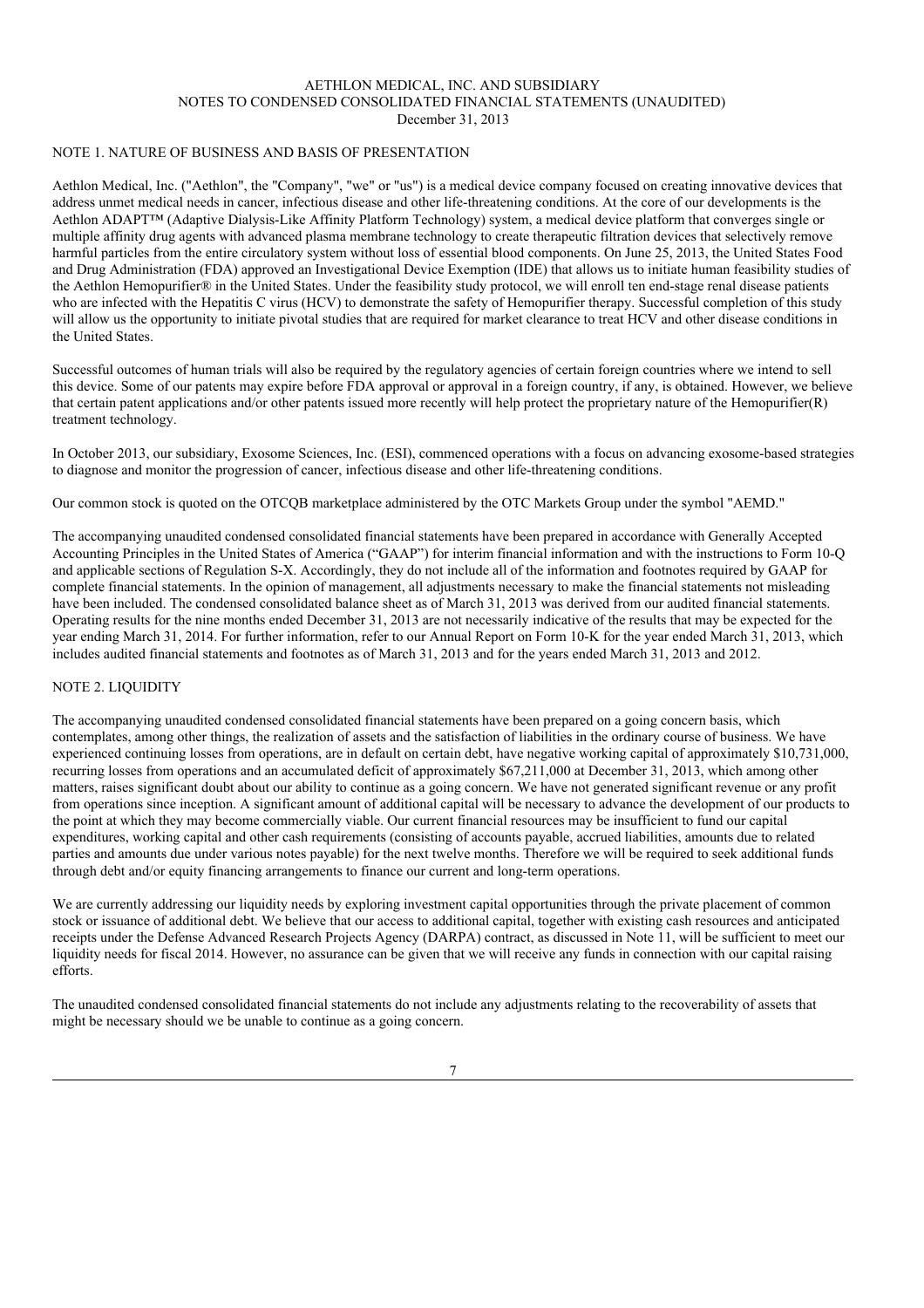## NOTE 3. SUMMARY OF SIGNIFICANT ACCOUNTING POLICIES

The summary of our significant accounting policies presented below is designed to assist the reader in understanding our condensed consolidated financial statements. Such financial statements and related notes are the representations of our management, who are responsible for their integrity and objectivity. These accounting policies conform to GAAP in all material respects, and have been consistently applied in preparing the accompanying condensed consolidated financial statements.

## PRINCIPLES OF CONSOLIDATION

The accompanying condensed consolidated financial statements include the accounts of Aethlon Medical, Inc. and its majority-owned subsidiary, Exosome Sciences, Inc. ("ESI"), collectively hereinafter referred to as the "Company" or "Aethlon". All significant intercompany balances and transactions have been eliminated in consolidation. The Company classifies the noncontrolling interests in ESI as part of consolidated net loss in the three and nine months ended December 31, 2013 and includes the accumulated amount of noncontrolling interests as part of stockholders' equity. If a change in ownership of ESI results in loss of control and deconsolidation, any retained ownership interest will be remeasured with the gain or loss reported in the statement of operations.

## LOSS PER COMMON SHARE

Basic loss per common share is computed by dividing net loss available to common stockholders by the weighted average number of common shares assumed to be outstanding during the period of computation. Diluted loss per common share is computed similar to basic loss per share except that the denominator is increased to include the number of additional common shares that would have been outstanding if the potential common shares had been issued, and if the additional common shares were dilutive. As we had net losses for all periods presented, basic and diluted loss per common share are the same, since additional potential common shares have been excluded as their effect would be antidilutive.

The potentially dilutive common shares outstanding at December 31, 2013 and 2012, which include common shares underlying outstanding stock options, warrants and convertible notes, were 145,105,572 and 135,505,936, respectively.

## REVENUE RECOGNITION

DARPA Contract - With respect to revenue recognition, we entered into a government contract with DARPA and have recognized revenue under such contract. We adopted the Milestone method of revenue recognition for the DARPA contract under ASC 605-28 "Revenue Recognition – Milestone Method" and we believe we meet the requirements under ASC 605-28 for reporting contract revenue under the Milestone Method (see Note 11).

In order to account for this contract, we identify the deliverables included within the contract and evaluates which deliverables represent separate units of accounting based on if certain criteria are met, including whether the delivered element has standalone value to the collaborator. The consideration received is allocated among the separate units of accounting, and the applicable revenue recognition criteria are applied to each of the separate units.

A milestone is an event having all of the following characteristics:

(1) There is substantive uncertainty at the date the arrangement is entered into that the event will be achieved. A vendor's assessment that it expects to achieve a milestone does not necessarily mean that there is not substantive uncertainty associated with achieving the milestone.

(2) The event can only be achieved based in whole or in part on either: (a) the vendor's performance; or (b) a specific outcome resulting from the vendor's performance.

(3) If achieved, the event would result in additional payments being due to the vendor.

A milestone does not include events for which the occurrence is either: (a) contingent solely upon the passage of time; or (b) the result of a counterparty's performance.

The policy for recognizing deliverable consideration contingent upon achievement of a milestone must be applied consistently to similar deliverables.

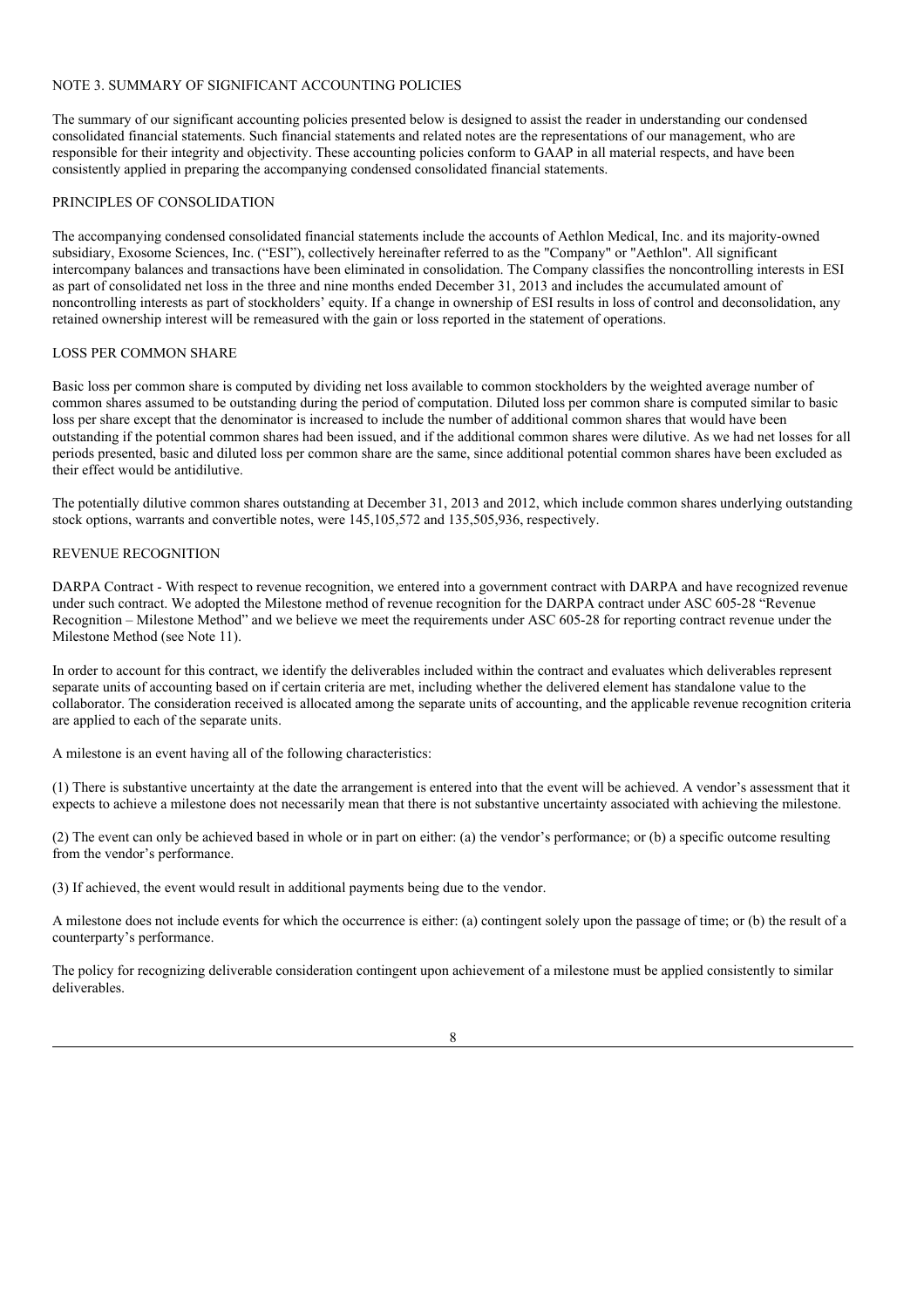The assessment of whether a milestone is substantive is performed at the inception of the arrangement. The consideration earned from the achievement of a milestone must meet all of the following for the milestone to be considered substantive:

(1) The consideration is commensurate with either: (a) the vendor's performance to achieve the milestone; or (b) the enhancement of the value of the delivered item or items as a result of a specific outcome resulting from the vendor's performance to achieve the milestone;

(2) The consideration relates solely to past performance; and

(3) The consideration is reasonable relative to all of the deliverables and payment terms (including other potential milestone consideration) within the arrangement.

A milestone is not considered substantive if any portion of the associated milestone consideration relates to the remaining deliverables in the unit of accounting (i.e., it does not relate solely to past performance). To recognize the milestone consideration in its entirety as revenue in the period in which the milestone is achieved, the milestone must be substantive in its entirety. Milestone consideration cannot be bifurcated into substantive and nonsubstantive components. In addition, if a portion of the consideration earned from achieving a milestone may be refunded or adjusted based on future performance, the related milestone is not considered substantive.

Battelle Subcontract – With respect to revenue recognition, we entered into a subcontract agreement with Battelle Memorial Institute ("Battelle") in March 2013. Battelle was chosen by DARPA to be the prime contractor on the systems integration portion of the original DARPA contract and we are one of several subcontractors on that systems integration project. The Battelle subcontract is under a time and materials basis and we began generating revenues under the subcontract in the three months ended September 30, 2013. Our expected revenue from the subcontract will be at the discretion of Battelle. The Battelle subcontract is our first cost-reimbursable contract.

Our revenue under this contract will be a function of cost reimbursement plus an overhead mark-up for hours devoted to the project by specific employees (with specific hourly rates for those employees), for travel expenses related to the project, for any equipment purchased for the project and for the cost of any consultants hired by us to perform work on the project. Each payment will require approval by the program manager at Battelle.

## CASH AND CASH EQUIVALENTS

Accounting standards define "cash and cash equivalents" as any short-term, highly liquid investment that is both readily convertible to known amounts of cash and so near their maturity that they present insignificant risk of changes in value because of changes in interest rates. For the purpose of financial statement presentation, we consider all highly liquid investment instruments with original maturities of three months or less when purchased, or any investment redeemable without penalty or loss of interest to be cash equivalents. As of December 31, 2013 and March 31, 2013, we had no assets that were classified as cash equivalents.

At December 31, 2013, our cash balances were as follows:

| Aethlon Medical, Inc.     | S | 588,066   |
|---------------------------|---|-----------|
| Exosome Sciences, Inc.    |   | 1,266,875 |
| Consolidated Cash Balance | S | 1,854,941 |

## CONCENTRATIONS OF CREDIT RISKS

Cash is maintained at two financial institutions in checking accounts and related cash management accounts. In October 2008, the Federal Deposit Insurance Corporation ("FDIC") increased the maximum level of deposit insurance at financial institutions from \$100,000 to \$250,000. Our cash balances were above such insured amount at December 31, 2013 and below the insured amount at March 31, 2013.

All of our accounts receivable at March 31, 2013 and 2012 and all of our revenue in the fiscal year ended March 31, 2013 were from the U.S. Department of Defense.

## PROPERTY AND EQUIPMENT

Property and equipment are stated at cost. Depreciation is computed using the straight-line method over the estimated useful lives of the related assets, which range from two to five years. Repairs and maintenance are charged to expense as incurred while improvements are capitalized. Upon the sale or retirement of property and equipment, the accounts are relieved of the cost and the related accumulated depreciation with any gain or loss included in the consolidated statements of operations.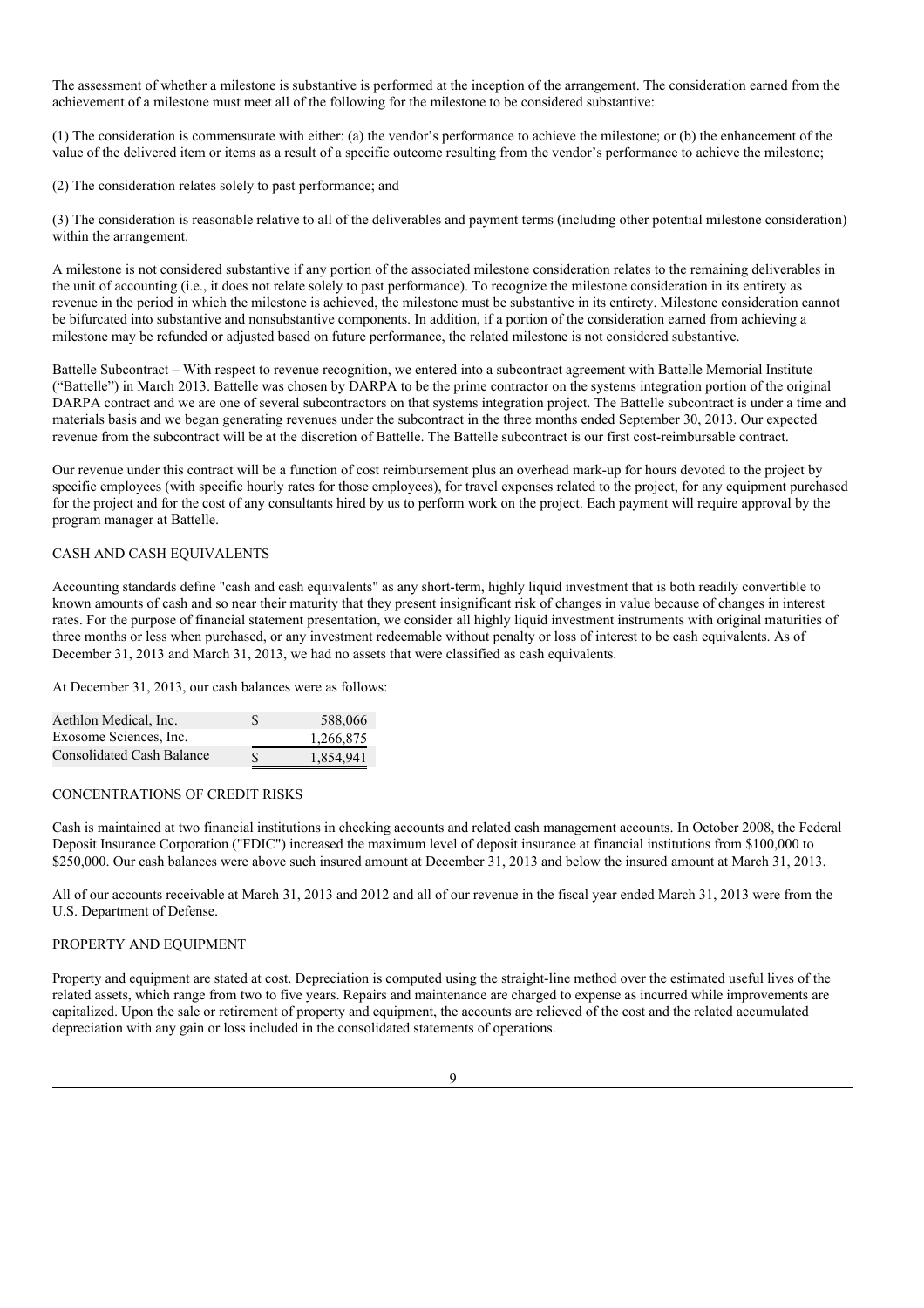#### SEGMENTS

Historically, we operated in one segment that was based on our development of therapeutic devices. However in the December 2013 quarter, we initiated the operations of ESI to develop diagnostic tests. While the activities of ESI in the December 2013 quarter were of a start-up nature and were considered immaterial for segment related disclosures, we anticipate that we will treat ESI's operations as a separate segment in future periods.

# PATENTS

We capitalize the cost of patents, some of which were acquired, and amortize such costs over the estimated useful life, upon issuance of the patent.

#### RESEARCH AND DEVELOPMENT EXPENSES

We incurred research and development expenses during the three and nine month periods ended December 31, 2013 and 2012, which are included in various operating expense line items in the accompanying condensed consolidated statements of operations. Our research and development expenses in those periods were as follows:

|                    | December 31.<br>2013 | December 31.<br>2012 |          |  |
|--------------------|----------------------|----------------------|----------|--|
| Three months ended | 542.383              |                      | 371,253  |  |
| Nine months ended  | 178,488              |                      | .034,335 |  |

#### FAIR VALUE OF DERIVATIVE FINANCIAL INSTRUMENTS

The fair value of certain convertible notes and related warrants at December 31, 2013 and March 31, 2013 were \$5,576,065 and \$3,588,239, respectively, based upon a third party valuation report that we commissioned. Warrants classified as derivative liabilities are reported at their estimated fair value, with changes in fair value being reported in current period results of operations.

#### EQUITY INSTRUMENTS FOR SERVICES PROVIDED BY PARTIES OTHER THAN EMPLOYEES

We account for transactions involving goods and services provided by third parties where we issue equity instruments as part of the total consideration using the fair value of the consideration received (i.e., the value of the goods or services) or the fair value of the equity instruments issued, whichever is more reliably measurable.

In transactions, when the value of the goods and/or services is not readily determinable and (1) the fair value of the equity instruments is more reliably measurable and (2) the counterparty receives equity instruments in full or partial settlement of the transactions, we use the following methodology:

(a) For transactions where goods have already been delivered or services rendered, the equity instruments are issued on or about the date the performance is complete (and valued on the date of issuance).

(b) For transactions where the instruments are issued on a fully vested, non-forfeitable basis, the equity instruments are valued on or about the date of the contract.

(c) For any transactions not meeting the criteria in (a) or (b) above, we re-measure the consideration at each reporting date based on its then current stock value.

## IMPAIRMENT OR DISPOSAL OF LONG-LIVED ASSETS

We review our long-lived assets for impairment whenever events or changes in circumstances indicate that their carrying amounts may not be recoverable. If the cost basis of a long-lived asset is greater than the projected future undiscounted net cash flows from such asset (excluding interest), an impairment loss is recognized. Impairment losses are calculated as the difference between the cost basis of an asset and its estimated fair value. We believe that no impairment occurred at or during the three and nine months ended December 31, 2013 and 2012.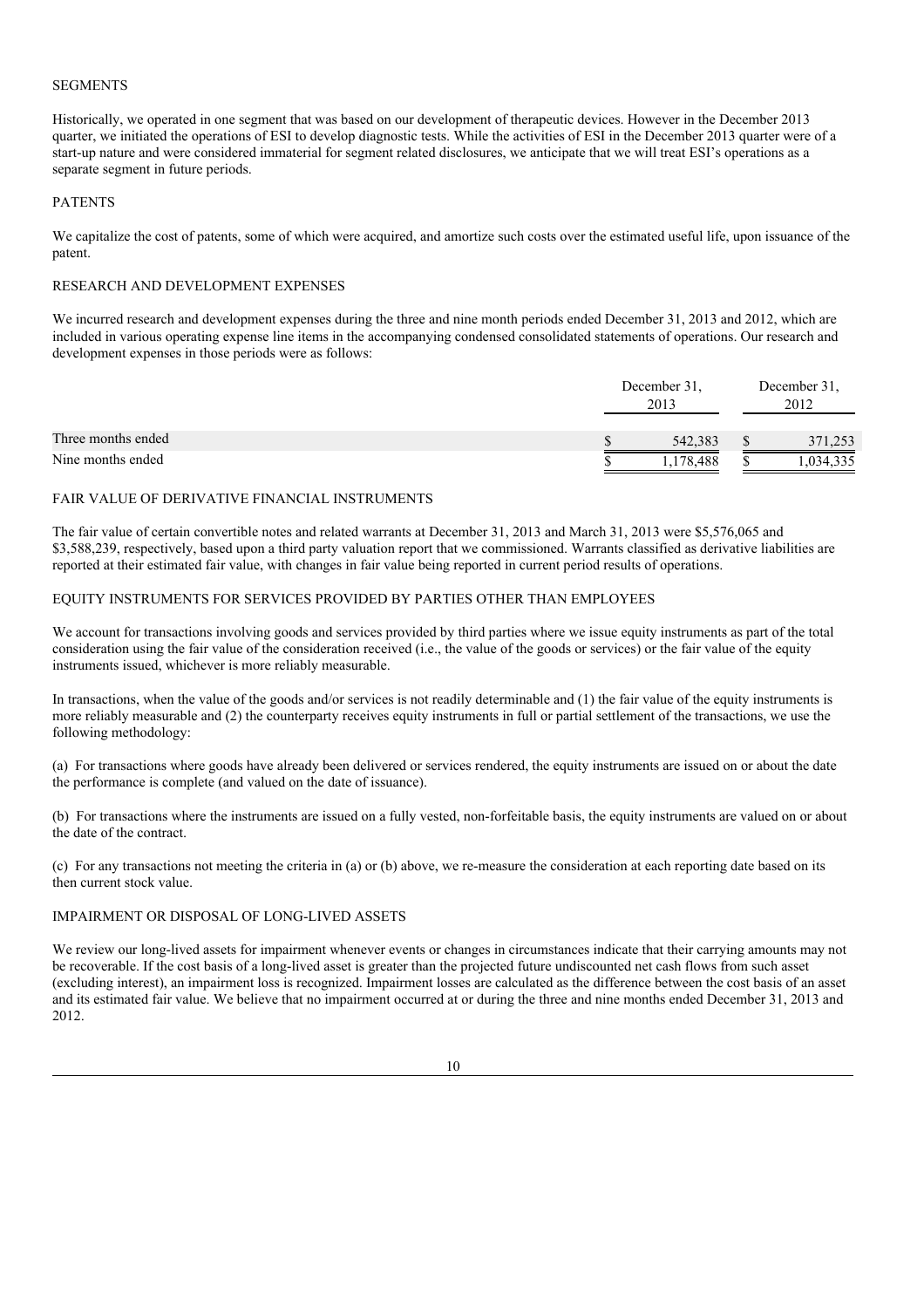#### BENEFICIAL CONVERSION FEATURE OF CONVERTIBLE NOTES PAYABLE

The convertible feature of certain notes payable provides for a rate of conversion that is below the market value of our common stock. Such feature is normally characterized as a "Beneficial Conversion Feature" ("BCF"). We record the estimated fair value of the BCF, when applicable, in the condensed consolidated financial statements as a discount from the face amount of the notes. Such discounts are accreted to interest expense over the term of the notes using the effective interest method.

## DERIVATIVE LIABILITIES AND CLASSIFICATION

We evaluate free-standing derivative instruments (or embedded derivatives) to properly classify such instruments within equity or as liabilities in our financial statements. Our policy is to settle instruments indexed to our common shares on a first-in-first-out basis.

The classification of a derivative instrument is reassessed at each balance sheet date. If the classification changes as a result of events during a reporting period, the instrument is reclassified as of the date of the event that caused the reclassification. There is no limit on the number of times a contract may be reclassified.

On April 1, 2009 we adopted new guidance, as codified in Financial Accounting Standards Board ("FASB") Accounting Standards Codification ("ASC") 815-40, *Derivatives and Hedging*, *Accounting for Derivative Financial Instruments Indexed to, and Potentially Settled in, a Company's Own Stock* (previously EITF 07-5), that requires us to apply a two-step model in determining whether a financial instrument or an embedded feature is indexed to our own stock and thus enables it to qualify for equity classification. We have identified several convertible debt or warrant agreements in which the embedded conversion feature or exercise price contains certain provisions that may result in an adjustment of the conversion or exercise price, which results in the failure of the these instruments to be considered to be indexed to our stock. Accordingly, under this guidance, we are required to record the estimated fair value of these instruments as derivative liabilities (see Note 8).

We re-measure the estimated fair value of derivative liabilities at each reporting period and record changes in fair value in other expense (income) in the current statement of operations.

## REGISTRATION RIGHTS ARRANGEMENTS

We account for contingent obligations to make future payments or otherwise transfer consideration under a registration rights arrangement separately from any related financing transaction agreements, and any such contingent obligations are recognized only when it is determined that it is probable that the Company will become obligated for future payments and the amount, or range of amounts, of such future payments can be reasonably estimated.

## STOCK-BASED COMPENSATION

Employee stock options and rights to purchase shares under stock participation plans are accounted for under the fair value method. Accordingly, share-based compensation is measured when all granting activities have been completed, generally the grant date, based on the fair value of the award. The exercise price of options is generally equal to the market price of the Company's common stock (defined as the closing price as quoted on the OTCBB) on the date of grant. Compensation cost recognized by the Company includes (a) compensation cost for all equity incentive awards granted prior to, but not yet vested as of April 1, 2006, based on the grant-date fair value estimated in accordance with the original provisions of the then current accounting standards, and (b) compensation cost for all equity incentive awards granted subsequent to April 1, 2006, based on the grant-date fair value estimated in accordance with the provisions of subsequent accounting standards. We use a Binomial Lattice option pricing model for estimating fair value of options granted (see Note 8).

#### INCOME TAXES

Deferred tax assets and liabilities are recognized for the future tax consequences attributable to the difference between the consolidated financial statements and their respective tax basis. Deferred income taxes reflect the net tax effects of (a) temporary differences between the carrying amounts of assets and liabilities for financial reporting purposes and the amounts reported for income tax purposes, and (b) tax credit carryforwards. We record a valuation allowance for deferred tax assets when, based on our best estimate of taxable income (if any) in the foreseeable future, it is more likely than not that some portion of the deferred tax assets may not be realized.

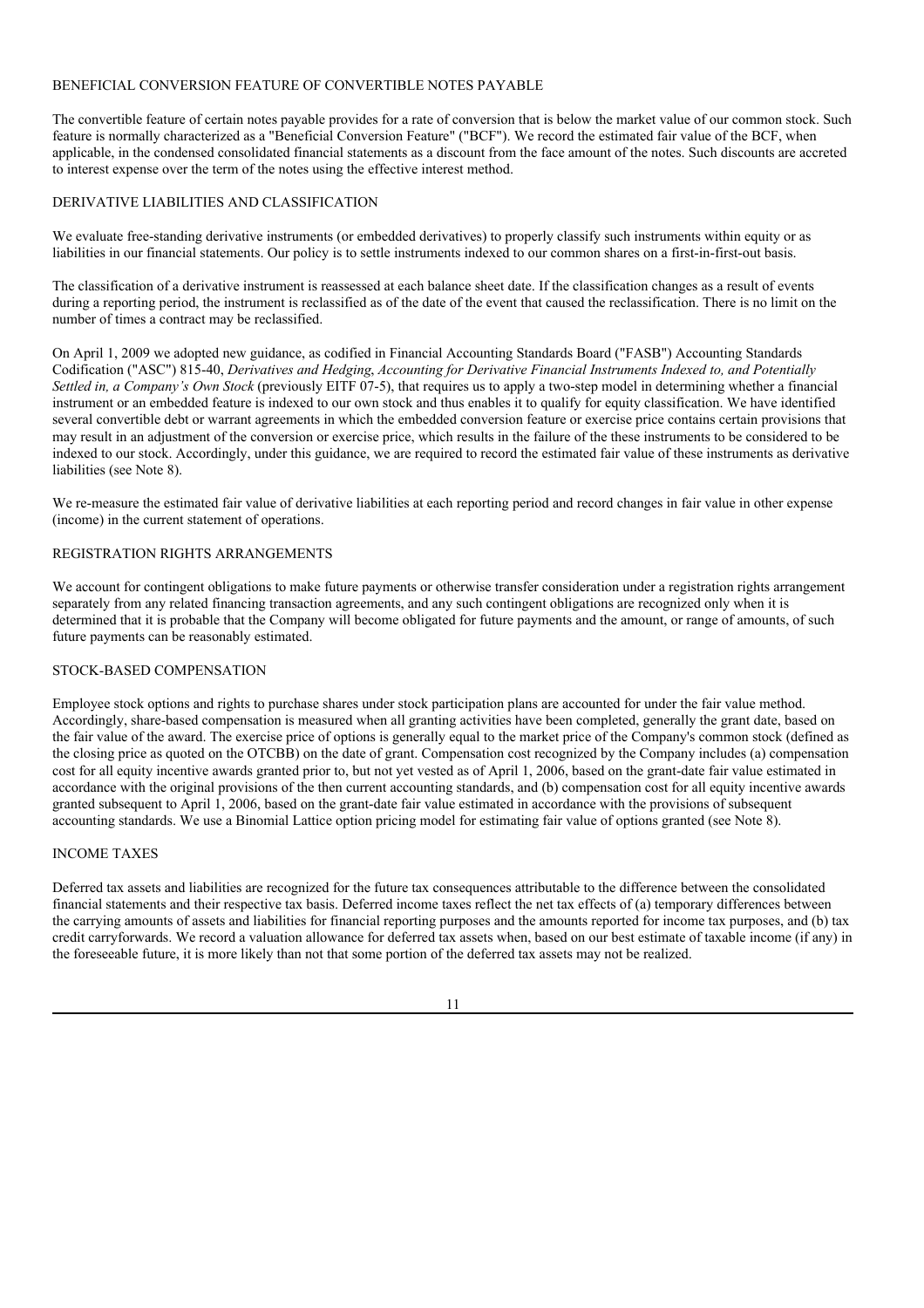## SIGNIFICANT RECENT ACCOUNTING PRONOUNCEMENTS

There were no recent accounting pronouncements issued by the FASB (including its Emerging Issues Task Force), the American Institute of Certified Public Accountants, or the Securities and Exchange Commission during the nine months ended December 31, 2013 or that were issued in prior periods but do not become effective until future periods that in the opinion of management had, or are expected to have a material impact on our present or future consolidated financial statements.

## NOTE 4. NOTES PAYABLE

Notes payable consist of the following:

|                             | December 31, 2013 |  | March 31, 2013          |  |                   |                         |         |  |
|-----------------------------|-------------------|--|-------------------------|--|-------------------|-------------------------|---------|--|
|                             | Principal Balance |  | <b>Accrued Interest</b> |  | Principal Balance | <b>Accrued Interest</b> |         |  |
| 12% Notes payable, past due | 185,000           |  | 346,875                 |  | 185,000           |                         | 326,062 |  |
| 10% Note payable, past due  | 5.000             |  | 6,250                   |  | 5,000             |                         | 5,875   |  |
| Tonaquint Note              |                   |  |                         |  | 131,381           |                         | 1,629   |  |
| Directors' Notes            | 200,000           |  | 9,516                   |  |                   |                         |         |  |
| Total                       | 390,000           |  | 362,641                 |  | 321.381           |                         | 333.566 |  |

During the nine month periods ended December 31, 2013 and 2012, we recorded interest expense of \$47,838 and \$47,447, respectively, related to the contractual interest rates of our notes payable.

## 12% NOTES

From August 1999 through May 2005, we entered into various borrowing arrangements for the issuance of notes payable from private placement offerings (the "12% Notes"). On April 21, 2010, a holder of \$100,000 of the 12% Notes converted his principal balance and \$71,758 of accrued interest into 687,033 shares of common stock at an agreed conversion price of \$0.25 per share. We incurred a loss upon this conversion of \$68,703 since the closing price of our common stock was \$0.35 at the date of conversion. At December 31, 2013, the 12% Notes were past due, in default, and bearing interest at the default rate of 15%.

## 10% NOTES

At December 31, 2013, one 10% Note in the amount of \$5,000, which is past due and in default, remained outstanding and it bears interest at the default rate of 15%.

Management's plans to satisfy the remaining outstanding balance on these 12% and 10% Notes include converting the notes to common stock at market value or repayment with available funds.

## TONAQUINT NOTE

On June 28, 2011, in conjunction with our satisfying all balances owed under a convertible note, we entered into a Termination Agreement with Tonaquint, Inc. under which both parties agreed that in consideration of the termination of a warrant, the waiving of all fees, penalties, the creation of the selling program and other factors, we agreed to issue an unsecured non-convertible promissory note (the "New Note") in the principal amount of \$360,186, which provides for annual interest at a rate of 6%, payable monthly in either cash or our stock, at our option. The New Note originally had a maturity date of April 30, 2012. We subsequently extended the note initially to July 31, 2012 and then to July 31, 2013 and subsequently to August 31, 2013. We also recorded into principal \$12,500 of the lender's legal fees related to documentation of the extension agreement.

## 12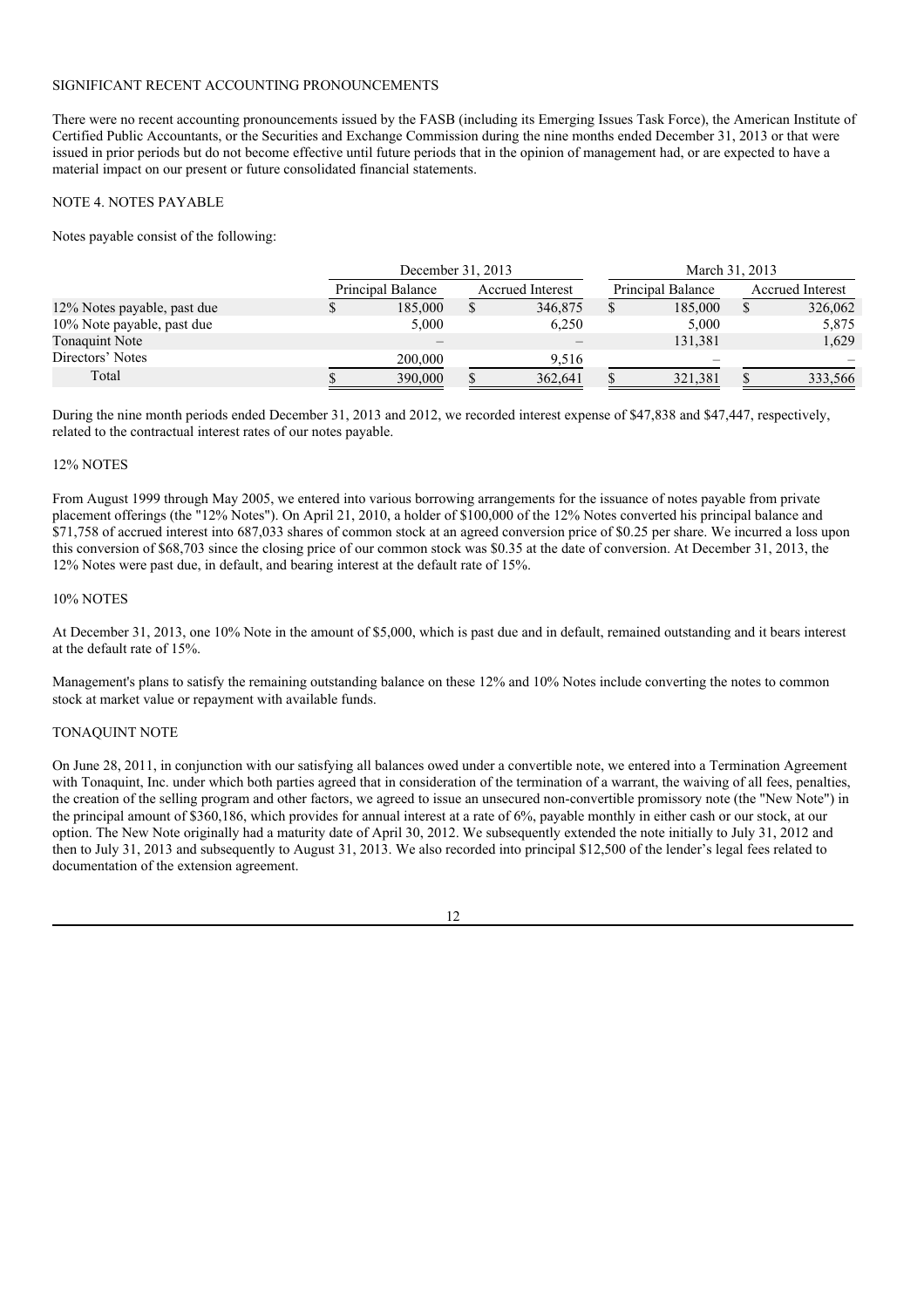During the nine months ended December 31, 2013, we issued 1,540,426 shares of common stock to convert \$136,060 of principal and accrued interest (see Note 6). As a result of those conversions, the Tonaquint Note was paid off in full during the September 2013 quarter. We recorded a loss on conversion of \$40,256 on those conversions over the nine months ended December 31, 2013.

The following table shows the conversions into principal of the Tonaquint Note by fiscal year:

| Activity in Tonaquint Note                                 |  |            |  |  |  |
|------------------------------------------------------------|--|------------|--|--|--|
| Initial principal balance                                  |  | 360,186    |  |  |  |
| Lender's legal fees                                        |  | 12,500     |  |  |  |
| Conversions during the fiscal year ended March 31, 2013    |  | (241, 307) |  |  |  |
| Conversions during the nine months ended December 31, 2013 |  | (131, 379) |  |  |  |
| Balance as of December 31, 2013                            |  |            |  |  |  |

#### Directors' Notes

In July 2013, we borrowed \$400,000 from two of our directors under two 90 day notes for \$200,000 each bearing 10% interest (the "Notes"). The Notes allow at the discretion of the holders if we did not pay back those loans by October 9, 2013 (i) to convert their principal and accrued interest into shares of common stock at \$0.088 per share (the "Conversion Price") and (ii) receive warrants to purchase common stock equal to 50% of the principal converted under the Notes, with an exercise price of \$0.132 per share. Additionally, there was a provision for a penalty interest rate of 12%.

That potential conversion price and warrant exercise price were based on the same pricing mechanism that we have used in prior equity unit financings since March 2012 (see Note 6) which are based on 80% of the then current market price of our common stock and with the warrant exercise price based on 120% of the same then current market price. We initially reserved 6,931,818 shares of common stock to support the conversion in full of the Notes and accrued interest as well as the exercise in full of the warrants (should such conversion and/or issuance occur).

We subsequently paid back one of those loans in December 2013 along with all accrued interest in the amount of \$9,367. That repayment extinguished all potential common stock and warrant issuance provisions of that Note.

The holder of the second Note agreed to extend the expiration date of his Note to July 31, 2014.

## NOTE 5. CONVERTIBLE NOTES PAYABLE

Convertible notes payable consist of the following at December 31, 2013:

|                                                | Principal |           | Unamortized<br>Discount |  | Net<br>Amount |     | Accrued<br>Interest |    |         |
|------------------------------------------------|-----------|-----------|-------------------------|--|---------------|-----|---------------------|----|---------|
|                                                |           |           |                         |  |               |     |                     |    |         |
| Amended and Restated Series A 12% Convertible  |           |           |                         |  |               |     |                     |    |         |
| Notes, past due                                | \$        | 885,000   | \$.                     |  |               | \$. | 885,000             | S. | 531,000 |
| December 2006 10% Convertible Notes, past due  |           | 17,000    |                         |  |               |     | 17,000              |    | 17,800  |
| 2008 10% Convertible Notes, past due           |           | 25,000    |                         |  |               |     | 25,000              |    | 18,229  |
| October & November 2009 10% Convertible Notes  |           | 50,000    |                         |  |               |     | 50,000              |    | 24,847  |
| April 2010 10% Convertible Note                |           | 75,000    |                         |  |               |     | 75,000              |    | 29,563  |
| September 2010 10% Convertible Notes, past due |           | 283,100   |                         |  |               |     | 283,100             |    | 14,195  |
| April 2011 10% Convertible Notes, past due     |           | 400,400   |                         |  |               |     | 400,400             |    | 46,102  |
| July and August 2011 10% Convertible Notes,    |           |           |                         |  |               |     |                     |    |         |
| \$257,656 past due                             |           | 377,683   |                         |  |               |     | 377,683             |    | 86,079  |
| September 2011 Convertible Notes, past due     |           | 9,760     |                         |  |               |     | 9,760               |    |         |
| Law Firm Note Number 1                         |           | 75,000    |                         |  |               |     | 75,000              |    | 6,667   |
| Law Firm Note Number 2                         |           | 47,000    |                         |  |               |     | 47,000              |    | 1,345   |
| Total – Convertible Notes                      |           | 2,244,943 |                         |  |               |     | 2,244,943           |    | 775,827 |

All of the convertible notes payable in the above table are presently past due or will be due within one year of the December 31, 2013 balance sheet date.

During the nine months ended December 31, 2013, we recorded interest expense of \$267,557 related to the contractual interest rates of our convertible notes and interest expense of \$4,284 related to the amortization of debt discounts on the convertible notes for a total of \$271,841.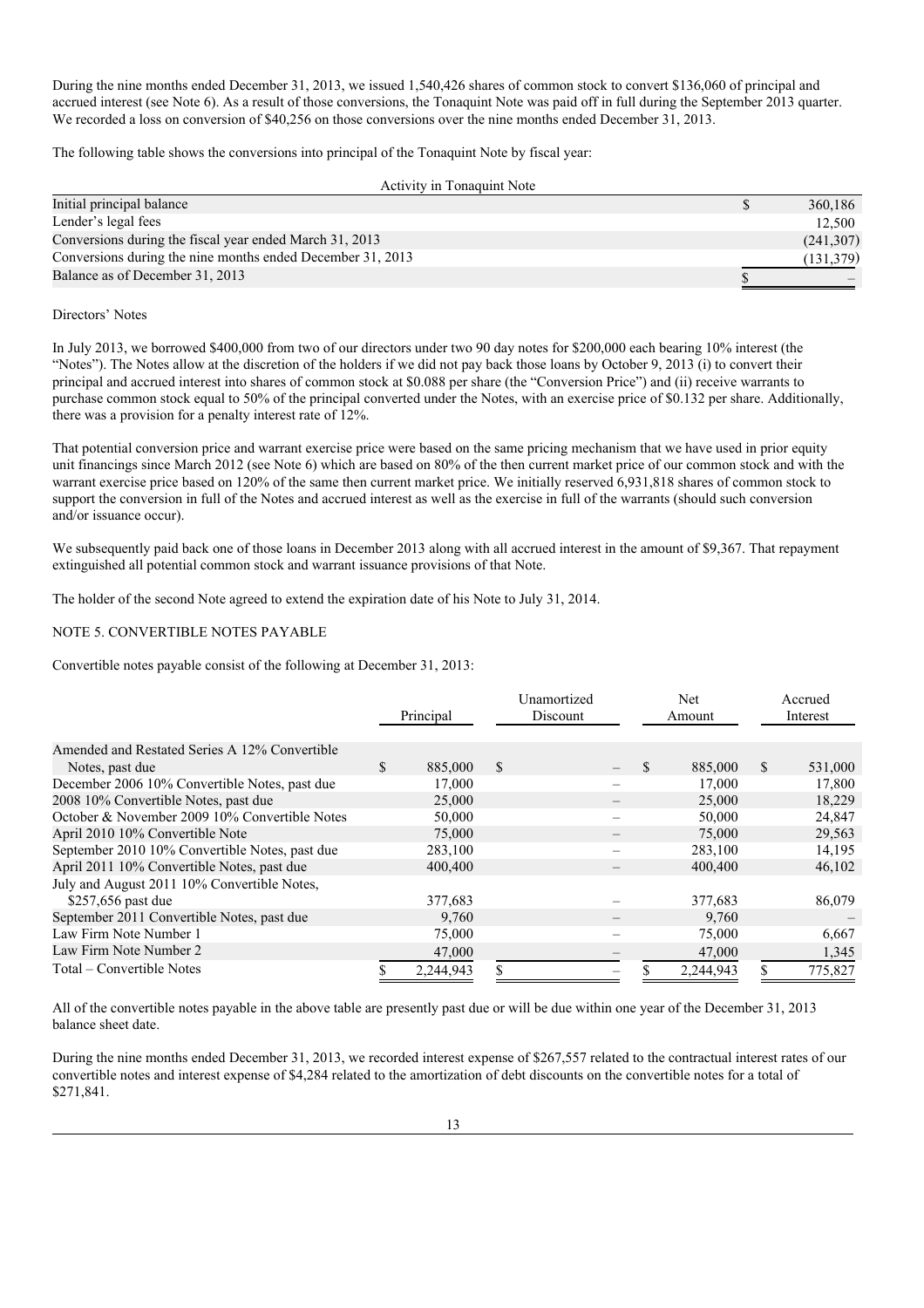Convertible notes payable consisted of the following at March 31, 2013:

|                                                       | Principal     |   | Unamortized<br>Discount |               | <b>Net</b><br>Amount |   | Accrued<br>Interest |
|-------------------------------------------------------|---------------|---|-------------------------|---------------|----------------------|---|---------------------|
| Amended and Restated Series A 12% Convertible         |               |   |                         |               |                      |   |                     |
| Notes, past due                                       | \$<br>885,000 | S |                         | <sup>\$</sup> | 885,000              | S | 398,250             |
| 2008 10% Convertible Notes, past due                  | 25,000        |   |                         |               | 25,000               |   | 15,417              |
| December 2006 10% Convertible Notes, past due         | 17,000        |   |                         |               | 17,000               |   | 15,888              |
| October & November 2009 10% Convertible Notes         | 50,000        |   | (389)                   |               | 49,611               |   | 20,000              |
| April 2010 10% Convertible Note                       | 75,000        |   | (3,895)                 |               | 71,105               |   | 23,938              |
| September 2010 10% Convertible Notes, past due        | 308,100       |   |                         |               | 308,100              |   | 52,393              |
| April 2011 10% Convertible Notes, past due            | 400,400       |   |                         |               | 400,400              |   | 100,100             |
| July and August 2011 10% Convertible Notes, \$257,656 |               |   |                         |               |                      |   |                     |
| past due                                              | 357,655       |   |                         |               | 357,655              |   | 68,704              |
| September 2011 Convertible Notes, past due            | 178,760       |   |                         |               | 178,760              |   |                     |
| Law Firm Note                                         | 75,000        |   |                         |               | 75,000               |   | 3,854               |
| Total – Convertible Notes                             | 2,371,915     |   | (4,284)                 |               | 2,367,631            |   | 698,544             |

## AMENDED AND RESTATED SERIES A 12% CONVERTIBLE NOTES

In June 2010, we entered into Amended and Restated 12% Series A Convertible Promissory Notes (the "Amended and Restated Notes") with the holders of certain promissory notes previously issued by the Company ("Amended Series A 10% Convertible Notes" or the "Prior Notes"), and all amendments to the Prior Notes.

The Amended and Restated Notes, in the principal amount of \$900,000 matured on December 31, 2010. In connection with the restructuring we paid \$54,001 of accrued and default interest through the date of the restructuring, liquidated damages of \$205,000 and \$54,003 of prepaid interest through the expiration date in the aggregate amount of \$313,004 through the issuance of units ("Units") at a fixed rate of \$0.20 per Unit, each Unit consisting of one share of our common stock and one common stock purchase warrant to purchase one share of our common stock at a fixed exercise price of \$0.20 per share as prescribed in the Amended and Restated Note Agreement. The noteholders have antidilution price protection on the Amended and Restated Notes.

In addition to the extension of the expiration date of the Amended and Restated Notes to December 31, 2010, we agreed to increase the annual interest rate from ten percent to twelve percent. We also agreed to change the exercise prices on all of the warrants held by the noteholders to \$0.20 per share, to change certain formerly contingent warrants to non-contingent warrants and to extend the expiration date of their warrants to February 2016.

As of December 31, 2010, the Amended and Restated Notes matured and as of December 31, 2013 remain in default. We are accruing interest at the revised default rate of 20% following the expiration date of December 31, 2010.

During the fiscal year ended March 31, 2013, the holders of \$15,000 of the Amended and Restated Notes converted their principal and related accrued interest into common stock per the conversion formula.

We have begun discussions with the noteholders regarding an extension to the notes but there can be no assurance that we will be able to do so on terms that we deem acceptable or at all. We are recording interest at the default rate of 20%.

#### DECEMBER 2006 10% CONVERTIBLE NOTES

At December 31, 2013, one note representing \$17,000 of the December 2006 10% Notes remained outstanding and in default. This note is convertible into our common stock at \$0.17 per share. We are recording interest at the default rate of 15%. Subsequent to December 31, 2013, we paid off this note and all related accrued interest (see Note 14).

#### 2008 10% CONVERTIBLE NOTES

One 2008 10% Convertible Note in the amount of \$25,000 which matured in January 2010 remained outstanding at December 31, 2013. This note is convertible into our common stock at \$0.50 per share. We are recording interest at the default rate of 15%.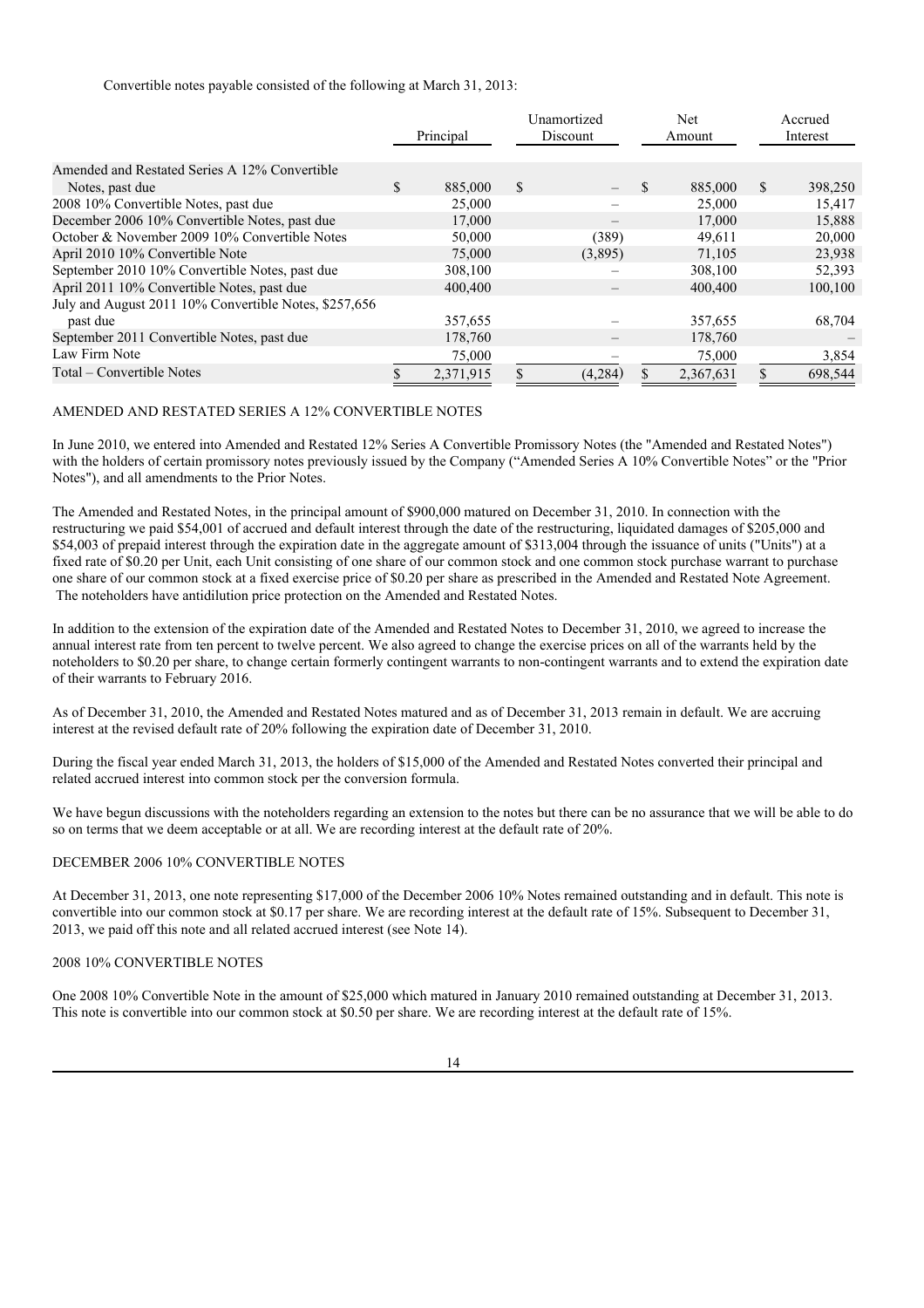## OCTOBER & NOVEMBER 2009 10% CONVERTIBLE NOTES

In October and November 2009, we raised \$430,000 from the sale to accredited investors of 10% convertible notes ("October & November 2009 10% Convertible Notes"). The October & November 2009 10% Convertible Notes matured at various dates between April 2011 and May 2011 and are convertible into our common stock at a fixed conversion price of \$0.25 per share prior to maturity. The investors also received matching three year warrants to purchase unregistered shares of our common stock at a price of \$0.25 per share. We measured the fair value of the warrants and the beneficial conversion feature of the notes and recorded a 100% discount against the principal of the notes. We are amortizing this discount using the effective interest method over the term of the notes.

Deferred financing costs of \$20,250 incurred in connection with this financing were issued in the form of a convertible note with warrants on the same terms as those received by the investors. We capitalized the \$20,250 of deferred financing costs and amortized them over the term of the notes using the effective interest method.

In July 2012, we issued 461,409 shares of common stock to the holder of the \$25,000 note in exchange for the value of the principal and related accrued interest of \$8,000 under the same terms that we used to sell units consisting of one share of common stock and one-half of a stock purchase warrant on June 29, 2012 (see Note 6). The 461,409 share issuance was priced based on 80% of the trailing five day average before issuance to be consistent with the equity unit structure. As part of that structure, the noteholder also received seven year warrants to purchase 230,705 share of common stock at a price of \$0.107 per share. The \$16,149 value of the warrant was calculated using the binomial lattice valuation methodology. We recorded a loss on conversion of \$45,796 on the conversions in the quarter ended September 30, 2012.

The following table shows the conversions into principal of the October and November 2009 Convertible Notes Note by fiscal year:

Activity in October and November 2009 Convertible Notes

| 450,250   |
|-----------|
| (70,000)  |
| (175,000) |
| (130,250) |
| (25,000)  |
| 50,000    |
|           |

On March 31, 2012, we agreed to extend the expiration date and to change the exercise price of certain warrants of one of the note holders by two years in exchange for the extension of \$50,000 of the October & November 2009 10% Convertible Notes and the \$75,000 April 2010 10% Convertible Note (see below) by that same two year period. We recorded a charge of \$77,265 relating to this modification.

In September 2013, we agreed to extend the expiration date of certain warrants of one of the note holders by two years in exchange for the extension of \$50,000 of the October & November 2009 10% Convertible Notes and the \$75,000 April 2010 10% Convertible Note (see below) by that same two year period. Management assessed the change in the value of the notes and related warrants before and after that extension and determined that the change in value related to the change in terms was not significant.

## APRIL 2010 10% CONVERTIBLE NOTE

In April 2010, we raised \$75,000 from the sale to an accredited investor of a 10% convertible note. The convertible note matured in October 2011 and is convertible into our common stock at a fixed conversion price of \$0.25 per share prior to maturity. The investor also received three year warrants to purchase 300,000 unregistered shares of our common stock at a price of \$0.25 per share.

We measured the fair value of the warrants and the beneficial conversion feature of the notes and recorded a 100% discount against the principal of the notes. We amortized this discount using the effective interest method over the term of the note. As of September 30, 2013, there have not been any conversions of the April 2010 10% Convertible Note.

On March 31, 2012, we agreed to extend the expiration date and to change the exercise price of certain warrants of the note holder by two years in exchange for his extension of \$50,000 of the October & November 2009 10% Convertible Notes and the \$75,000 April 2010 10% Convertible Note by that same two year period. We recorded a charge of \$77,265 relating to this modification in the quarter ended March 31, 2012.

In September 2013, we agreed to extend the expiration date of certain warrants of one of the note holders by two years in exchange for the extension of \$50,000 of the October & November 2009 10% Convertible Notes and the \$75,000 April 2010 10% Convertible Note (see below) by that same two year period. Management assessed the change in the value of the notes and related warrants before and after that extension and determined that the change in value related to the change in terms was not significant.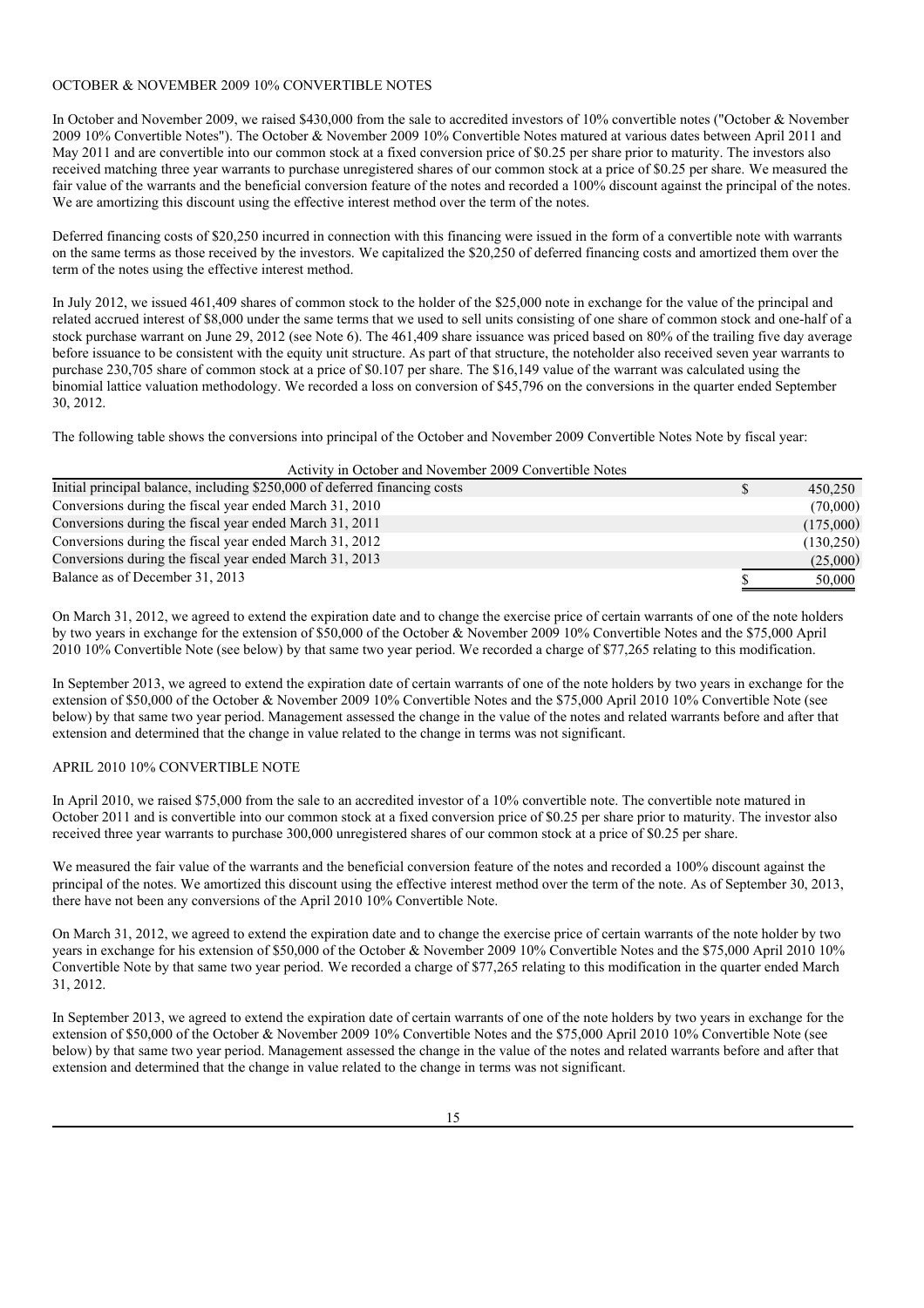## SEPTEMBER 2010 10% CONVERTIBLE NOTES

On September 3, 2010, we entered into a Subscription Agreement with three accredited investors (the "Purchasers") providing for the issuance and sale of convertible promissory notes and corresponding warrants in the aggregate principal amount of \$1,430,000. The initial closing under the Subscription Agreement resulted in the issuance and sale of (i) convertible promissory notes in the aggregate principal amount of \$743,600, (ii) five-year warrants to purchase an aggregate of 3,718,000 shares of our common stock at an exercise price of \$0.31125 per share, and (iii) five-year warrants to purchase an aggregate of 3,718,000 shares of our common stock at an exercise price of \$0.43575 per share. The convertible promissory notes bear interest compounded monthly at the annual rate of ten percent (10%) and matured on September 3, 2011. The aggregate gross cash proceeds were \$650,000, the balance of the principal amount representing a due diligence fee and an original issuance discount. The convertible promissory notes are convertible at the option of the holders into shares of our common stock at a price per share equal to eighty percent (80%) of the average of the three lowest closing bid prices of the common stock as reported by Bloomberg L.P. for the principal market on which the common stock trades or is quoted for the ten (10) trading days preceding the proposed conversion date. Subject to adjustment as described in the notes, the conversion price may not be more than \$0.30 nor less than \$0.20. There are no registration requirements with respect to the shares of common stock underlying the notes or the warrants.

The following table shows the conversions into principal of the September 2010 10% Convertible Notes by fiscal year:

|  |  |  | Activity in September 2010 10% Convertible Notes |  |
|--|--|--|--------------------------------------------------|--|
|--|--|--|--------------------------------------------------|--|

| Initial principal balance                                  | 743,600   |
|------------------------------------------------------------|-----------|
| Conversions during the fiscal year ended March 31, 2012    | (405,500) |
| Conversions during the fiscal year ended March 31, 2013    | (30,000)  |
| Conversions during the nine months ended December 31, 2013 | (25,000)  |
| Balance as of December 31, 2013                            | 283,100   |

\$25,000 of the September 2010 10% Convertible Notes converted to common stock during the nine months ended December 31, 2013. We are recording interest at the default rate of 15%.

## APRIL 2011 10% CONVERTIBLE NOTES

In April 2011, we entered into a Subscription Agreement with two accredited investors (the "Purchasers") providing for the issuance and sale of convertible promissory notes and corresponding warrants in the aggregate principal amount of \$385,000. The closing under the Subscription Agreement resulted in the issuance and sale by us of (i) convertible promissory notes in the aggregate principal amount of \$385,000, (ii) five-year warrants to purchase an aggregate of 4,004,000 shares of our common stock at an exercise price of \$0.125 per share, and (iii) five-year warrants to purchase an aggregate of 4,004,000 shares of our common stock at an exercise price of \$0.175 per share. The convertible promissory notes bear interest compounded monthly at the annual rate of ten percent (10%) and matured on April 1, 2012. The aggregate gross cash proceeds to us were \$350,000, the balance of the principal amount representing a due diligence fee and an original issuance discount. The convertible promissory notes are convertible at the option of the holders into shares of our common stock at a price per share equal to eighty percent (80%) of the average of the three lowest closing bid prices of the common stock as reported by Bloomberg L.P. for the principal market on which the common stock trades or is quoted for the ten (10) trading days preceding the proposed conversion date. Subject to adjustment as described in the notes, the conversion price may not be more than \$0.20 nor less than \$0.10. There are no registration requirements with respect to the shares of common stock underlying the notes or the warrants.

In addition, we issued (i) five-year warrants to purchase an aggregate of 812,500 shares of our common stock at an exercise price of \$0.125 per share, and (ii) five-year warrants to purchase an aggregate of 812,500 shares of our common stock at an exercise price of \$0.175 per share to the Purchasers. These warrants were issued as an antidilution adjustment under certain common stock purchase warrants held by the Purchasers that were acquired from us in September 2010.

As of December 31, 2013, there have not been any conversions of the April 2011 10% Convertible Notes. We are recording interest at the default rate of 15%.

## JULY & AUGUST 2011 10% CONVERTIBLE NOTES

During the three months ended September 30, 2011, we raised \$357,656 in 10% convertible notes. Those notes had a fixed conversion price of \$0.09 per share and carried an interest rate of 10%. The convertible notes matured in July and August 2012. We also issued those investors five year warrants to purchase 3,973,957 shares of common stock at \$0.125 per share.

We measured the fair value of the warrants and the beneficial conversion feature of the notes and recorded a \$257,926 discount against the principal of the notes. We amortized this discount using the effective interest method over the term of the note. As of September 30, 2013, there have not been any conversions of the July & August 2011 10% Convertible Notes.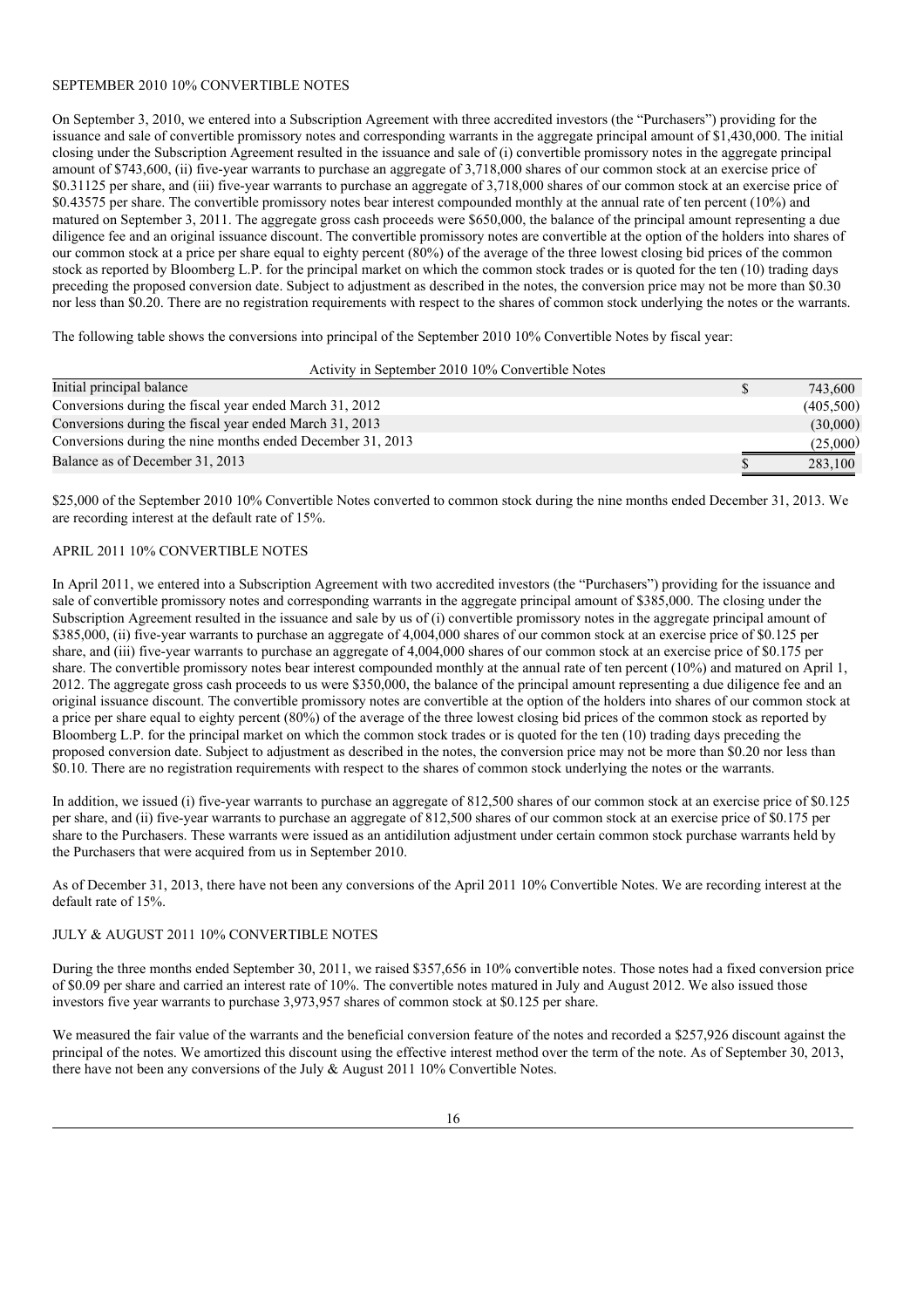Effective July 14, 2012, holders of three notes totaling \$100,000 agreed to extend the expiration date of their notes to July 13, 2013. Subsequent to June 30, 2013, the holders of the three notes agreed to extend their notes to July 16, 2014. As part of the extension, we agreed to capitalize accrued interest of \$20,027 into the principal balance.

At December 31, 2013, the outstanding principal balance was \$377,683, of which \$257,655 was in default. Following the expiration of the maturity dates on the \$257,655 of notes that are now in default, we began to accrue interest at the default interest rate of 15%.

## SEPTEMBER 2011 CONVERTIBLE NOTES

On September 23, 2011, we entered into a Subscription Agreement with two accredited investors (the "Purchasers") providing for the issuance and sale of convertible promissory notes and corresponding warrants in the aggregate principal amount of \$253,760. The warrants carried a five-year term to purchase an aggregate of 3,625,143 shares of our common stock at an exercise price of \$0.10 per share. The convertible promissory notes do not bear an interest rate and mature on September 23, 2012. The aggregate net cash proceeds to us were \$175,000, the balance of the principal amount representing a due diligence fee and an original issuance discount. The convertible promissory notes are convertible at the option of the holders into shares of our common stock at a price per share equal to \$0.07. Subject to adjustments as described in the notes, the conversion price may not be more than \$0.07. There are no registration requirements with respect to the shares of common stock underlying the notes or the warrants.

We measured the fair value of the warrants and the beneficial conversion feature of the notes and recorded a \$168,804 discount against the principal of the notes. We amortized this discount using the effective interest method over the term of the note.

The following table shows the conversions into principal of the September 2011 Convertible Notes by fiscal year:

| Activity in September 2011 Convertible Notes               |  |           |  |  |  |
|------------------------------------------------------------|--|-----------|--|--|--|
| Initial principal balance                                  |  | 253,760   |  |  |  |
| Conversions during the fiscal year ended March 31, 2012    |  | (15,000)  |  |  |  |
| Conversions during the fiscal year ended March 31, 2013    |  | (60,000)  |  |  |  |
| Conversions during the nine months ended December 31, 2013 |  | (169,000) |  |  |  |
| Balance as of December 31, 2013                            |  | 9.760     |  |  |  |

At December 31, 2013, the outstanding principal balance was in default and there was no accrued interest as these notes do not bear interest.

## LAW FIRM NOTE NUMBER 1

On March 22, 2012, we entered into a Promissory Note with our corporate law firm for the amount of \$75,000, which represented the majority of the amount we owed to that firm. The Promissory Note originally had a maturity date of December 31, 2012 and bears interest at five percent per annum. The note is convertible at the option of the holder into shares of our common stock at a 10% discount to the market price of the common stock on the date prior to conversion with a floor price on such conversions of \$0.08 per share. This ability of the holder to convert became exercisable upon the amendment of the Articles of Incorporation increasing the authorized shares of our common stock to a number greater than 250,000,000. As that increase in the authorized number of shares of our common stock was approved by our stockholders at a Special Stockholders Meeting on June 4, 2012, this note was reclassified to a convertible note as of June 30, 2012. During the quarter ended June 30, 2013, the parties agreed to extend the Maturity Date of the Note to October 1, 2013 and subsequent to September 30, 2013, the expiration date of this note was again extended to October 1, 2014. As of December 31, 2013, there have not been any conversions of the Law Firm Note Number 1.

At December 31, 2013, the outstanding principal balance was \$75,000.

## LAW FIRM NOTE NUMBER 2

On June 4, 2013, we entered into a Promissory Note with our corporate law firm for the amount of \$47,000, which represented approximately 50% of the amount we owed to that firm for services in 2012. The Promissory Note has a maturity date of October 1, 2014 and bears interest at five percent per annum. The note is convertible at the option of the holder into shares of our common stock at a 10% discount to the market price of the common stock on the date prior to conversion with a floor price on such conversions of \$0.07 per share. As of December 31, 2013, there have not been any conversions of the Law Firm Note Number 2.

At December 31, 2013, the outstanding principal balance was \$47,000.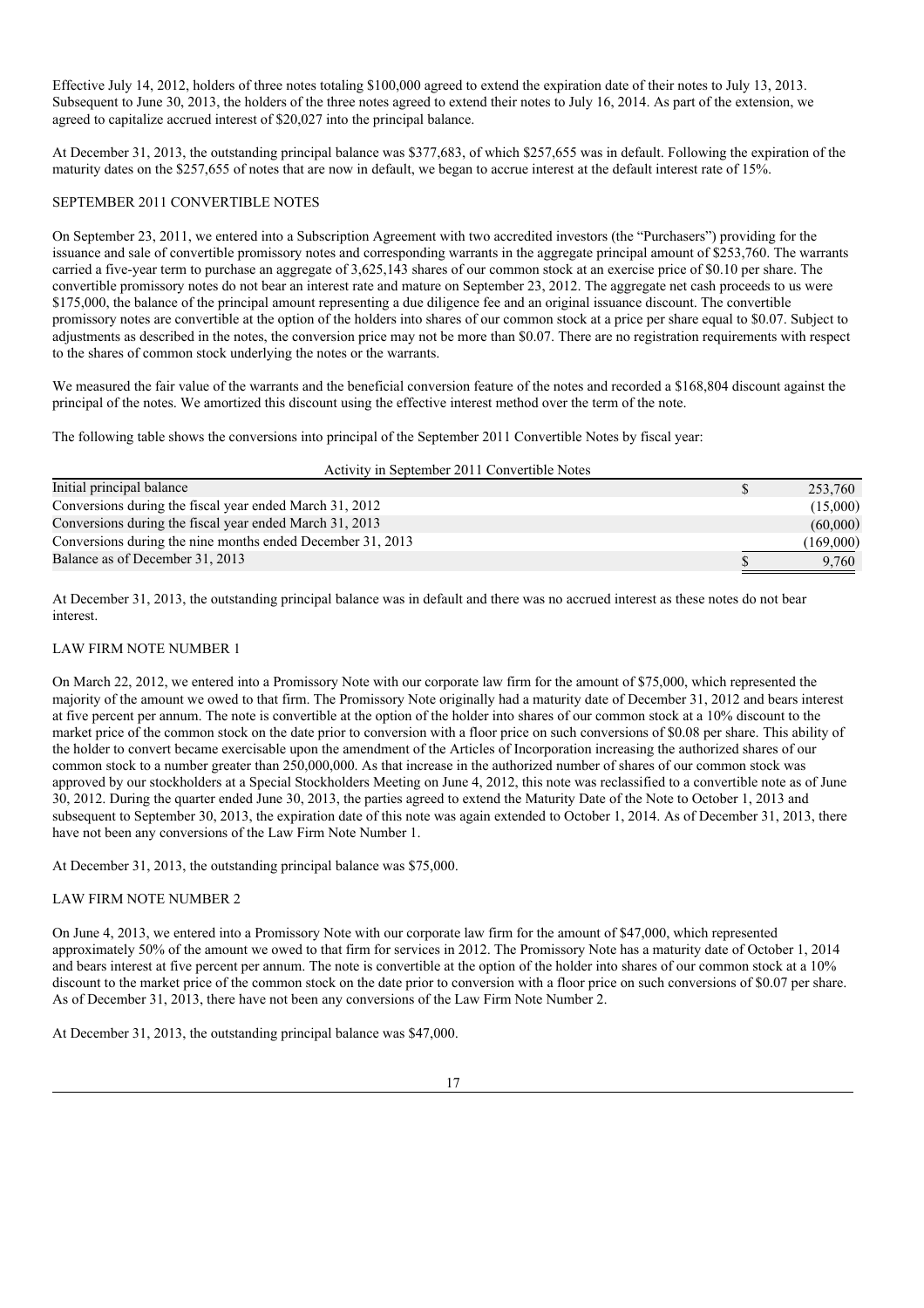#### NOTE 6. EQUITY TRANSACTIONS

#### Aethlon Medical, Inc. Equity Transactions

In May 2013, we issued to a scientific advisory board member and a scientific consultant a three year option to purchase 125,000 shares of our common stock at a price of \$0.11 per share.

In June 2013, we completed a unit subscription agreement with three accredited investors (the "Purchasers") pursuant to which the Purchasers purchased \$128,000 of units (the "Units" and each a "Unit"), with each Unit consisting of (i) one share of Common Stock at a price per share of \$0.081 and (ii) a warrant to purchase such number of shares of Common Stock as shall equal (a) fifty percent of the Subscription Amount divided by (b) \$0.081 (the "Warrant Shares") at an exercise price of \$0.121 per Warrant Share. This resulted in the issuance of 1,580,248 shares of Common Stock and 790,124 Warrant Shares.

In June 2013, we issued to our CEO the remaining 3,400,000 shares under his restricted share grant, all of which were vested.

During the three months ended June 30, 2013, we issued 3,448,337 shares of restricted common stock to the holders of three notes issued by the Company in exchange for the partial conversion of principal and interest in an aggregate amount of \$246,500 at an average conversion price of \$0.07 per share.

During the three months ended June 30, 2013, we issued 222,734 shares of common stock pursuant to our S-8 registration statement covering our Amended 2010 Stock Plan at an average price of \$0.10 per share in payment for legal services valued at \$21,750 based on the value of the services provided.

In July 2013, our compensation committee and Board of Directors approved the issuance of four stock option grants to four of our executives. The options carried an exercise price of \$0.10 per share, have a ten year life and vest over the following schedule: 25% on July 1, 2014, 25% on July 1, 2015, 25% on July 1, 2016 and 25% on July 1, 2017. The numbers of shares underlying each of the stock option grants were as follows: 2,000,000 shares to our chief executive officer and 500,000 shares each to our president, chief science officer and chief financial officer (see Note 9).

In August 2013, we completed a unit subscription agreement with four accredited investors (the "Purchasers") pursuant to which the Purchasers purchased \$100,000 of units (the "Units" and each a "Unit"), with each Unit consisting of (i) one share of Common Stock at a price per share of \$0.111 and (ii) a warrant to purchase such number of shares of Common Stock as shall equal (a) fifty percent of the Subscription Amount divided by (b) \$0.111 (the "Warrant Shares") at an exercise price of \$0.167 per Warrant Share. This resulted in the issuance of 900,901 shares of Common Stock and 450,451 Warrant Shares.

During the three months ended September 30, 2013, we issued 933,522 shares of common stock pursuant to our S-8 registration statement covering our Amended 2010 Stock Plan at an average price of \$0.14 per share in payment for legal and scientific consulting services valued at \$127,593 based on the value of the services provided.

During the three months ended September 30, 2013, we issued 1,168,343 shares of restricted common stock at an average price of \$0.10 per share in payment for investor relations and public relations services valued at \$115,000 based on the value of the services provided.

During the three months ended September 30, 2013, 18 warrant holders exercised 6,581,259 warrants to receive 3,407,468 restricted shares of common stock in cashless exercise transactions.

During the three months ended September 30 2013, we issued 2,795,367 shares of restricted common stock to the holders of four notes issued by the Company in exchange for the partial or full conversion of principal and interest in an aggregate amount of \$173,960 at an average conversion price of \$0.06 per share.

During the three months ended December 31, 2013, a warrant holder exercised 2,805,000 warrants in exchange for 1,577,736 shares in a cashless exercise transaction.

During the three months ended December 31 2013, we issued 1,465,200 shares of restricted common stock to the holders of two notes issued by us in exchange for the partial or full conversion of accrued interest in an aggregate amount of \$80,000 at an average conversion price of \$0.05 per share.

18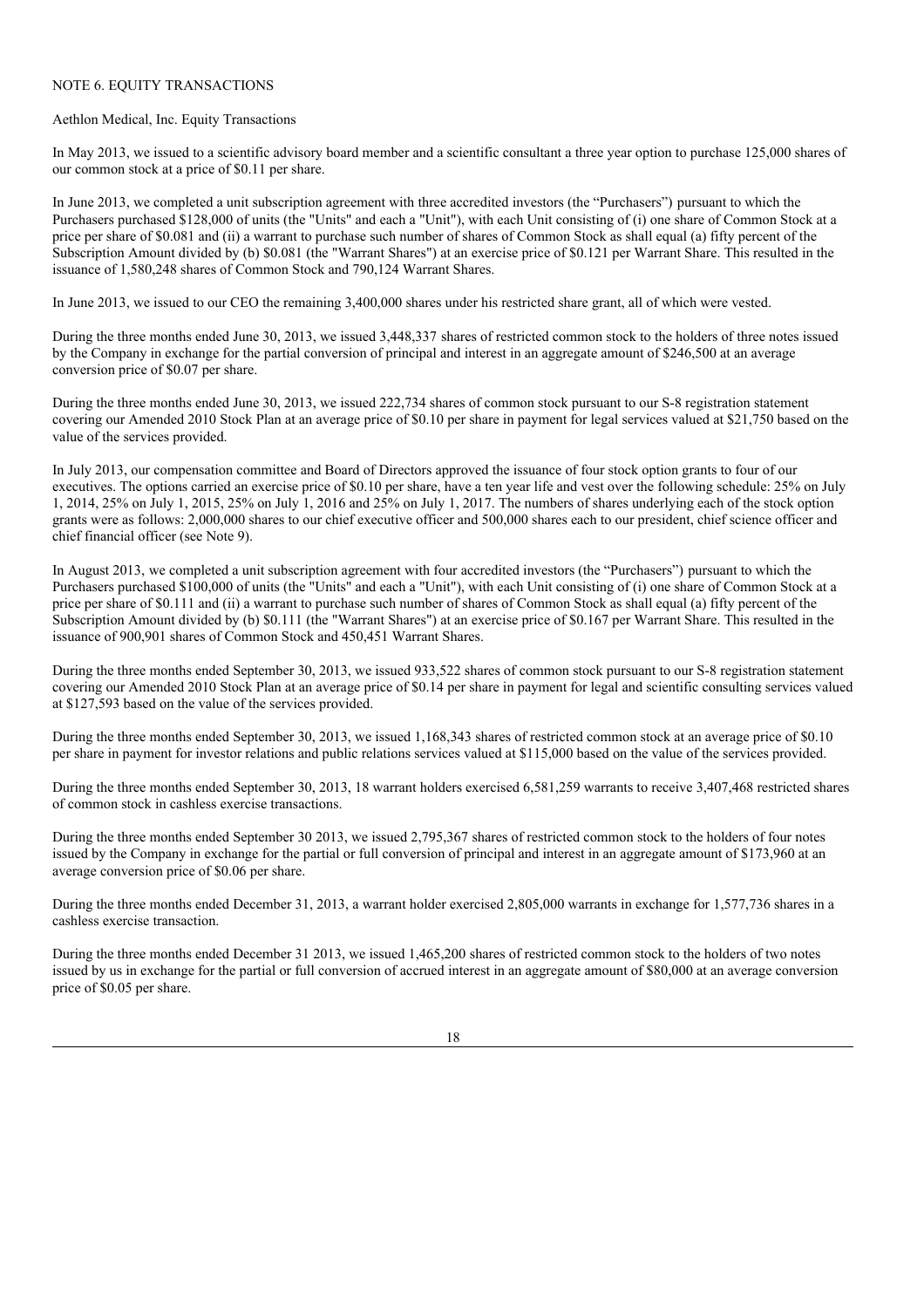During the three months ended December 31, 2013, we entered into a unit purchase agreement (the "Unit Purchase Agreement") and subscription agreements (the "Subscription Agreements") with 32 accredited investors (collectively, the "Purchasers"), pursuant to which the Purchasers purchased an aggregate of 143.67 units (collectively, the "Units") from us, with each Unit consisting of (a) one hundred thousand (100,000) shares of our common stock, at a purchase price of \$0.125 per share and (b) a warrant to purchase fifty thousand (50,000) shares of common stock (collectively, the "Warrants"). The Purchasers acquired an aggregate of 14,367,200 shares of common stock and Warrants to acquire up to an aggregate of 7,183,600 shares of common stock for an aggregate purchase price of \$1,795,900. The net proceeds that we received totaled \$1,447,032. In accordance with the terms of the Unit Purchase Agreement, the offering of securities thereunder terminated on December 31, 2013.

A FINRA registered broker-dealer was engaged as placement agent in connection with the above Unit Purchase Agreement. We paid the placement agent an aggregate cash fee in the amount of \$270,508 and have issued or will issue the placement agent or its designees Warrants to purchase an aggregate of 2,155,080 shares of Common Stock.

The Warrants issued to the Purchasers and the placement agent (each, a "Holder") are exercisable for a period of five years from the date of issuance at an exercise price of \$0.22, subject to adjustment. A Holder may exercise a Warrant by paying the exercise price in cash or by exercising the Warrant on a cashless basis. In the event a Holder exercises a Warrant on a cashless basis, we will not receive any proceeds. The exercise price of the Warrants is subject to customary adjustments provisions for stock splits, stock dividends, recapitalizations and the like. Each Holder has contractually agreed to restrict its ability to exercise its Warrant such that the number of shares of the common stock held by the Holder and its affiliates after such exercise does not exceed 4.99% of the our then issued and outstanding shares of common stock.

Exosome Sciences, Inc. Equity Transactions

In October 2013, ESI, at that time a wholly owned subsidiary of ours, issued a total of 3 promissory notes (collectively, the "Shah Notes") in the aggregate principal amount of \$250,000 to Dr. Chetan Shah, a director of the Company, in exchange for Dr. Shah's loan of funds in the same aggregate amount to ESI. Each Shah Note bore interest at the rate of 10% per annum and was due and payable in full, including all accrued interest thereon, one year from the date of issuance. The Shah Notes were unsecured and did not provide for conversion of the debt into any other security. The Notes were not guaranteed by us.

On November 21, 2013, ESI, prior to the transaction described herein, a wholly owned diagnostic subsidiary of ours, entered into a stock purchase agreement (the "Stock Purchase Agreement") with twelve accredited investors (collectively, the "Purchasers"), pursuant to which the Purchasers purchased an aggregate of 220,000 shares of ESI's common stock, par value \$.001 per share (the "Common Stock"), at a purchase price of \$5.00 per share, for an aggregate purchase price of \$1,100,000, or a post money valuation of \$7,100,000 for ESI. As a result of the transaction, our percentage ownership of the outstanding capital stock of ESI was reduced from 100% to approximately 84.5%.

On December 13, 2013, ESI entered into a stock purchase agreement (the "Stock Purchase Agreement") with three accredited investors (collectively, the "Purchasers"), pursuant to which the Purchasers purchased an aggregate of 80,000 shares of ESI's common stock, par value \$.001 per share (the "Common Stock"), at a purchase price of \$5.00 per share, for an aggregate purchase price of \$400,000, or a post money valuation of \$7,500,000 for ESI. The aggregate gross proceeds received by ESI under the Stock Purchase Agreement were \$1,500,000, including the \$1,100,000 of sales on November 21, 2013 noted above (the "Prior Sales"). As a result of the transaction, including the Prior Sales, the Company's percentage ownership of the outstanding capital stock of ESI was reduced from 100% to 80%.

One of the Purchasers, Dr. Chetan Shah, is a director of the Company. Dr. Shah purchased 70,000 ESI shares for an aggregate purchase price of \$350,000, \$100,000 of which was paid in cash and \$250,000 of which was paid by conversion of the total principal outstanding of \$250,000 under the Shah Notes previously issued to Dr. Shah by ESI. Dr. Shah did not participate in the negotiation of the purchase and sale terms, including price per share. His participation in the offering was on the same terms and conditions as offered to the other Purchasers. The accrued interest of \$4,583 on the Shah Notes was paid in cash to Dr. Shah by ESI following the conversion of the Shah Notes into ESI shares as noted above.

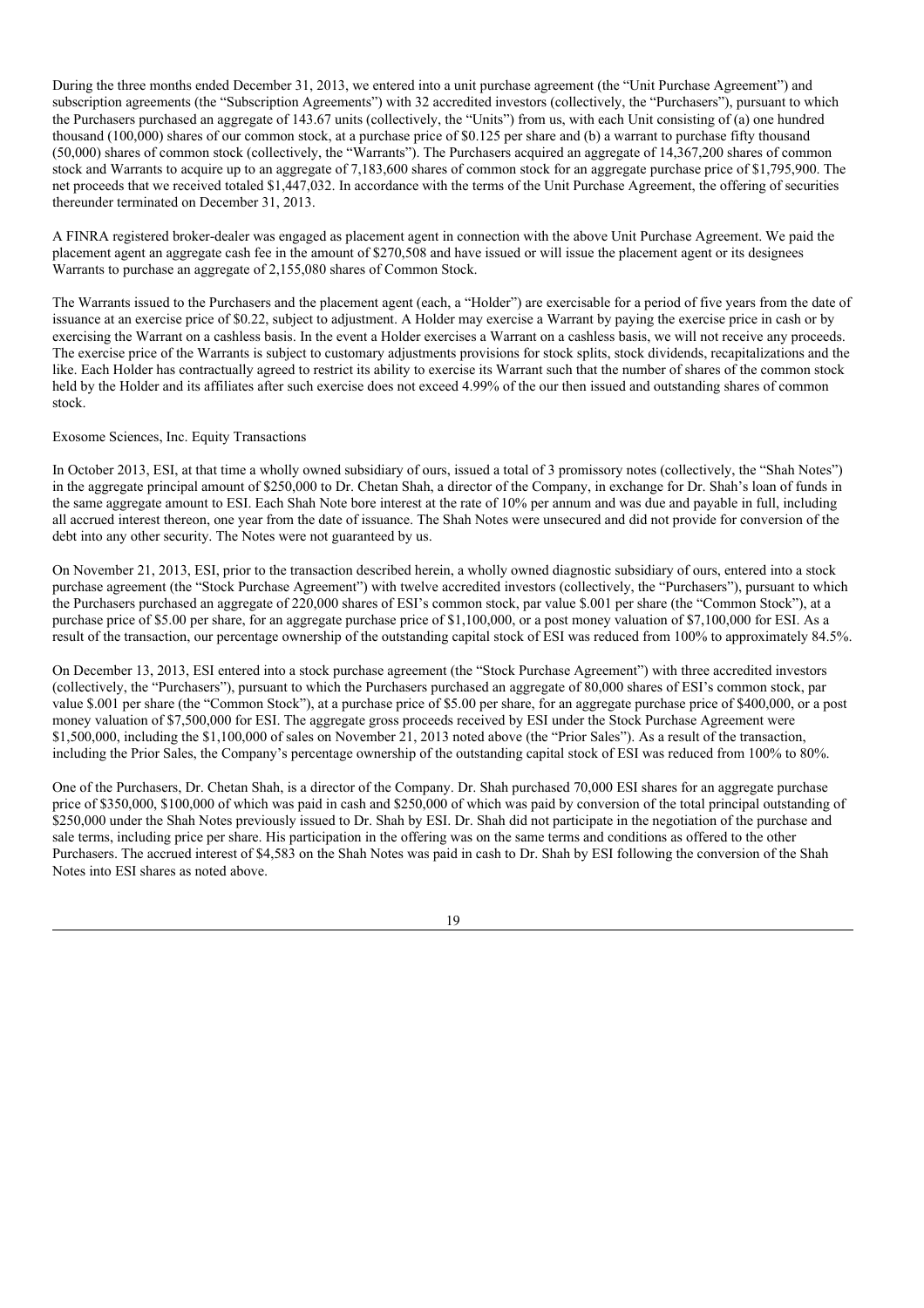The securities sold in the private placement were not registered under the Securities Act, or the securities laws of any state, and were offered and sold in reliance on the exemption from registration afforded by Section 4(2) and Regulation D (Rule 506) under the Securities Act and corresponding provisions of state securities laws, which exempt transactions by an issuer not involving any public offering. Each Purchaser is an "accredited investor" as such term is defined in Regulation D promulgated under the Securities Act. This current report shall not constitute an offer to sell or the solicitation of an offer to buy, nor shall such securities be offered or sold in the United States absent registration or an applicable exemption from the registration requirements and certificates evidencing such shares contain a legend stating the same.

## NOTE 7. OTHER CURRENT LIABILITIES

At December 31, 2013 and March 31, 2013, our other current liabilities were comprised of the following items:

|                                 | December 31. |           |   | March 31, |
|---------------------------------|--------------|-----------|---|-----------|
|                                 |              | 2013      |   | 2013      |
| Accrued interest                | D            | 1,143,225 | S | 1,032,110 |
| Litigation related accrual      |              | 1,000,000 |   |           |
| Accrued legal fees              |              | 179.465   |   | 179,465   |
| Other                           |              | 103,573   |   | 155,610   |
| Total other current liabilities |              | 2,426,263 | S | 1,367,185 |

As of the date of this report, various promissory and convertible notes payable in the aggregate principal amount of \$2,067,916 (as identified in Notes 4 and 5 above) have reached maturity and are past due. We are continually reviewing other financing arrangements to retire all past due notes. At December 31, 2013, we had accrued interest in the amount of \$1,061,046 associated with these defaulted notes in accrued liabilities payable (see Notes 4 and 5).

## NOTE 8. FAIR VALUE MEASUREMENTS

We follow FASB ASC 820, "*fair value measurements and disclosures*" ("ASC 820") in connection with assets and liabilities measured at fair value on a recurring basis subsequent to initial recognition. The guidance applies to our derivative liabilities. We had no assets or liabilities measured at fair value on a non-recurring basis for any period reported.

ASC 820 requires that assets and liabilities carried at fair value will be classified and disclosed in one of the following three categories: We measure the fair value of applicable financial and non-financial assets based on the following fair value hierarchy:

Level 1: Quoted market prices in active markets for identical assets or liabilities.

Level 2: Observable market based inputs or unobservable inputs that are corroborated by market data.

Level 3: Unobservable inputs that are not corroborated by market data.

The hierarchy noted above requires us to minimize the use of unobservable inputs and to use observable market data, if available, when determining fair value.

The fair value of our recorded derivative liabilities is determined based on unobservable inputs that are not corroborated by market data, which is a Level 3 classification. We record derivative liabilities on our balance sheet at fair value with changes in fair value recorded in our consolidated statements of operations.

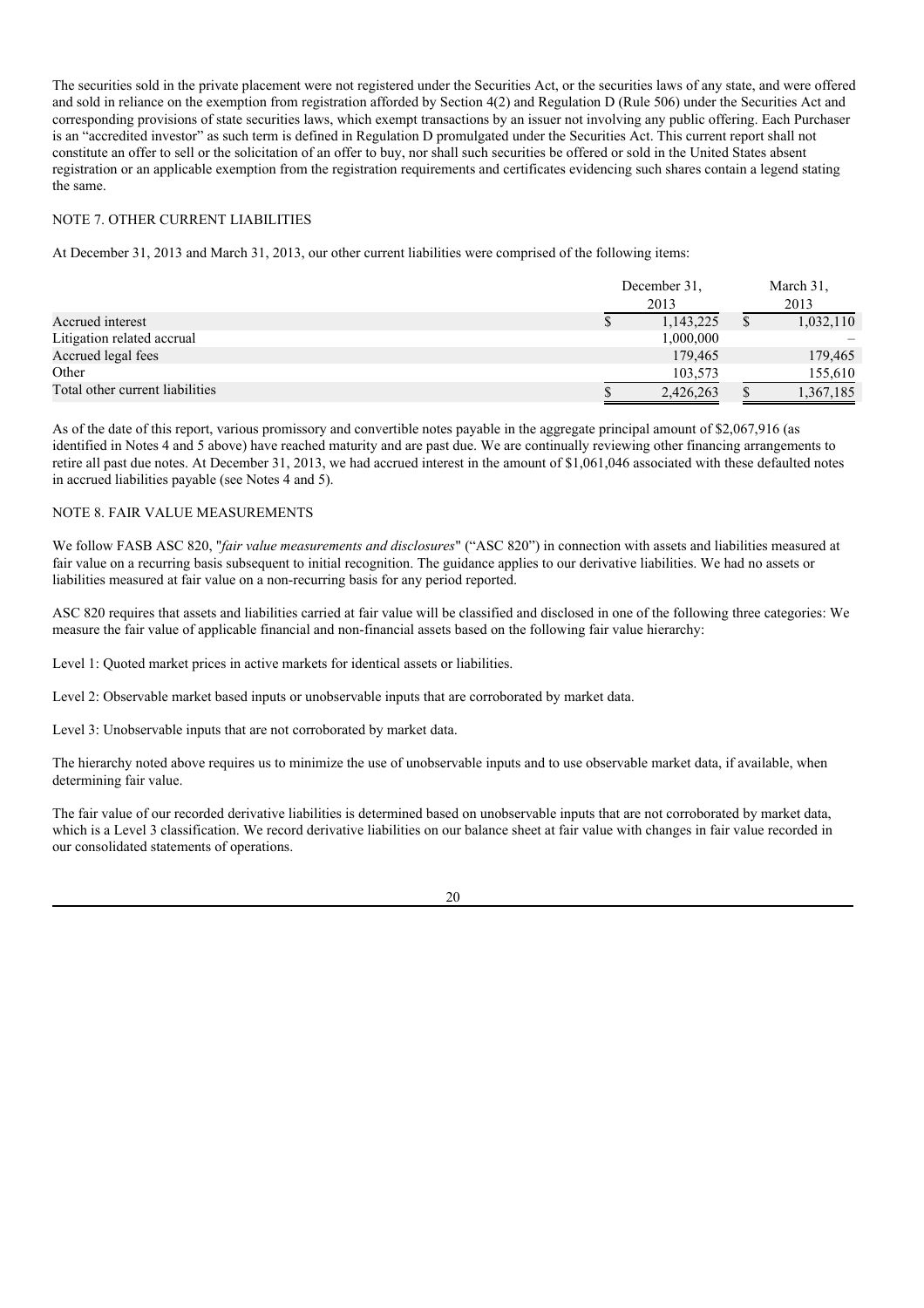Our fair value measurements at the December 31, 2013 reporting date are classified based on the valuation technique level noted in the table below (there were no transfers in or out of level 3 for all periods presented):

|                        |              | <b>Ouoted Prices</b>    | Significant |              |
|------------------------|--------------|-------------------------|-------------|--------------|
|                        |              | in Active               | Other       | Significant  |
|                        |              | Markets for             | Observable  | Unobservable |
|                        | December 31. | <b>Identical Assets</b> | Inputs      | Inputs       |
| Description            | 2013         | (Level 1)               | (Level 2)   | (Level 3)    |
| Derivative Liabilities | 5,576,065    |                         |             | 5,576,065    |
| <b>Total Assets</b>    | 5,576,065    |                         |             | 5,576,065    |

The following outlines the significant weighted average assumptions used to estimate the fair value information presented, in connection with our warrant and embedded conversion option derivative instruments utilizing the Binomial Lattice option pricing model:

|                         | Nine Months Ended December 31, 2013 |
|-------------------------|-------------------------------------|
| Risk free interest rate | $0.02\%$ - 2.04%                    |
| Average expected life   | $0.25 - 3$ years                    |
| Expected volatility     | $58.0\% - 103.1\%$                  |
| Expected dividends      | None                                |

The table below sets forth a summary of changes in the fair value of our Level 3 financial instruments for the nine months ended December 31, 2013:

|                           |   | April 1,<br>2013 | Recorded<br>New Derivative<br>Liabilities |                   | Change in<br>estimated fair<br>value recognized<br>in results<br>of operations |           | Reclassification<br>of Derivative<br>Liability to<br>Paid in<br>capital | December 31,<br>2013 |
|---------------------------|---|------------------|-------------------------------------------|-------------------|--------------------------------------------------------------------------------|-----------|-------------------------------------------------------------------------|----------------------|
| Derivative<br>liabilities | P | 3,588,239        |                                           | $\qquad \qquad -$ | 2,304,702                                                                      | <b>(S</b> | 316,876)                                                                | 5,576,065            |

The table below sets forth a summary of changes in the fair value of our Level 3 financial instruments for the nine months ended December 31, 2012:

|                           |    | April 1,<br>2012 | Recorded<br>New Derivative<br>Liabilities |                   | Change in<br>estimated fair<br>value recognized<br>in results<br>of operations | Reclassification<br>of Derivative<br>Liability to<br>Paid in<br>capital | December 31,<br>2012 |
|---------------------------|----|------------------|-------------------------------------------|-------------------|--------------------------------------------------------------------------------|-------------------------------------------------------------------------|----------------------|
| Derivative<br>liabilities | ۰υ | 3,588,615        |                                           | $\qquad \qquad -$ | 1,745,718)                                                                     | 32,759)                                                                 | 1,810,138            |

The fair value of derivative liabilities that we recorded for the nine months ended December 31, 2012 was related to our April 2011 convertible note, July & August 2011 10% convertible notes and the September 2011 convertible note offerings (see Note 5) and was based upon an independent valuation report.

21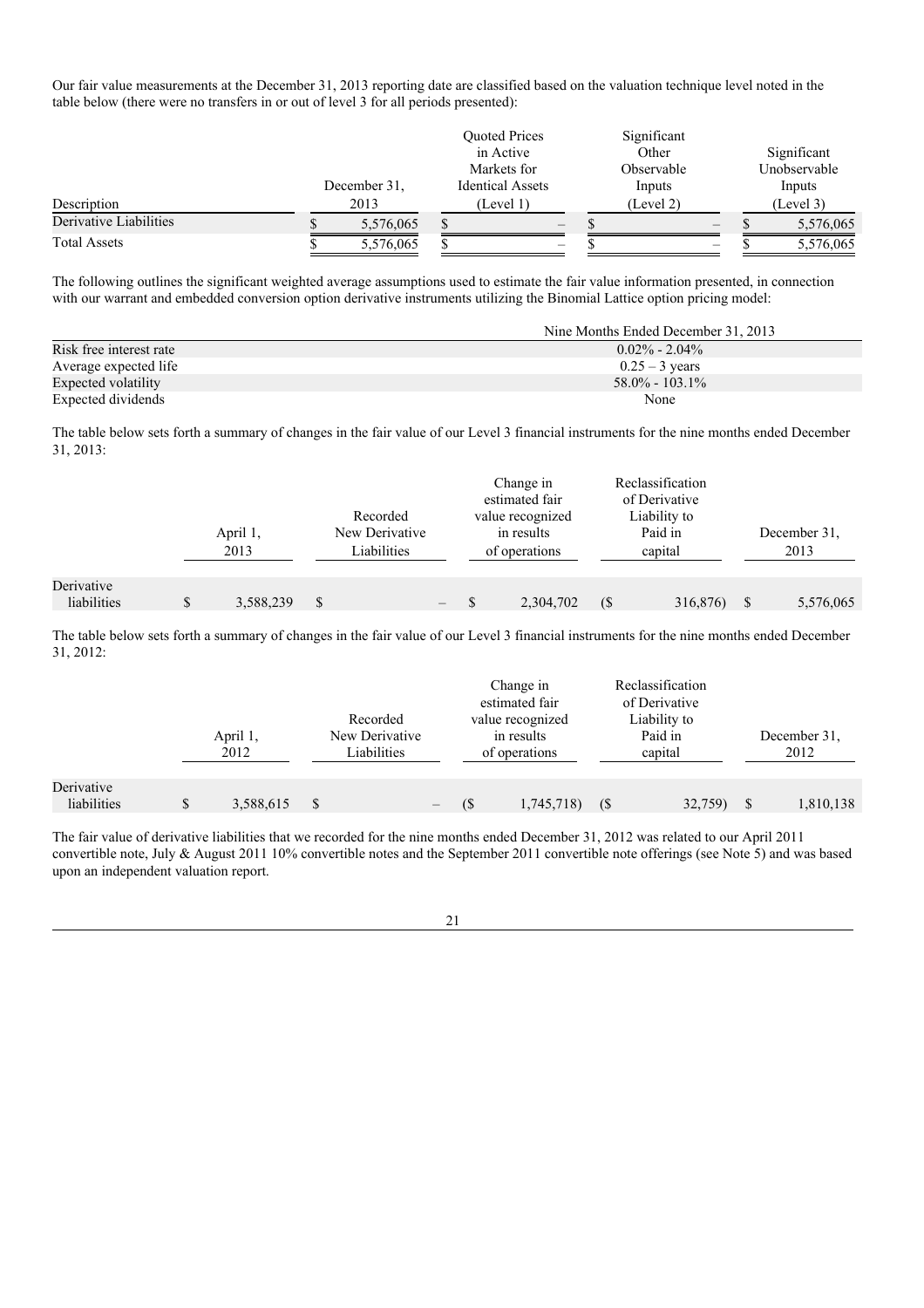#### NOTE 9. STOCK COMPENSATION

The following table summarizes share-based compensation expenses relating to shares and options granted and the effect on basic and diluted loss per common share during the three and nine months ended December 31, 2013 and 2012:

|                                                                | Three Months<br>Ended<br>December 31, 2013 |   | Three Months<br>Ended<br>December 31, 2012 |     | Nine Months<br>Ended<br>December 31, 2013 |    | Nine Months<br>Ended<br>December 31, 2012 |
|----------------------------------------------------------------|--------------------------------------------|---|--------------------------------------------|-----|-------------------------------------------|----|-------------------------------------------|
| Total share-based compensation expense                         | 32,750                                     |   | 175,045                                    |     | 223,351                                   |    | 570,540                                   |
| Total share-based compensation expense<br>included in net loss | 32,750                                     |   | 175,045                                    |     | 223,351                                   |    | 570,540                                   |
| Basic and diluted loss per common share                        | (0.00)                                     | S | (0.00)                                     | \$. | (0.00)                                    | S. | (0.00)                                    |

The following table breaks out the components of our share-based compensation expenses relating to shares and options granted and the effect on basic and diluted loss per common share during the three and nine months ended December 31, 2013 and 2012.

|                                                                | Three Months<br>Ended<br>December 31, 2013 | Three Months<br>Ended<br>December 31, 2012 | Nine Months<br>Ended<br>December 31, 2013 | Nine Months<br>Ended<br>December 31, 2012 |
|----------------------------------------------------------------|--------------------------------------------|--------------------------------------------|-------------------------------------------|-------------------------------------------|
| Vesting of stock options                                       | 32,750                                     | 77,421                                     | 156,993                                   | 258,468                                   |
| Incremental fair value of option<br>modifications              |                                            | 957                                        | 1,914                                     | 22,071                                    |
| Vesting expense associated with CEO<br>restricted stock grant  |                                            | 96,667                                     | 64,444                                    | 290,001                                   |
| Total share-based compensation expense                         | 32,750                                     | 175,045                                    | 223,351                                   | 570,540                                   |
| Total share-based compensation expense<br>included in net loss | 32,750                                     | 175,045                                    | \$<br>223,351                             | \$.<br>570,540                            |
| Basic and diluted loss per common share                        | (0.00)                                     | (0.00)                                     | (0.00)                                    | S<br>(0.00)                               |

All of the stock-based compensation expense recorded during the nine months ended December 31, 2013 and 2012, which totaled \$223,351 and \$570,540, respectively, is included in payroll and related expense in the accompanying condensed consolidated statements of operations. Stock-based compensation expense recorded during the three and nine months ended December 31, 2013 and 2012 had no impact on basic and diluted loss per common share.

In the nine months ended December 31, 2013, we granted to a scientific advisory board member and a scientific consultant a three year option to purchase 125,000 shares of our common stock at a price of \$0.11 per share.

The following outlines the significant weighted average assumptions used to estimate the fair value information, which is based on historical data, with respect to stock option grants utilizing the Binomial Lattice option pricing models at, and during the nine months ended December 31, 2013:

| Risk free interest rate | $0.38\% - 2.50\%$  |
|-------------------------|--------------------|
| Average expected life   | 3 years - 10 years |
| Expected volatility     | $94.6\% - 102.7\%$ |
| Expected dividends      | None               |

We review share-based compensation on a quarterly basis for changes to the estimate of expected award forfeitures based on actual forfeiture experience. The cumulative effect of adjusting the forfeiture rate for all expense amortization is recognized in the period the forfeiture estimate is changed. The effect of forfeiture adjustments for the nine months ended December 31, 2013 was insignificant.

The expected volatility is based on the historic volatility. The expected life of options granted is based on the "simplified method" as described in the SEC's guidance due to changes in the vesting terms and contractual life of current option grants compared to our historical grants.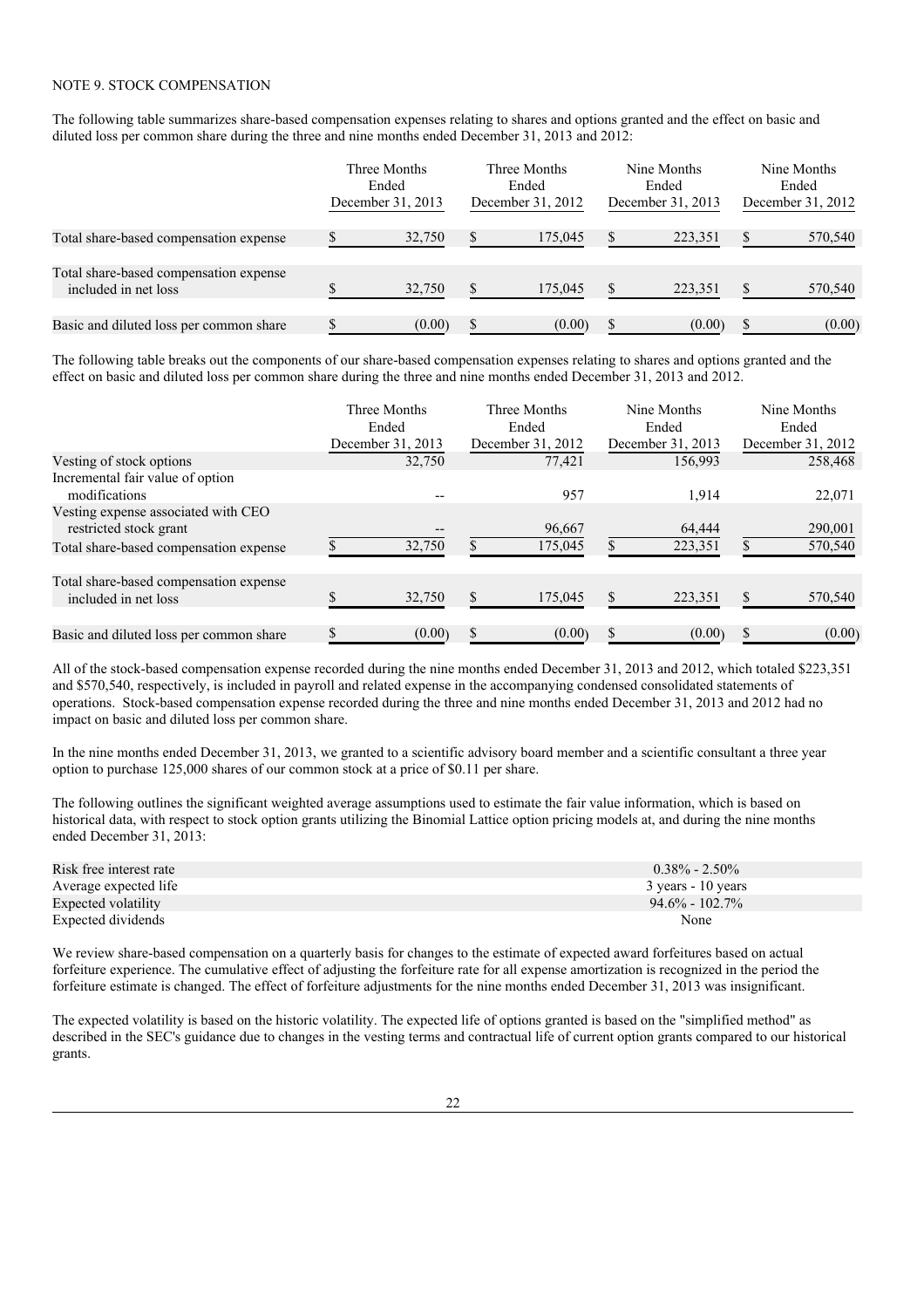#### Options outstanding that have vested and are expected to vest as of December 31, 2013 are as follows:

|                  | Number of<br><b>Shares</b> |               | Weighted<br>Average<br>Exercise<br>Price | Weighted<br>Average<br>Remaining<br>Contractual<br>Term in Years |
|------------------|----------------------------|---------------|------------------------------------------|------------------------------------------------------------------|
| Vested           | 21,012,455                 | <sup>\$</sup> | 0.28                                     | 3.63                                                             |
| Expected to vest | 3,708,343                  |               | 0.11                                     | 9.45                                                             |
| Total            | 24,720,798                 | S.            | 0.26                                     | 4.50                                                             |

A summary of stock option activity during the nine months ended December 31, 2013 is presented below:

|                                                | Number of      | <b>Range of Exercise</b> | <b>Weighted Average</b><br><b>Exercise</b> |
|------------------------------------------------|----------------|--------------------------|--------------------------------------------|
|                                                | <b>Options</b> | Price                    | Price                                      |
| Stock options outstanding at March 31, 2013    | 21,095,798     | $$0.76 - $0.41$          | \$0.28                                     |
| Exercised                                      |                | $S-$                     |                                            |
| Granted                                        | 3,625,000      | $$0.10 - 0.11$           | \$0.10                                     |
| Cancelled/Expired                              |                |                          |                                            |
| Stock options outstanding at December 31, 2013 | 24,720,798     | $$0.076 - $0.41$         | \$0.28                                     |
| Stock options exercisable at December 31, 2013 | 21,012,455     | $$0.076 - $0.41$         | \$0.26                                     |

At December 31, 2013, there was approximately \$304,529 of unrecognized compensation cost related to share-based payments which is expected to be recognized over a weighted average period of 2.32 years.

On December 31, 2013, our stock options had a negative intrinsic value since the closing price on that date of \$0.17 per share was below the weighted average exercise price of our stock options

## NOTE 10. WARRANTS

A summary of warrant activity during the nine months ended December 31, 2013 is presented below:

|                                           | Number of<br>Warrants | <b>Range of Exercise</b><br>Price | <b>Weighted Average</b><br><b>Exercise</b><br>Price |
|-------------------------------------------|-----------------------|-----------------------------------|-----------------------------------------------------|
| Warrants outstanding at March 31, 2013    | 75,647,294            | $$0.076 - $0.25$                  | \$0.11                                              |
| Exercised                                 | (4,985,204)           | $$0.07 - $0.11$                   | \$0.10                                              |
| Issued                                    | 12,851,982            | $$0.121 - $0.22$$                 | \$0.20                                              |
| Cancelled/Expired                         | (6,037,419)           | $$0.07 - $0.132$                  | \$0.11                                              |
| Warrants outstanding at December 31, 2013 | 77,476,653            | $$0.076 - $0.25$                  | \$0.13                                              |
| Warrants exercisable at December 31, 2013 | 77,476,653            | $$0.076 - $0.25$                  | \$0.13                                              |

The following outlines the significant weighted average assumptions used to estimate the fair value information, which is based on historical data, with respect to warrants utilizing the Binomial Lattice option pricing models at, and during the nine months ended December 31, 2013:

| Risk free interest rate | $0.86\%$ - 2.04% |
|-------------------------|------------------|
| Average expected life   | 7 years          |
| Expected volatility     | $90.3 - 98.5\%$  |
| Expected dividends      | None             |

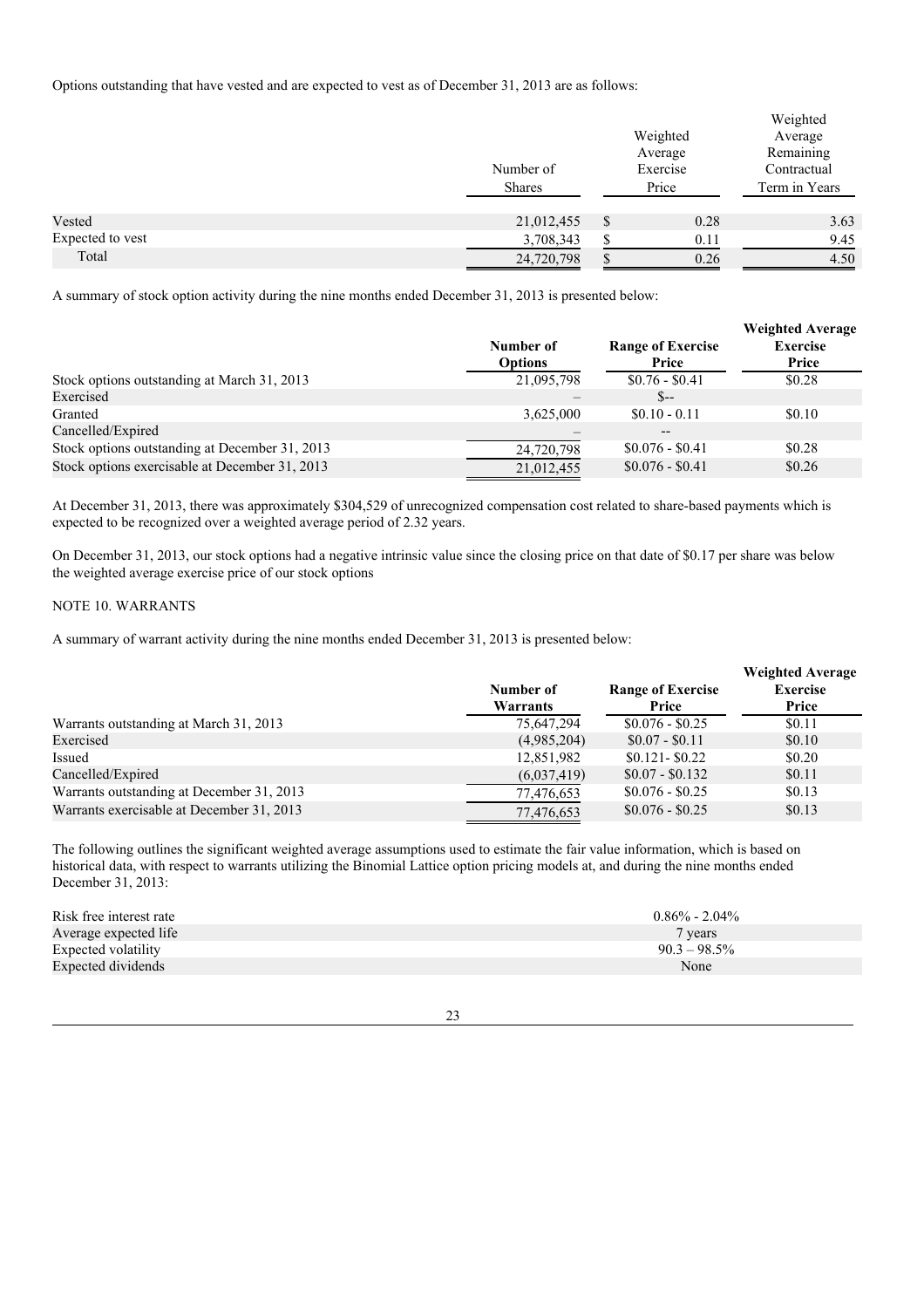## NOTE 11. DARPA CONTRACT AND RELATED REVENUE RECOGNITION

As discussed in Note 3, we entered into a contract with the DARPA on September 30, 2011. Under the DARPA award, we have been engaged to develop a therapeutic device to reduce the incidence of sepsis, a fatal bloodstream infection that often results in the death of combat-injured soldiers. The award from DARPA is a fixed-price contract with potential total payments to us of \$6,794,389 over the course of five years, including payments of up to \$1,975,047 in the first year. Fixed price contracts require the achievement of multiple, incremental milestones to receive the full award during each year of the contract. Under the terms of the contract, we will perform certain incremental work towards the achievement of specific milestones against which we will invoice the government for fixed payment amounts. Originally, only the base year (year one contract) was effective for the parties, however, DARPA subsequently exercised the option on the second and third years of the contract. DARPA has the option to enter into the contract for years four and five. The milestones are comprised of planning, engineering and clinical targets, the achievement of which in some cases will require the participation and contribution of third party participants under the contract. There can be no assurance that we alone, or with third party participants, will meet such milestones to the satisfaction of the government and in compliance with the terms of the contract or that we will be paid the full amount of the contract revenues during any year of the contract term. We commenced work under the contract in October 2011.

DARPA recently informed us that due to budget restrictions within the Department of Defense, that they planned to reduce the scope of our contract in years three through five of the contract. The reduction in scope will focus our research on exosomes, viruses and blood processing instrumentation. This scope reduction will reduce the possible payments under the contract by \$858,491 over years three through five. While this contract change is not yet in place, we expect it to occur in the near future. We recently completed a rebudgeting of the expected costs on the remaining years of the DARPA contract based on the reduced milestones and have concluded that the reductions in our costs due to the scaled back level of work will almost entirely offset the anticipated revenue levels based on current assumptions. On February 10, 2014, DARPA finalized this contract modification.

The details of the four milestones achieved during the nine month period ended December 31, 2013 were as follows:

Milestone 2.3.2.2 – Formulate initial design work based on work from the previous phase. Begin to build and test selected instrument design and tubing sets. The milestone payment was \$195,581. Management considers this milestone to be substantive as it was not dependent on the passage of time nor was it based solely on another party's efforts. We demonstrated that we were able to formulate the initial design work and to build and test selected instrument design and tubing sets as part of our submission for approval. The report was accepted by the contracting officer's representative and the invoice was submitted thereafter.

Milestone 2.3.2.2 – Write and test software and conduct ergonomic research. Begin discussions with the systems integrator. The milestone payment was \$195,581. Management considers this milestone to be substantive as it was not dependent on the passage of time nor was it based solely on another party's efforts. We obtained wrote and tested software and conducted ergonomic research and began discussions with the systems integrator. The report was accepted by the contracting officer's representative and the invoice was submitted thereafter.

Milestone 2.3.3.2 – Cartridge construction with optimized affinity matrix design for each potential target. Complete the capture agent screening. The milestone payment was \$208,781. Management considers this milestone to be substantive as it was not dependent on the passage of time nor was it based solely on another party's efforts. We completed the cartridge construction with optimized affinity matrix design for each potential target and completed the capture agent screening. The report was accepted by the contracting officer's representative and the invoice was submitted thereafter.

Milestone M5 – Target capture > 90% in 24 hours for at least three targets in blood or blood components. The milestone payment was \$208,781. Management considers this milestone to be substantive as it was not dependent on the passage of time nor was it based solely on another party's efforts. We demonstrated that we were able to capture > 90% in 24 hours for at least three of the agreed targets in blood or blood components. The report was accepted by the contracting officer's representative and the invoice was submitted thereafter.

## NOTE 12. COMMITMENTS AND CONTINGENCIES

## LEGAL MATTERS

From time to time, claims are made against us in the ordinary course of business, which could result in litigation. Claims and associated litigation are subject to inherent uncertainties and unfavorable outcomes could occur, such as monetary damages, fines, penalties or injunctions prohibiting us from selling one or more products or engaging in other activities.

The occurrence of an unfavorable outcome in any specific period could have a material adverse effect on our results of operations for that period or future periods. Other than as mentioned here, we are not presently a party to any pending or threatened legal proceedings.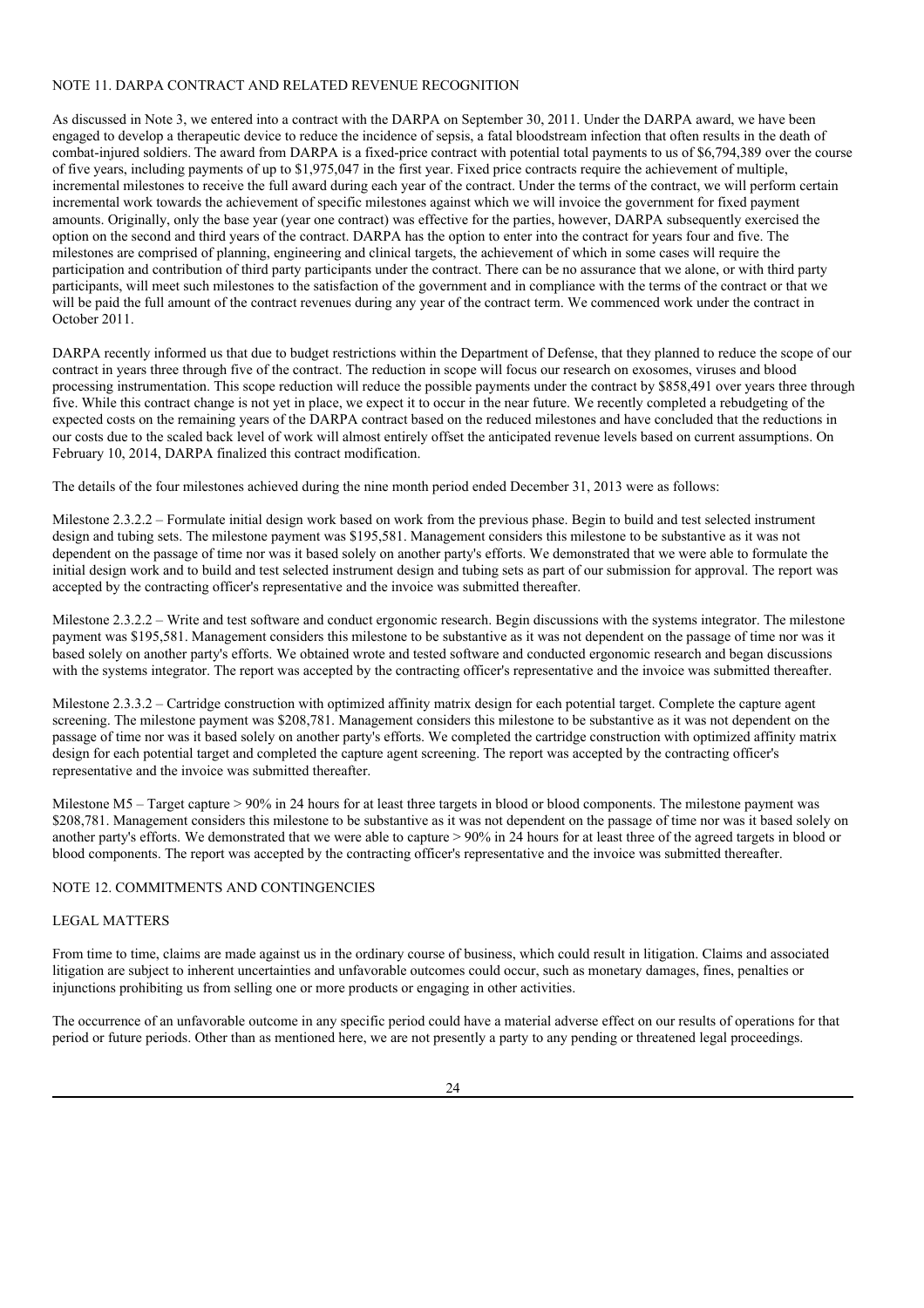On July 5, 2012, Gemini Master Fund, Ltd., a Cayman Islands company ("Gemini"), filed a complaint against us in the Supreme Court of the State of New York, County of New York, entitled Gemini Master Fund Ltd. v. Aethlon Medical, Inc., Index No. 652358/2012 (the "Complaint"). In the Complaint, Gemini is seeking relief both in the form of money damages and delivery of shares of our common stock. The Complaint alleges, among other things, that we are in default of a certain promissory note originally issued to Gemini on February 12, 2010 by failing to pay the note in full and by failing to honor certain requests by Gemini to convert principal and interest under the note into shares of the Company's common stock. The Complaint also alleges that we failed to issue shares upon the presentation of an exercise notice under a warrant originally issued to Gemini on November 22, 2010. The lawsuit also alleges that we should have issued shares pursuant to the exercise of a warrant issued in 2009. We believe that we have defenses to the claims asserted and we continue to vigorously defend the lawsuit. The parties in the lawsuit have filed cross motions for summary judgment on some of the claims. No trial date has yet been set. There can be no assurances, however, that the litigation will be decided in our favor as to all, or any part, of Gemini's Complaint. An adverse decision in the litigation could have an adverse effect on our operations and could be dilutive to our shareholders.

In relation to this matter, we accrued \$1,000,000 at December 31, 2013 for possible settlement. Although the parties to the lawsuit are in on-going settlement discussions at the time this Form 10-Q is filed and no assurance exists that a settlement will be reached, the accrual was made based on the possibility that a settlement might be reached that would result in the issuance of equity instruments to satisfy the exercise of various warrants. The accrual is included in other expense and other current liabilities on the accompanying condensed consolidated financial statements.

## LEASES

We currently rent approximately 2,300 square feet of executive office space at 8910 University Center Lane, Suite 660, San Diego, CA 92122 at the rate of \$7,299 per month on a lease that expires in September 2014 based on a one year extension signed in August 2013.

We also rent approximately 1,700 square feet of laboratory space at 11585 Sorrento Valley Road, Suite 109, San Diego, California 92121 at the rate of \$2,917 per month on a two year lease that expires in October 2014.

In October 2013, our Exosome Sciences, Inc. (ESI) subsidiary entered into a one year lease for approximately 2,055 square feet of laboratory space at 11 Deer Park Drive, Suite 103, Monmouth Junction, New Jersey 08852 at the rate of \$3,425 per month.

#### NOTE 13. PROPERTY AND EQUIPMENT

Property and equipment, net, consist of the following:

|                                                     | December 31, 2013 |            | March 31, 2013 |            |
|-----------------------------------------------------|-------------------|------------|----------------|------------|
| Furniture and office equipment at cost:             |                   |            |                |            |
| Aethlon Medical, Inc.                               |                   | 291.781    |                | 289,031    |
| Exosome Sciences, Inc.                              |                   | 58,743     |                |            |
| Consolidated furniture and office equipment at cost |                   | 350,524    |                | 289,031    |
| Accumulated depreciation                            |                   | (296, 172) |                | (288, 886) |
|                                                     |                   | 54,352     |                | 145        |

Depreciation expense for the nine months ended December 31, 2013 approximated \$7,000.

#### NOTE 14. SUBSEQUENT EVENTS

Management has evaluated events subsequent to December 31, 2013 through the date that the accompanying condensed consolidated financial statements were filed with the Securities and Exchange Commission for transactions and other events which may require adjustment of and/or disclosure in such financial statements.

In January 2014, we repaid the \$17,000 principal balance of the December 2006 10% Notes and all related accrued interest.

In January 2014, we billed DARPA \$352,938 and Battelle \$10,560 for work under those contracts.We subsequently received a payment of \$195,796 from DARPA.

In January 2014, 2 warrant holders exercised 211,736 warrants to receive 95,222 restricted shares of common stock in cashless exercise transactions.

On February 10, 2014, DARPA reduced the scope of our contract (See Note 11).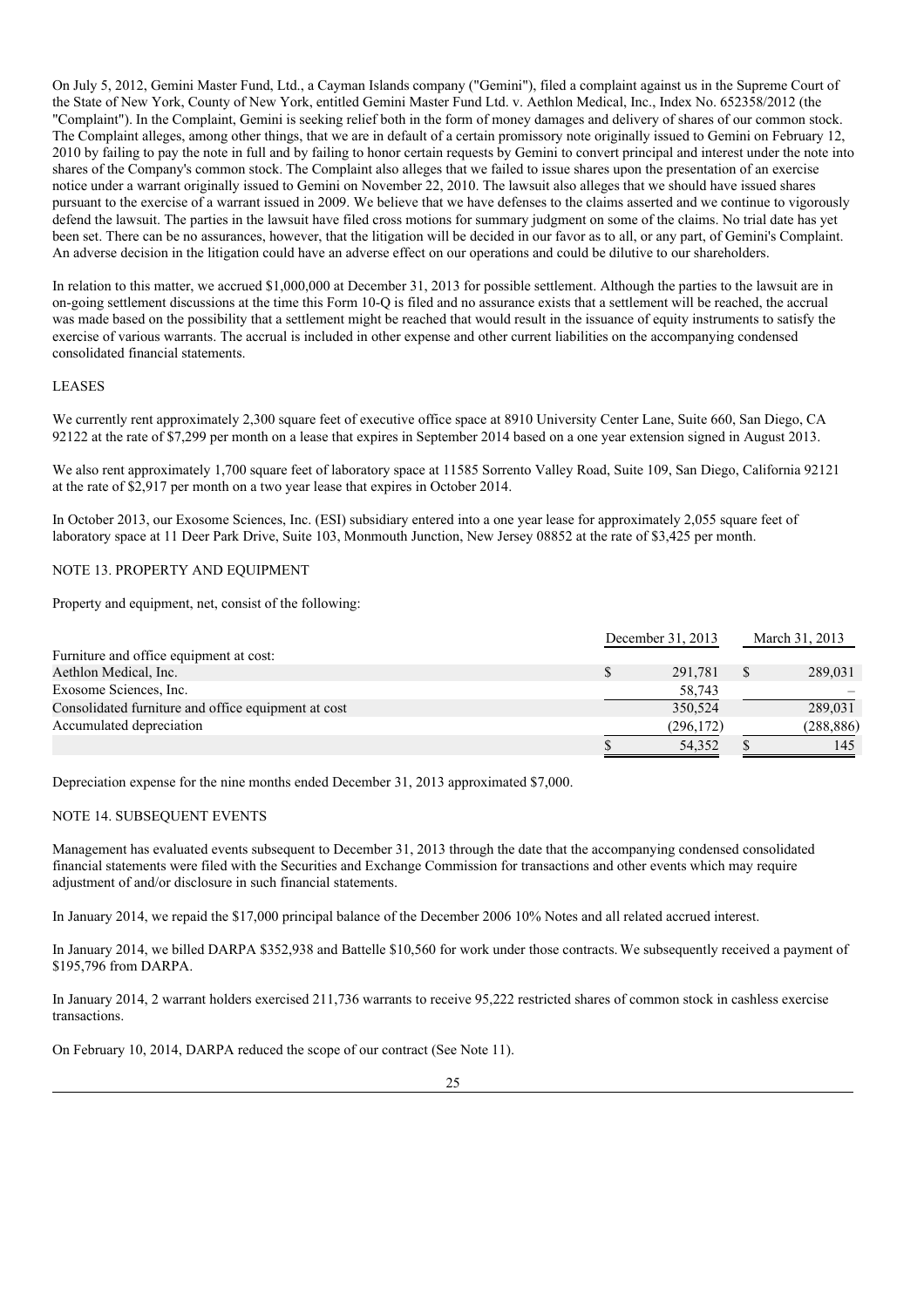#### ITEM 2. MANAGEMENT'S DISCUSSION AND ANALYSIS OF FINANCIAL CONDITION AND RESULTS OF OPERATIONS.

The following discussion of our financial condition and results of operations should be read in conjunction with, and is qualified in its entirety by, the condensed consolidated financial statements and notes thereto included in Item 1 in this Quarterly Report on Form 10-Q. This item contains forward-looking statements that involve risks and uncertainties. Actual results may differ materially from those indicated in such forward-looking statements.

## FORWARD LOOKING STATEMENTS

All statements, other than statements of historical fact, included in this Form 10-Q are, or may be deemed to be, "forward-looking statements" within the meaning of Section 27A of the Securities Act of 1933, as amended ("the Securities Act"), and Section 21E of the Exchange Act. Such forward-looking statements involve assumptions, known and unknown risks, uncertainties and other factors which may cause the actual results, performance, or achievements of Aethlon Medical, Inc. ("we", "us" or "the Company") to be materially different from any future results, performance, or achievements expressed or implied by such forward-looking statements contained in this Form 10-Q. Such potential risks and uncertainties include, without limitation, completion of our capital-raising activities, FDA approval of our products, other regulations, patent protection of our proprietary technology, product liability exposure, uncertainty of market acceptance, competition, technological change, and other risk factors detailed herein and in other of our filings with the Securities and Exchange Commission. The forward-looking statements are made as of the date of this Form 10-Q, and we assume no obligation to update the forward-looking statements, or to update the reasons actual results could differ from those projected in such forward-looking statements.

## THE COMPANY

Aethlon Medical, Inc. ("Aethlon", the "Company", "we" or "us") is a medical device company focused on creating innovative devices that address unmet medical needs in cancer, infectious disease and other life-threatening conditions. At the core of our developments is the Aethlon ADAPT™ (Adaptive Dialysis-Like Affinity Platform Technology) system, a medical device platform that converges single or multiple affinity drug agents with advanced plasma membrane technology to create therapeutic filtration devices that selectively remove harmful particles from the entire circulatory system without loss of essential blood components.

In June 2013, the U.S. Food and Drug Administration ("FDA") approved our Investigational Device Exemption ("IDE") application to initiate a ten patient human clinical trial in one location in the United States. Successful outcomes of that human trial as well as at least one follow-on human trial will be required by the FDA in order to commercialize our products in the US. The regulatory agencies of certain foreign countries where we intend to sell this device will also require one or more human clinical trials.

In October 2013, our subsidiary, Exosome Sciences, Inc. (ESI), commenced operations with a focus on advancing exosome-based strategies to diagnose and monitor the progression of cancer, infectious disease and other life-threatening conditions.

Some of our patents may expire before we receive FDA approval to market our products in the United States or we receive approval to market our products in a foreign country. However, we believe that certain patent applications and/or other patents issued more recently will help protect the proprietary nature of the Hemopurifier(R) treatment technology.

In prior periods, Aethlon was classified as a development stage enterprise under accounting principles generally accepted in the United States of America ("GAAP") as it had not generated revenues from its planned principal operations. In the fiscal year ended March 31, 2012, we began to generate revenues from a government contract and emerged from the development stage.

## WHERE YOU CAN FIND MORE INFORMATION

We are subject to the informational requirements of the Securities Exchange Act and must file reports, proxy statements and other information with the SEC. The reports, information statements and other information we file with the Commission can be inspected and copied at the Commission Public Reference Room, 100 F Street, N.E., Washington, D.C. 20549. You may obtain information on the operation of the Public Reference Room by calling the SEC at (800) SEC-0330. The Commission also maintains a Web site (http://www.sec.gov) that contains reports, proxy and information statements and other information regarding registrants, like us, which file electronically with the Commission. Our headquarters are located at 8910 University Center Lane, Suite 660, San Diego, CA 92122. Our phone number at that address is (858) 459-7800. Our Web site is http://www.aethlonmedical.com.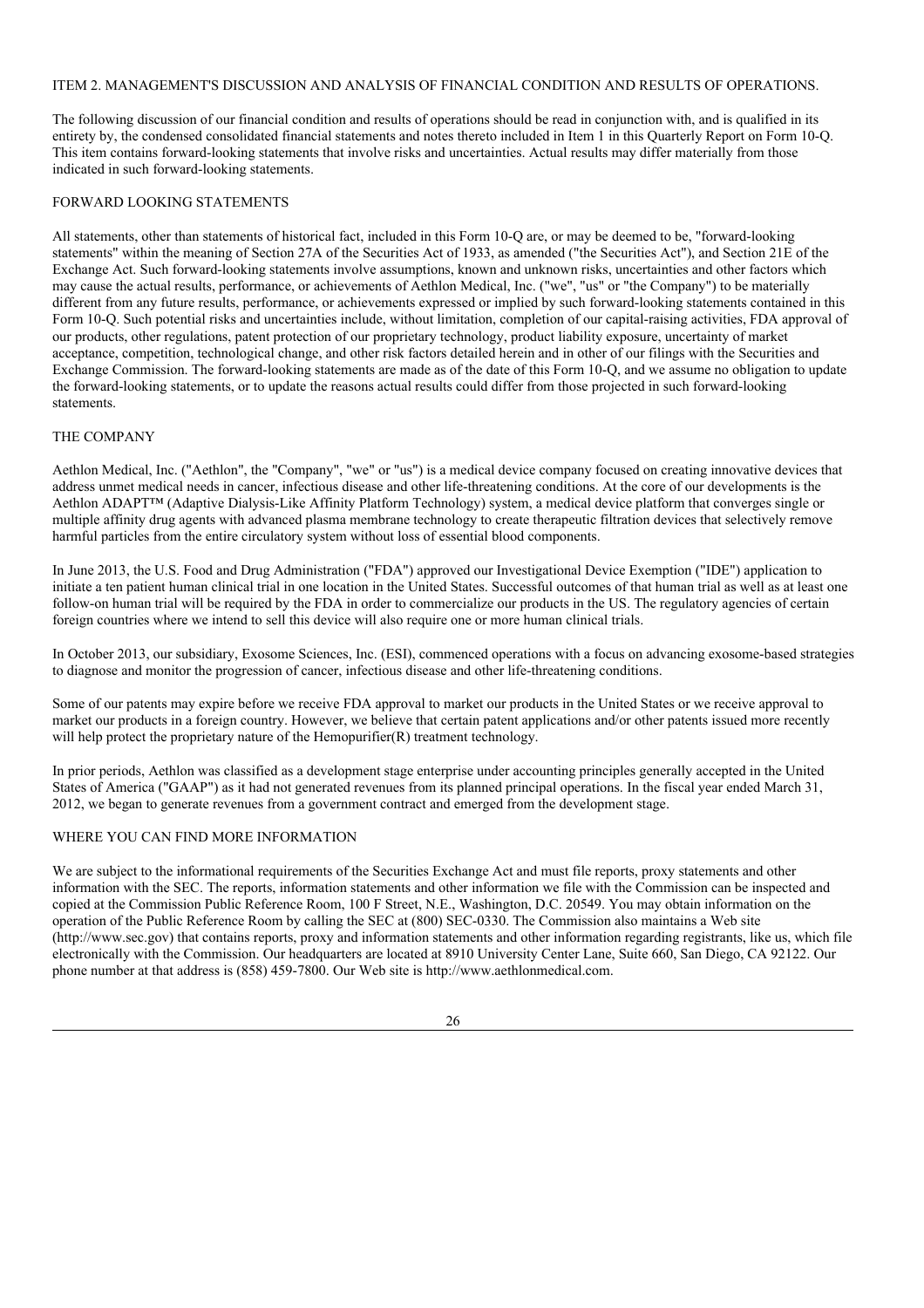#### RESULTS OF OPERATIONS

## THREE MONTHS ENDED DECEMBER 31, 2013 COMPARED TO THE THREE MONTHS ENDED DECEMBER 31, 2012

## Revenues

We recorded government contract revenue of \$76,313 and \$208,781 in the three months ended December 31, 2013 and 2012, respectively. This revenue arose from work performed under our government contract with DARPA and our subcontract with Battelle as follows:

|                                          | Three Months<br>Ended 12/31/13 | Three Months<br>Ended 12/31/12 | Change in Dollars |
|------------------------------------------|--------------------------------|--------------------------------|-------------------|
| <b>DARPA</b> Contract                    | $\overline{\phantom{0}}$       | 208.781                        | (208.781)         |
| <b>Battelle Subcontract</b>              | 76.313                         |                                | 76.313            |
| <b>Total Government Contract Revenue</b> | 76.313                         | 208.781                        | (132.468)         |

DARPA - On September 30, 2011, we entered into a contract with the United States of America, issued by SPAWAR Systems Center Pacific, pursuant to a contract award from the Defense Advanced Research Projects Agency ("DARPA"). Under the DARPA award, we have been engaged to develop a therapeutic device to reduce the incidence of sepsis, a fatal bloodstream infection that often results in the death of combat-injured soldiers. The award from DARPA is a fixed-price contract with potential total payments to us of \$6,794,389 over the course of five years, including payments of up to \$1,975,047 in the first year. Fixed price contracts require the achievement of multiple, incremental milestones to receive the full award during each year of the contract. Under the terms of the contract, we will perform certain incremental work towards the achievement of specific milestones against which we will invoice the government for fixed payment amounts. Originally, only the base year (year one contract) was effective for the parties, however, DARPA subsequently exercised the option on the second and third years of the contract. DARPA has the option to enter into the contract for years four and five. The milestones are comprised of planning, engineering and clinical targets, the achievement of which in some cases will require the participation and contribution of third party participants under the contract. There can be no assurance that we alone, or with third party participants, will meet such milestones to the satisfaction of the government and in compliance with the terms of the contract or that we will be paid the full amount of the contract revenues during any year of the contract term. We commenced work under the contract in October 2011.

DARPA recently informed us that due to budget restrictions within the Department of Defense, that they planned to reduce the scope of our contract in years three through five of the contract. The reduction in scope will focus our research on exosomes, viruses and blood processing instrumentation. This scope reduction will reduce the possible payments under the contract by \$858,491 over years three through five. While this contract change is not yet in place, we expect it to occur in the near future. We recently completed a rebudgeting of the expected costs on the remaining years of the DARPA contract based on the reduced milestones and have concluded that the reductions in our costs due to the scaled back level of work will almost entirely offset the anticipated revenue levels based on current assumptions. On February 10, 2014, DARPA finalized this contract modification.

As of December 31, 2013, we have invoiced for fifteen milestone payments under the DARPA contract totaling \$3,396,912.

Battelle -- We entered into a subcontract agreement with Battelle Memorial Institute ("Battelle") in March 2013. Battelle was chosen by DARPA to be the prime contractor on the systems integration portion of the original DARPA contract and we are one of several subcontractors on that systems integration project. The Battelle subcontract is under a time and materials basis and we began generating revenues under the subcontract in the three months ended September 30, 2013. Our expected revenue from the subcontract will be at the discretion of Battelle. The Battelle subcontract is our first cost-reimbursable contract.

Our revenue under this contract will be a function of cost reimbursement plus an overhead mark-up for hours devoted to the project by specific employees (with specific hourly rates for those employees), for travel expenses related to the project, for any equipment purchased for the project and for the cost of any consultants hired by us to perform work on the project. Each payment will require approval by the program manager at Battelle.

## Operating Expenses

Consolidated operating expenses for the three months ended December 31, 2013 were \$1,308,655 in comparison with \$1,145,620 for the comparable quarter a year ago. This increase of \$163,035, or 14.2%, was due to an increase in general and administrative expenses of \$133,853 and in professional fees of \$111,266, which were partially offset by a decrease in payroll and related expense of \$82,084.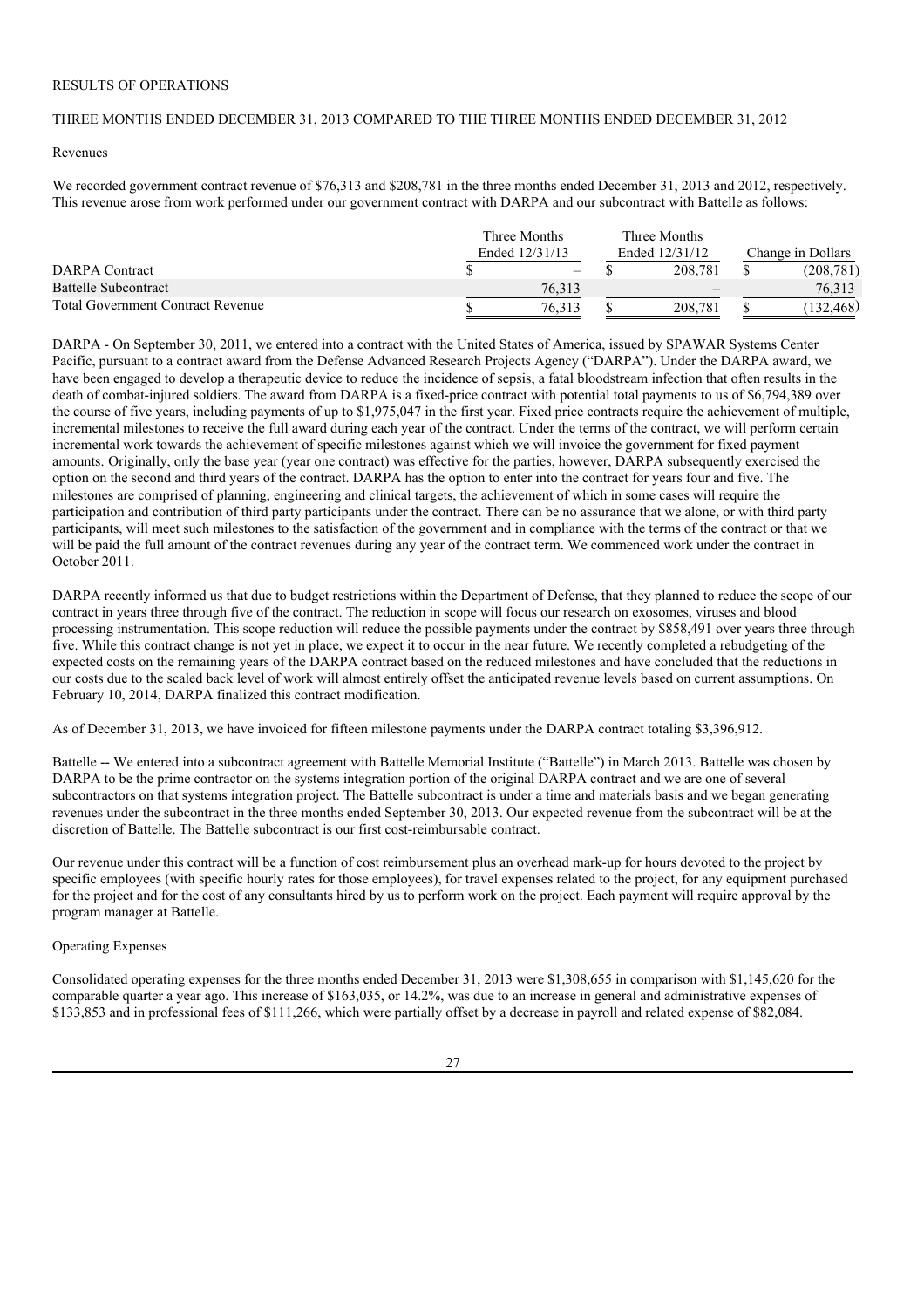The \$133,853 increase in general and administrative expenses was due to an increase in our non-DARPA related general and administrative expenses of \$142,240, which was partially offset by a reduction of DARPA and Battelle related general and administrative expenses of \$8,387. The non-DARPA-related general and administrative expenses included \$82,499 from ESI, which was not present in the 2012 period.

The \$111,266 increase in our professional fees was due to an increase in our non-DARPA related professional fees of \$154,018, which included \$13,170 from ESI, which was partially offset by a reduction of DARPA and Battelle related professional fees of \$42,752. The primary factors in the increase in our non-DARPA-related professional fees were \$118,095 of costs relating to a production run of cartridges by our contract manufacturer for our upcoming US clinical trial and a \$35,252 increase in our investor relations expenses over the 2012 period.

The \$82,084 decrease in payroll and related expenses was primarily due to a decrease in stock based compensation of \$142,295, which in turn was due to the completion of the vesting of our CEO's restricted stock grant and of the vesting of a number of existing stock option grants. Payroll and related expenses in the 2013 period included \$85,083 from ESI.

#### Other Expense (Income)

Other expense (income) consists primarily of the change in the fair value of our derivative liability, other expense and interest expense. Other expense (income) for the three months ended December 31, 2013 were other expense of \$1,035,269 in comparison with other income of \$1,250,783 for the comparable quarter a year ago.

#### Change in Fair Value of Derivative Liability

Both periods include changes in the fair value of derivative liability. For the three months ended December 31, 2013, the change in the estimated fair value of derivative liability was a gain of \$78,175 and for the three months ended December 31, 2012, the change in estimated fair value was a gain of \$1,384,256. These swings in the estimated fair value of our derivative liabilities in both periods were driven to a large extent by changes in our stock price.

#### Interest Expense

Interest expense was \$113,445 for the three months ended December 31, 2013 compared to \$106,795 in the corresponding prior period, an increase of \$6,650. The various components of our interest expense are shown in the following table:

|                                          | Quarter Ended |          | Quarter Ended |          |         |
|------------------------------------------|---------------|----------|---------------|----------|---------|
|                                          |               | 12/31/13 |               | 12/31/12 | Change  |
| Interest Expense                         |               | 112.876  |               | 103.421  | 9,455   |
| Amortization of Deferred Financing Costs |               |          |               | 680      | (680)   |
| Amortization of Note Discounts           |               | 569      |               | 2.694    | (2,125) |
| <b>Total Interest Expense</b>            |               | 113.445  |               | 106.795  | 6.650   |

As noted in the above table, the most significant factor in the \$6,650 increase in interest expense was the increase in our contractual interest and finance charges. We had minor decreases in the amortization of deferred financing costs and note discounts as the amortization was completed on those costs.

#### Other

The three months ended December 31, 2013 included a \$1,000,000 provision related to our Gemini litigation. There were no comparable charges in the three months ended December 31, 2012.

The three months ended December 31, 2012 contained \$26,716 in losses on debt conversion. There were no comparable charges in the three months ended December 31, 2013.

## Loss Attributable to Noncontrolling Interests

Since ESI recorded a loss of \$185,305 for the three months ended December 31, 2013 and since outside shareholders purchased a 20% ownership interest in ESI in exchange for a \$1.5 million investment, 20% of ESI's loss, or \$37,061, was recorded as a loss attributable to noncontrolling interests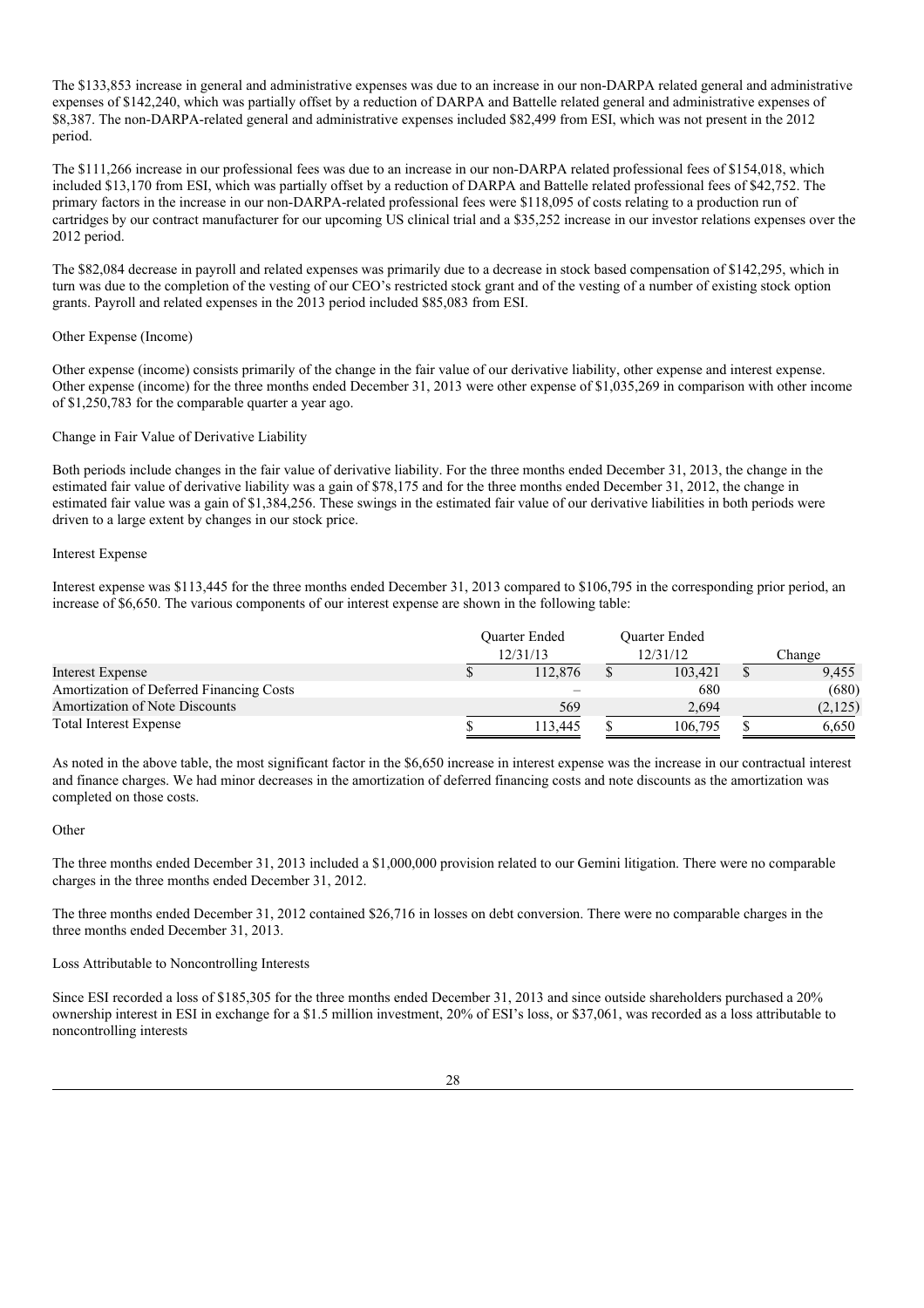Net Loss/Profit Attributable to Common Stockholders

As a result of the increased expenses noted above, we recorded a net loss attributable to common stockholders of approximately \$2,231,000 and a net profit of \$313,000 for the quarters ended December 31, 2013 and 2012, respectively.

Basic and diluted loss profit per common share were (\$0.01) for the three month period ended December 31, 2013 compared to \$0.00 for the three month period ended December 31, 2012.

## NINE MONTHS ENDED DECEMBER 31, 2013 COMPARED TO THE NINE MONTHS ENDED DECEMBER 31, 2012

Revenues

We recorded government contract revenue of \$916,796 and \$825,642 in the nine months ended December 31, 2013 and 2012, respectively. This revenue arose from work performed under our government contract with DARPA and our subcontract with Battelle as follows:

|                                          | Nine Months    |  | Nine Months    |                   |
|------------------------------------------|----------------|--|----------------|-------------------|
|                                          | Ended 12/31/13 |  | Ended 12/31/12 | Change in Dollars |
| <b>DARPA</b> Contract                    | 808,739        |  | 825.642        | (16,903)          |
| <b>Battelle Subcontract</b>              | 108.057        |  |                | 108.057           |
| <b>Total Government Contract Revenue</b> | 916,796        |  | 825.642        | 91.154            |

DARPA - On September 30, 2011, we entered into a contract with the United States of America, issued by SPAWAR Systems Center Pacific, pursuant to a contract award from the Defense Advanced Research Projects Agency ("DARPA"). Under the DARPA award, we have been engaged to develop a therapeutic device to reduce the incidence of sepsis, a fatal bloodstream infection that often results in the death of combat-injured soldiers. The award from DARPA is a fixed-price contract with potential total payments to us of \$6,794,389 over the course of five years, including payments of up to \$1,975,047 in the first year. Fixed price contracts require the achievement of multiple, incremental milestones to receive the full award during each year of the contract. Under the terms of the contract, we will perform certain incremental work towards the achievement of specific milestones against which we will invoice the government for fixed payment amounts. Originally, only the base year (year one contract) was effective for the parties, however, DARPA subsequently exercised the option on the second and third years of the contract. DARPA has the option to enter into the contract for years four and five. The milestones are comprised of planning, engineering and clinical targets, the achievement of which in some cases will require the participation and contribution of third party participants under the contract. There can be no assurance that we alone, or with third party participants, will meet such milestones to the satisfaction of the government and in compliance with the terms of the contract or that we will be paid the full amount of the contract revenues during any year of the contract term. We commenced work under the contract in October 2011.

DARPA recently informed us that due to budget restrictions within the Department of Defense, that they planned to reduce the scope of our contract in years three through five of the contract. The reduction in scope will focus our research on exosomes, viruses and blood processing instrumentation. This scope reduction will reduce the possible payments under the contract by \$858,491 over years three through five. While this contract change is not yet in place, we expect it to occur in the near future. We recently completed a rebudgeting of the expected costs on the remaining years of the DARPA contract based on the reduced milestones and have concluded that the reductions in our costs due to the scaled back level of work will almost entirely offset the anticipated revenue levels based on current assumptions. On February 10, 2014, DARPA finalized this contract modification.

As of December 31, 2013, we have invoiced for fifteen milestone payments under the DARPA contract totaling \$3,396,912.

Battelle -- We entered into a subcontract agreement with Battelle Memorial Institute ("Battelle") in March 2013. Battelle was chosen by DARPA to be the prime contractor on the systems integration portion of the original DARPA contract and we are one of several subcontractors on that systems integration project. The Battelle subcontract is under a time and materials basis and we began generating revenues under the subcontract in the three months ended September 30, 2013. Our expected revenue from the subcontract will be at the discretion of Battelle. The Battelle subcontract is our first cost-reimbursable contract.

Our revenue under this contract will be a function of cost reimbursement plus an overhead mark-up for hours devoted to the project by specific employees (with specific hourly rates for those employees), for travel expenses related to the project, for any equipment purchased for the project and for the cost of any consultants hired by us to perform work on the project. Each payment will require approval by the program manager at Battelle.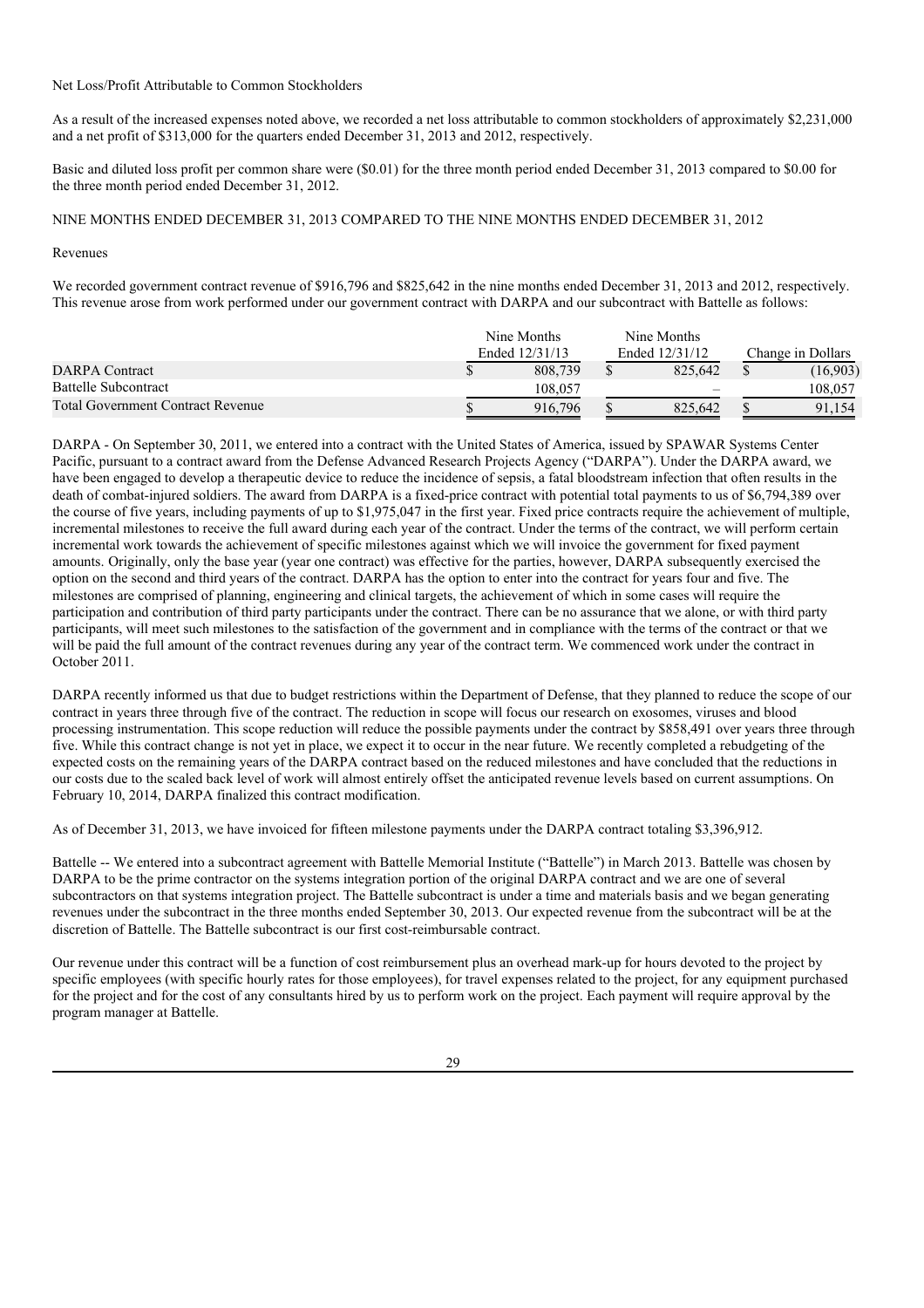#### Operating Expenses

Consolidated operating expenses for the nine months ended December 31, 2013 were \$3,162,730 in comparison with \$3,554,064 for the comparable period a year ago. This decrease of \$391,334, or 11.0%, was due to decreases in payroll and related expenses of \$332,170 and in professional fees of \$165,273, which was partially offset by an increase in general and administrative expenses of \$106,109.

The \$332,170 decrease in payroll and related expenses was primarily due to a decrease in stock based compensation of \$347,189, which in turn was due to the completion of the vesting of our CEO's restricted stock grant and of the vesting of a number of existing stock option grants. Payroll and related expenses in the 2013 period included \$85,083 from ESI.

The \$165,273 decrease in our professional fees was primarily due to a reduction of non-DARPA related professional fees of \$107,631 and a reduction in DARPA and Battelle related professional fees of \$70,812. The primary drivers in the decrease in non-DARPA related professional fees were the lack of legal fees related to the Gemini litigation and to the DTC suspension as our insurance carrier has covered the litigation costs in the 2013 period and we successfully resolved the DTC suspension in the fiscal year ended March 31, 2013. As a result, our legal fees decreased by \$232,971 from the 20112 period. That decrease in legal fees was partially offset by \$158,587 of costs relating to a production run of cartridges by our contract manufacturer for our upcoming US clinical trial. Other significant factors were decreases in our scientific consulting fees of \$48,520 and in our business development fees of \$45,806. Our non-DARPA-related professional fees in the 2013 period also included \$13,170 from ESI

The \$106,109 increase in our general and administrative expenses was driven by a \$103,042 increase in our non-DARPA related general and administrative expenses and a \$3,067 increase in our DARPA and Battelle related general and administrative expenses. The non-DARPA-related general and administrative expenses included \$82,499 from ESI, which was not present in the 2012 period.

#### Other Expense (Income)

Other expense (income) consists primarily of the change in the fair value of our derivative liability, other expense and interest expense. Other expense (income) for the nine months ended December 31, 2013 were other expense of \$3,674,845 in comparison with other income of \$603,231 for the comparable period a year ago.

## Change in Fair Value of Derivative Liability

Both periods include changes in the fair value of derivative liability. For the nine months ended December 31, 2013, the change in the estimated fair value of derivative liability was a charge of \$2,304,702 and for the nine months ended December 31, 2012, the change in estimated fair value was a gain of \$1,745,718. These swings in the estimated fair value of our derivative liabilities in both periods were driven to a large extent by changes in our stock price.

#### Interest Expense

Interest expense was \$329,947 for the nine months ended December 31, 2013 compared to \$1,019,857 in the corresponding prior period, a decrease of \$689,910. The various components of our interest expense are shown in the following table:

|                                          |  | 9 Months Ended |  | 9 Months Ended |            |  |  |
|------------------------------------------|--|----------------|--|----------------|------------|--|--|
|                                          |  | 12/31/13       |  | 12/31/12       | Change     |  |  |
| Interest Expense                         |  | 324,800        |  | 422,140        | (97,340)   |  |  |
| Amortization of Deferred Financing Costs |  | 863            |  | 121,470        | (120,607)  |  |  |
| Non-Cash Interest Expense                |  |                |  | 11,846         | (11, 846)  |  |  |
| Amortization of Note Discounts           |  | 4,284          |  | 464,401        | (460, 117) |  |  |
| <b>Total Interest Expense</b>            |  | 329,947        |  | 1.019.857      | (689.910)  |  |  |

As noted in the above table, the three most significant factors in the \$689,910 decrease in interest expense were (a) the \$460,117 reduction in the amortization of debt discounts that was largely the result of the completion of the discount amortization on the majority of our convertible notes prior, (b) a \$120,607 reduction in the amortization of deferred offering costs that also was largely the result of the completion of the amortization on those costs and (c) the \$97,340 reduction in interest expense due to ongoing conversions of our convertible notes into equity.

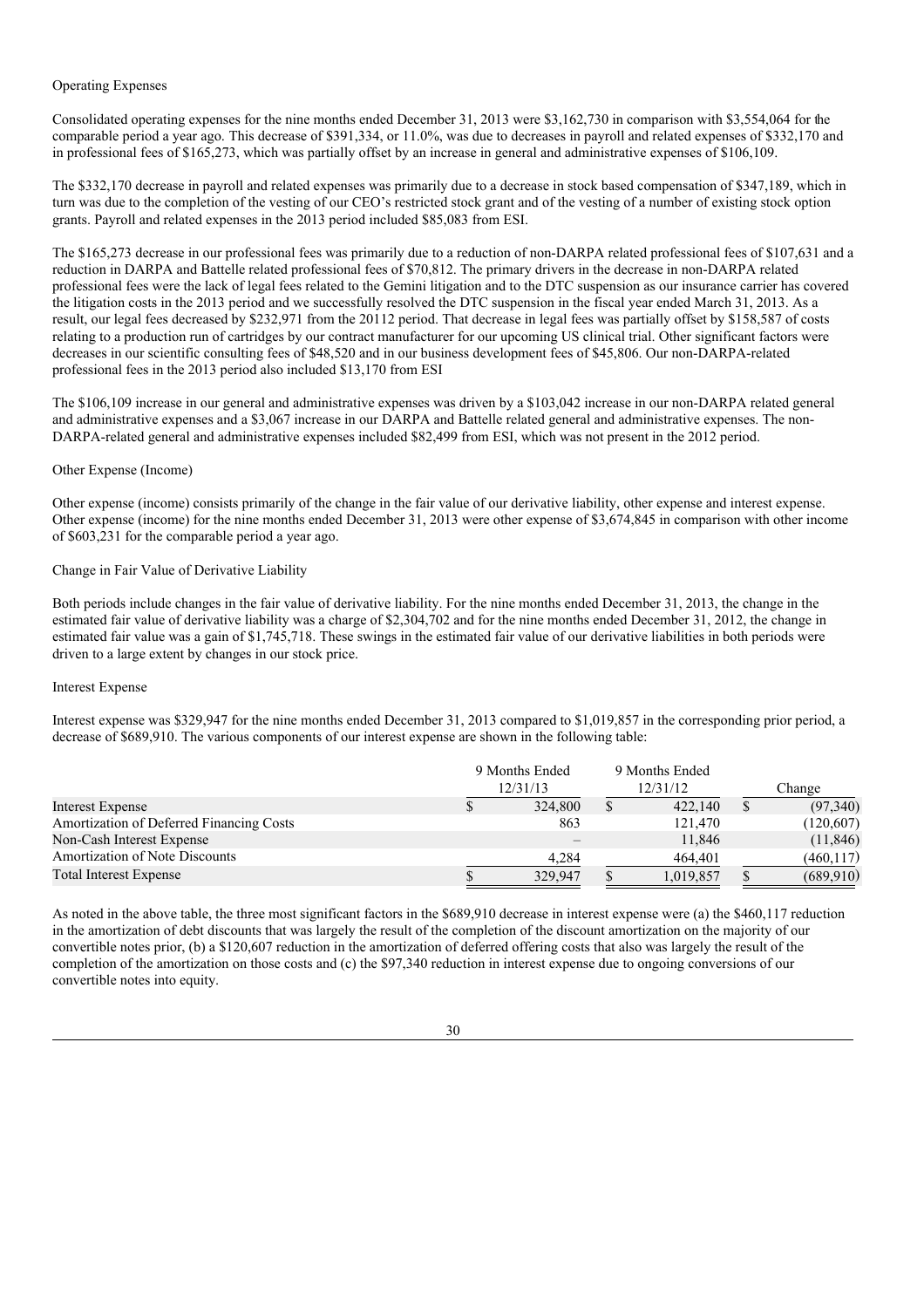#### **Other**

The nine months ended December 31, 2013 included a \$1,000,000 provision related to our Gemini litigation. There were no comparable charges in the nine months ended December 31, 2012. The nine months ended December 31, 2013 also contained \$40,256 in losses on debt conversion compared to \$122,775 in losses on debt conversion in the nine months ended December 31, 2012

Loss Attributable to Noncontrolling Interests

Since ESI recorded a loss of \$185,305 for the nine months ended December 31, 2013 and since outside shareholders purchased a 20% ownership interest in ESI in exchange for a \$1.5 million investment, 20% of ESI's loss, or \$37,061, was recorded as a loss attributable to noncontrolling interests

#### Net Loss/Profit Attributable to Common Stockholders

As a result of the increased expenses noted above, we recorded a net loss attributable to common stockholders of approximately \$5,884,000 and \$2,125,000 for the nine month periods ended December 31, 2013 and 2012, respectively.

Basic and diluted loss per common share were (\$0.03) for the nine month period ended December 31, 2013 compared to (\$0.01) for the nine month period ended December 31, 2012.

## LIQUIDITY AND CAPITAL RESOURCES

At December 31, 2013, we had a cash balance of \$1,854,941 and a working capital deficit of \$10,731,262. This compares to a cash balance of \$125,274 and a working capital deficit of \$9,276,618 at March 31, 2013. Between January 1, 2014 and February 7, 2014, we billed for \$403,498 under our government contracts and received a total of \$195,796 under our DARPA and Battelle contracts. Our cash at December 31, 2013 plus additional funds raised to date subsequent to December 31, 2013 may not be sufficient to meet our funding requirements during the next twelve months. Significant additional financing must be obtained in order to provide a sufficient source of operating capital and to allow us to continue to operate as a going concern.

In August 2013, we signed an agreement with a broker-dealer to raise operating capital. As a result of fund raising activities by that brokerdealer, we received \$1,795,900 in gross proceeds (\$1,447,032 in net proceeds) from the sales of our common stock with warrants in the December 2013 quarter, to cover near term operating requirements and the expected costs of our US safety trial. The agreement also calls for the broker-dealer to then raise a larger financing (see note 2) to meet future growth initiatives. Any securities offered will not be registered under the Securities Act and may not be offered or sold in the United States absent registration or an applicable exemption from registration requirements. The engagement agreement is on a best efforts basis and there can be no assurance that the broker-dealer can raise additional working capital for us on acceptable terms or at all.

During the December 2013 quarter, our subsidiary, Exosome Sciences, Inc. (ESI), commenced operations with a focus on advancing exosome-based strategies to diagnose and monitor the progression of cancer, infectious disease and other life-threatening conditions. We raised \$1.5 million in cash by selling ESI common stock and we believe that capital will fund the operations of ESI for the next 12 months.

At the parent company level, we do not expect revenue from operations will be sufficient to satisfy our funding requirements in the near term, and accordingly, our ability to continue operations and meet our cash obligations as they become due and payable is expected to depend for at least the next several years on our ability to sell securities, borrow funds or a combination thereof. Future capital requirements will depend upon many factors, including progress with pre-clinical testing and clinical trials, the number and breadth of our clinical programs, the time and costs involved in preparing, filing, prosecuting, maintaining and enforcing patent claims and other proprietary rights, the time and costs involved in obtaining regulatory approvals, competing technological and market developments, as well as our ability to establish collaborative arrangements, effective commercialization, marketing activities and other arrangements. We expect to continue to incur increasing negative cash flows and net losses for the foreseeable future.

Also, should the U.S. Government elect not to exercise the options for years four and five of our DARPA contract, the effects would be material to us. The loss of revenues from the DARPA contract would have a material impact on our revenues, operating cash flows and liquidity.

DARPA recently awarded a related contract to Battelle Memorial Institute ("Battelle") to be the systems integrator for the various components being developed under the original contract, including our two components of the project. We agreed to become a subcontractor to Battelle under that systems integrator contract. That subcontract will be under a cost plus basis and we expect to begin generating revenues under the subcontract during the fiscal year ending March 31, 2014. Any revenues we derive under the subcontract will be at the direction of Battelle.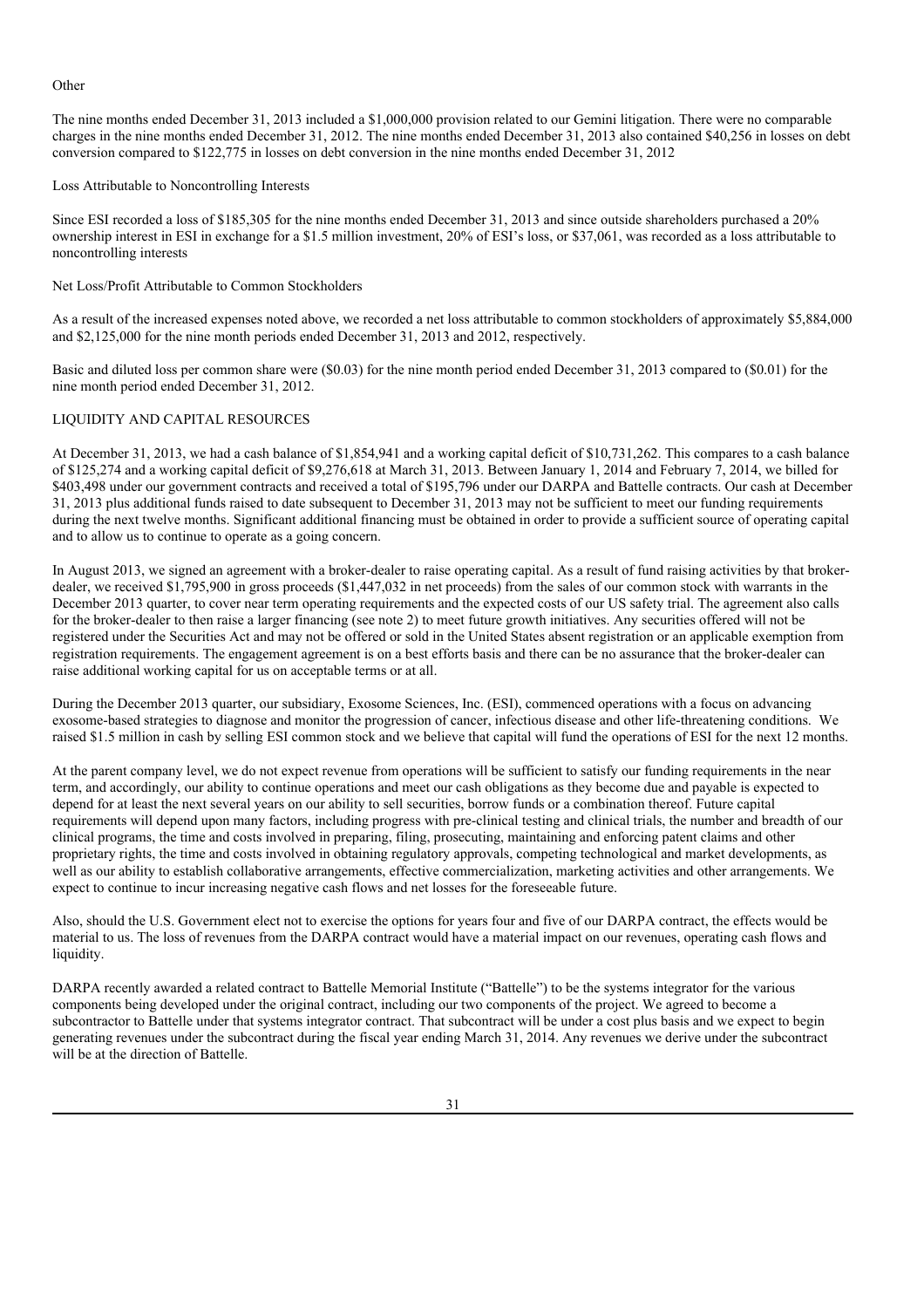Beyond the immediate future, we currently believe that the following four areas may generate revenue for us:

- (1) Developing future products using the Aethlon ADAPTTM system with drug industry collaborators. Revenues in this area could come from product development fees, fees from research, regulatory and manufacturing support or from downstream royalties;
- (2) Applying for and winning additional U.S. Government grant or contract income; and
- (3) Licensing or selling our ELLSA research diagnostic tools that identify and quantify exosomes through our recently launched ESI subsidiary.

## Cash Flows

Cash flows from operating, investing and financing activities, as reflected in the accompanying Condensed Consolidated Statements of Cash Flows, are summarized as follows (in thousands):

|                                 | (\$ In thousands)<br>For the nine months ended |  |                      |  |  |
|---------------------------------|------------------------------------------------|--|----------------------|--|--|
|                                 | December 31,<br>2013                           |  | December 31.<br>2012 |  |  |
| Cash (used in) provided by:     |                                                |  |                      |  |  |
| Operating activities            | (1, 584)                                       |  | (1,577)              |  |  |
| Investing activities            | (61)                                           |  |                      |  |  |
| Financing activities            | 3,375                                          |  | 1,541                |  |  |
| Net increase (decrease) in cash | 1,730                                          |  | (36)                 |  |  |

NET CASH FROM OPERATING ACTIVITIES. We used cash in our operating activities due to our losses from operations. Net cash used in operating activities was approximately \$1,584,000 in the nine months ended December 31, 2013 compared to net cash used in operating activities of approximately \$1,577,000 in the nine months ended December 31, 2012. The following table notes significant factors in our operating activities in each period:

|                                           | 9 Months Ended | 9 Months Ended |  |
|-------------------------------------------|----------------|----------------|--|
| (\$ In Thousands)                         | 12/31/13       | 12/31/12       |  |
| Net Loss                                  | (5,920)        | (2,125)<br>S   |  |
| Adjust for change in derivative liability | 2,305          | (1,746)        |  |
| Sub-total                                 | (3,615)        | (3,871)        |  |
| Adjust for:                               |                |                |  |
| Amortization of debt discount             |                | 586            |  |
| Litigation accrual                        | 1,000          |                |  |
| Stock based compensation                  | 223            | 571            |  |
| Collection of accounts receivable         | 164            | 400            |  |
| Other factors                             | 639            | 737            |  |
| Net cash used in operating activities     | (1, 584)       | (1,577)        |  |

NET CASH FROM INVESTING ACTIVITIES. During the nine months ended December 31, 2013, we purchased approximately \$61,000 of equipment. During the months ended December 31, 2012, we did not have any investing activities.

NET CASH FROM FINANCING ACTIVITIES. Net cash generated from financing activities increased from approximately \$1,541,000 in the nine months ended December 31, 2012 to approximately \$3,375,000 in the nine months ended December 31, 2013. Included in net cash provided by financing activities in the 2013 period was \$400,000 in notes payable from two directors, of which we repaid \$200,000, and \$3,175,000 in proceeds from the issuance of common stock. Approximately \$1,675,000 of that equity was raised by the parent company and \$1,500,000 was raised by our ESI subsidiary.

In the 2012 period, we received \$1,571,000 in proceeds from the issuance of common stock which was partially offset by approximately \$30,000 in repayments of notes payable and related accrued interest in cash.

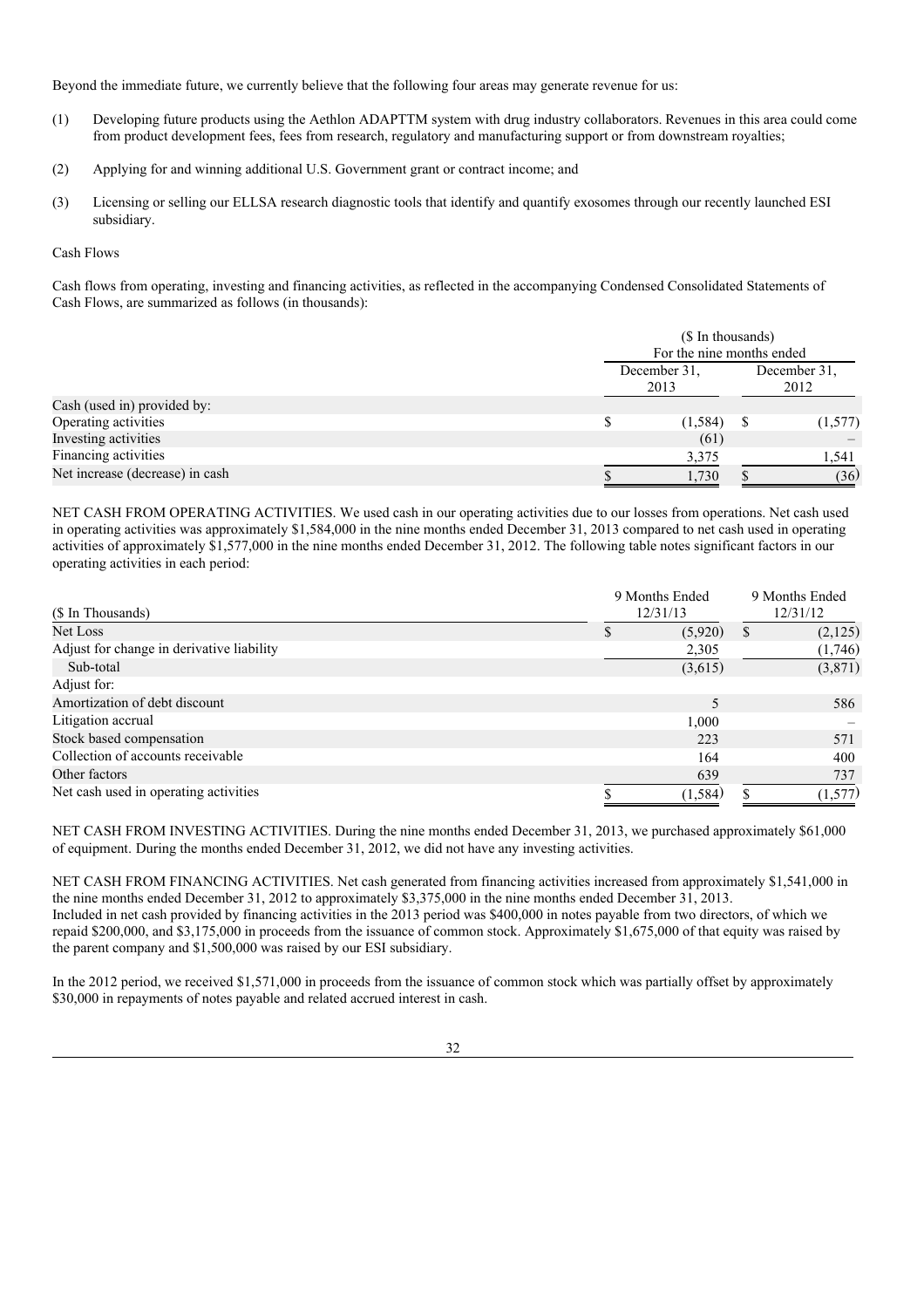A decrease in working capital during the nine months ended December 31, 2013 in the amount of approximately \$1,454,000 changed our negative working capital position to approximately (\$10,731,000) at December 31, 2013 from a negative working capital of approximately (\$9,277,000) at March 31, 2013. The most significant factor in the decrease in working capital noted above was an increase of approximately \$1,988,000 in the fair value of derivative liabilities. That increase was largely driven by the increase in our share price from March 31, 2013 to December 31, 2013.

At the date of this filing, we plan to invest significantly into purchases of our raw materials and into our contract manufacturing arrangement as well as other costs of our safety trial in the US subject to successfully raising additional capital.

## CRITICAL ACCOUNTING POLICIES

The preparation of condensed consolidated financial statements in conformity with accounting principles generally accepted in the United States of America requires the Company to make a number of estimates and assumptions that affect the reported amounts of assets and liabilities and disclosure of contingent assets and liabilities at the date of the financial statements. Such estimates and assumptions affect the reported amounts of expenses during the reporting period. On an ongoing basis, we evaluate estimates and assumptions based upon historical experience and various other factors and circumstances. We believe our estimates and assumptions are reasonable in the circumstances; however, actual results may differ from these estimates under different future conditions.

We believe that the estimates and assumptions that are most important to the portrayal of our financial condition and results of operations, in that they require the most difficult, subjective or complex judgments, form the basis for the accounting policies deemed to be most critical to us. These critical accounting policies relate to revenue recognition, measurement of stock purchase warrants issued with notes payable, beneficial conversion feature of convertible notes payable, impairment of intangible assets and long lived assets, stock compensation, and the classification of warrant obligations, and evaluation of contingencies. We believe estimates and assumptions related to these critical accounting policies are appropriate under the circumstances; however, should future events or occurrences result in unanticipated consequences, there could be a material impact on our future financial condition or results of operations.

There have been no changes to our critical accounting policies as disclosed in our Form 10-K for the year ended March 31, 2013.

## OFF-BALANCE SHEET ARRANGEMENTS

We have no obligations required to be disclosed herein as off-balance sheet arrangements.

## ITEM 3. QUANTITATIVE AND QUALITATIVE DISCLOSURES ABOUT MARKET RISK.

As a Smaller Reporting Company as defined by rule 12b-2 of the Exchange Act and in Item 10(f)(1) of Regulation S-K, we are electing scaled disclosure reporting obligations and therefore are not required to provide the information requested by this item.

## ITEM 4. CONTROLS AND PROCEDURES.

## DISCLOSURE CONTROLS AND PROCEDURES

Under the supervision and with the participation of our management, including our Chief Executive Officer ("CEO") and our Chief Financial Officer ("CFO"), we evaluated the effectiveness of the design and operation of our disclosure controls and procedures (as defined in Rules 13a-15(e) and 15d-15(e) of the Exchange Act) as of a date as of the end of the period covered by this Quarterly Report.

Based on such evaluation, our CEO and CFO concluded that, as of the end of such period, our disclosure controls and procedures are not effective in recording, processing, summarizing and reporting, on a timely basis, information required to be disclosed by us in the reports that we file or submit under the Exchange Act and are not effective in ensuring that information required to be disclosed by us in the reports that we file or submit under the Exchange Act is accumulated and communicated to our management, including our CEO and CFO, as appropriate to allow timely decisions regarding required disclosure.

## CHANGES IN INTERNAL CONTROL OVER FINANCIAL REPORTING

There have been no changes in our internal control over financial reporting during the last fiscal quarter that have materially affected, or are reasonably likely to materially affect, our internal control over financial reporting.

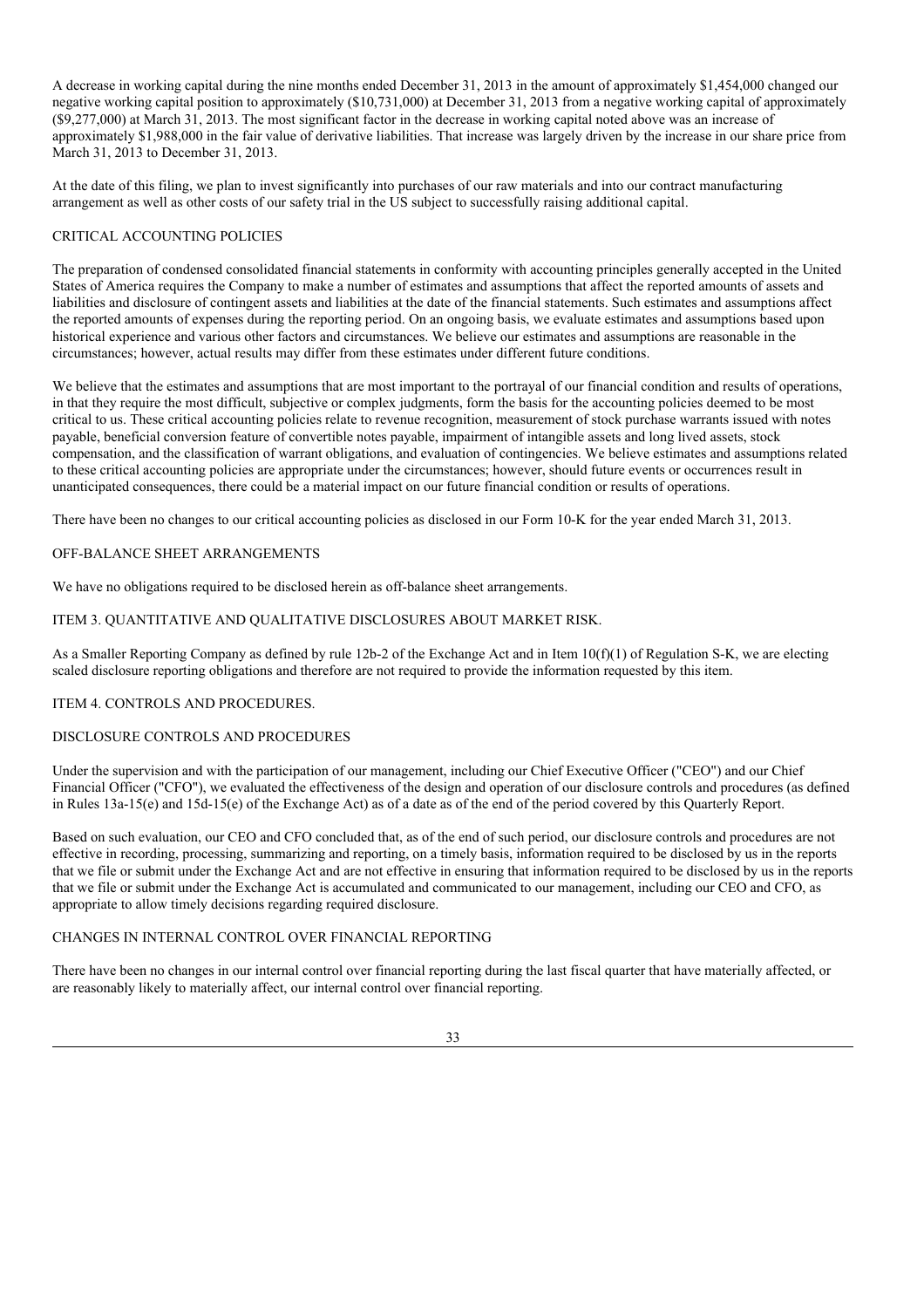## PART II. OTHER INFORMATION

#### ITEM 1. LEGAL PROCEEDINGS.

From time to time, claims are made against us in the ordinary course of business, which could result in litigation. Claims and associated litigation are subject to inherent uncertainties and unfavorable outcomes could occur, such as monetary damages, fines, penalties or injunctions prohibiting us from selling one or more products or engaging in other activities.

The occurrence of an unfavorable outcome in any specific period could have a material adverse effect on our results of operations for that period or future periods. Other than as set forth here, we are not presently a party to any pending or threatened legal proceedings.

On July 5, 2012, Gemini Master Fund, Ltd., a Cayman Islands company ("Gemini"), filed a complaint against us in the Supreme Court of the State of New York, County of New York, entitled Gemini Master Fund Ltd. v. Aethlon Medical, Inc., Index No. 652358/2012 (the "Complaint"). In the Complaint, Gemini is seeking relief both in the form of money damages and delivery of shares of our common stock. The Complaint alleges, among other things, that we are in default of a certain promissory note originally issued to Gemini on February 12, 2010 by failing to pay the note in full and by failing to honor certain requests by Gemini to convert principal and interest under the note into shares of the Company's common stock. The Complaint also alleges that we failed to issue shares upon the presentation of an exercise notice under a warrant originally issued to Gemini on November 22, 2010. The lawsuit also alleges that we should have issued shares pursuant to the exercise of a warrant issued in 2009. We believe that we have defenses to the claims asserted and we continue to vigorously defend the lawsuit. The parties in the lawsuit have filed cross motions for summary judgment on some of the claims. No trial date has yet been set. There can be no assurances, however, that the litigation will be decided in our favor as to all, or any part, of Gemini's Complaint. An adverse decision in the litigation could have an adverse effect on our operations and could be dilutive to our shareholders.

In relation to this matter, we accrued \$1,000,000 at December 31, 2013 for possible settlement. Although the parties to the lawsuit are in on-going settlement discussions at the time this Form 10-Q is filed and no assurance exists that a settlement will be reached, the accrual was made based on the possibility that a settlement might be reached that would result in the issuance of equity instruments to satisfy the exercise of various warrants. The accrual is included in other expense and other current liabilities on the accompanying condensed consolidated financial statements.

## ITEM 1A. RISK FACTORS.

As a Smaller Reporting Company as defined by rule 12b-2 of the Exchange Act and in Item 10(f)(1) of Regulation S-K, we are electing scaled disclosure reporting obligations and therefore are not required to provide the information requested by this item.

# ITEM 2. UNREGISTERED SALES OF EQUITY SECURITIES AND USE OF PROCEEDS.

During the three months ended December 31, 2013, we issued the following securities which were not registered under the Securities Act of 1933, as amended, and have not been included previously in a Current Report on Form 8-K. We did not employ any form of general solicitation or advertising in connection with the offer and sale of the securities described below. In addition, we believe the purchasers of the securities are "accredited investors" for the purpose of Rule 501 of the Securities Act. For these reasons, among others, the offer and sale of the following securities were made in reliance on the exemption from registration provided by Section 4(2) of the Securities Act or Regulation D promulgated by the SEC under the Securities Act:

In July 2013, we borrowed \$400,000 from two of our directors under two 90 day notes for \$200,000 each bearing 10% interest (the "Notes"). The Notes allow at the discretion of the holders if we did not pay back those loans by October 9, 2013 (i) to convert their principal and accrued interest into shares of common stock at \$0.088 per share (the "Conversion Price") and (ii) receive warrants to purchase common stock equal to 50% of the principal converted under the Notes, with an exercise price of \$0.132 per share. Additionally, there was a provision for a penalty interest rate of 12%.

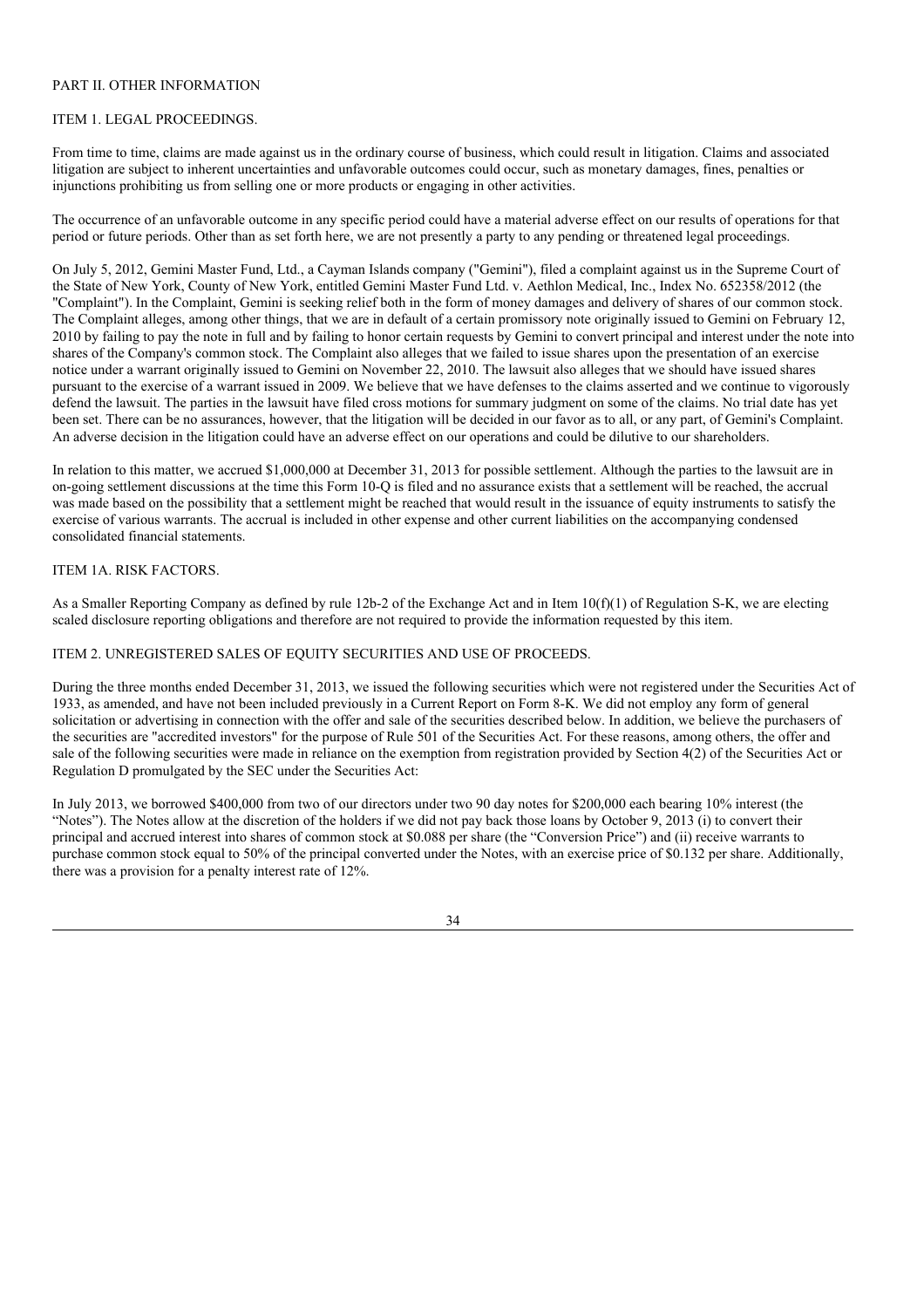That potential conversion price and warrant exercise price were based on the same pricing mechanism that we have used in prior equity unit financings since March 2012 (see Note 6) which are based on 80% of the then current market price of our common stock and with the warrant exercise price based on 120% of the same then current market price. We initially reserved 6,931,818 shares of common stock to support the conversion in full of the Notes and accrued interest as well as the exercise in full of the warrants (should such conversion and/or issuance occur).

We subsequently paid back one of those loans in December 2013 along with all accrued interest in the amount of \$9,367. That repayment extinguished all potential common stock and warrant issuance provisions of the Note.

The holder of the second Note agreed to extend the expiration date of his Note to July 31, 2014.

During the three months ended December 31, 2013, a warrant holder exercised 2,805,000 warrants to receive 1,577,736 shares in cashless exercise transactions.

During the three months ended December 31, 2013, we issued 1,465,200 shares of restricted common stock to the holders of two notes issued by us in exchange for the partial or full conversion of accrued interest in an aggregate amount of \$80,000 at an average conversion price of \$0.05 per share.

During the three months ended December 31, 2013, we entered into a unit purchase agreement (the "Unit Purchase Agreement") and subscription agreements (the "Subscription Agreements") with 22 accredited investors (collectively, the "Purchasers"), pursuant to which the Purchasers purchased an aggregate of 143.67 units (collectively, the "Units") from us, with each Unit consisting of (a) one hundred thousand (100,000) shares of our common stock, at a purchase price of \$0.125 per share and (b) a warrant to purchase fifty thousand (50,000) shares of common stock (collectively, the "Warrants"). The Purchasers acquired an aggregate of 14,367,200 shares of common stock and Warrants to acquire up to an aggregate of 7,183,600 shares of common stock for an aggregate purchase price of \$1,795,900. The net proceeds that we received totaled \$1,447,032. In accordance with the terms of the Unit Purchase Agreement, the offering of securities thereunder terminated on December 31, 2013.

A FINRA registered broker-dealer was engaged as placement agent in connection with the above Unit Purchase Agreement. We paid the placement agent an aggregate cash fee in the amount of \$270,508 and have issued or will issue the placement agent or its designees Warrants to purchase an aggregate of 2,155,080 shares of Common Stock.

The Warrants issued to the Purchasers and the placement agent (each, a "Holder") are exercisable for a period of five years from the date of issuance at an exercise price of \$0.22, subject to adjustment. A Holder may exercise a Warrant by paying the exercise price in cash or by exercising the Warrant on a cashless basis. In the event a Holder exercises a Warrant on a cashless basis, we will not receive any proceeds. The exercise price of the Warrants is subject to customary adjustments provisions for stock splits, stock dividends, recapitalizations and the like. Each Holder has contractually agreed to restrict its ability to exercise its Warrant such that the number of shares of the common stock held by the Holder and its affiliates after such exercise does not exceed 4.99% of the our then issued and outstanding shares of common stock.

35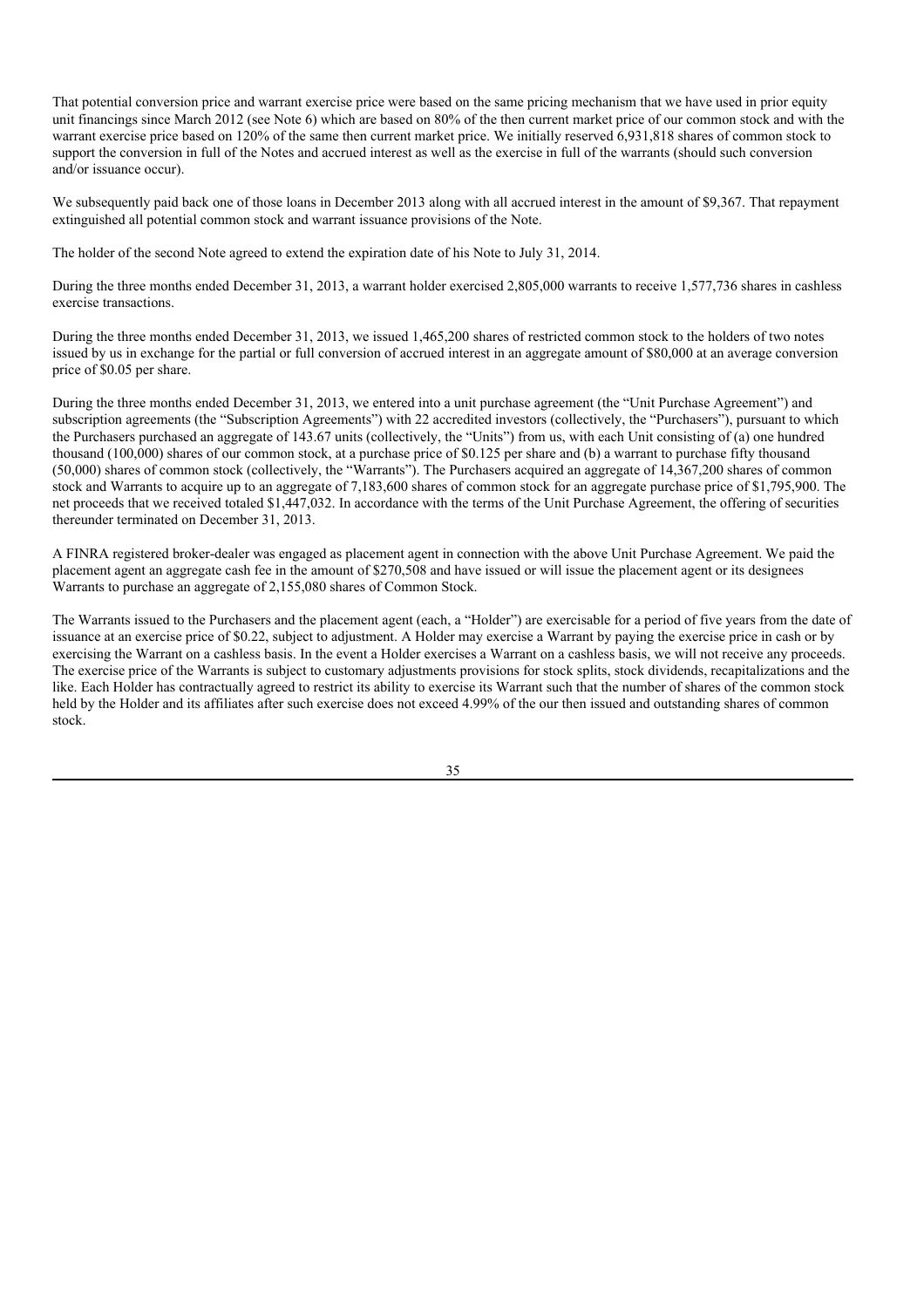## Exosome Sciences, Inc. Unregistered Sales of Equity Securities

In October 2013, ESI, at that time a wholly owned subsidiary of ours, issued a total of 3 promissory notes (collectively, the "Shah Notes") in the aggregate principal amount of \$250,000 to Dr. Chetan Shah, a director of the Company, in exchange for Dr. Shah's loan of funds in the same aggregate amount to ESI. Each Shah Note bore interest at the rate of 10% per annum and was due and payable in full, including all accrued interest thereon, one year from the date of issuance. The Shah Notes were unsecured and did not provide for conversion of the debt into any other security. The Notes were not guaranteed by us.

On November 21, 2013, ESI, prior to the transaction described herein, a wholly owned diagnostic subsidiary of ours, entered into a stock purchase agreement (the "Stock Purchase Agreement") with twelve accredited investors (collectively, the "Purchasers"), pursuant to which the Purchasers purchased an aggregate of 220,000 shares of ESI's common stock, par value \$.001 per share (the "Common Stock"), at a purchase price of \$5.00 per share, for an aggregate purchase price of \$1,100,000, or a post money valuation of \$7,100,000 for ESI. As a result of the transaction, our percentage ownership of the outstanding capital stock of ESI was reduced from 100% to approximately 84.5%.

On December 13, 2013, ESI entered into a stock purchase agreement (the "Stock Purchase Agreement") with three accredited investors (collectively, the "Purchasers"), pursuant to which the Purchasers purchased an aggregate of 80,000 shares of ESI's common stock, par value \$.001 per share (the "Common Stock"), at a purchase price of \$5.00 per share, for an aggregate purchase price of \$400,000, or a post money valuation of \$7,500,000 for ESI. The aggregate gross proceeds received by ESI under the Stock Purchase Agreement were \$1,500,000, including the \$1,100,000 of sales on November 21, 2013 noted above (the "Prior Sales"). As a result of the transaction, including the Prior Sales, the Company's percentage ownership of the outstanding capital stock of ESI was reduced from 100% to 80%.

One of the Purchasers, Dr. Chetan Shah, is a director of the Company. Dr. Shah purchased 70,000 ESI shares for an aggregate purchase price of \$350,000, \$100,000 of which was paid in cash and \$250,000 of which was paid by conversion of the total principal outstanding of \$250,000 under the Shah Notes previously issued to Dr. Shah by ESI. Dr. Shah did not participate in the negotiation of the purchase and sale terms, including price per share. His participation in the offering was on the same terms and conditions as offered to the other Purchasers. The accrued interest of \$4,583 on the Shah Notes was paid in cash to Dr. Shah by ESI following the conversion of the Shah Notes into ESI shares as noted above.

## ITEM 3. DEFAULTS UPON SENIOR SECURITIES.

As of the date of this report, various promissory and convertible notes payable in the aggregate principal amount of \$2,067,916 have reached maturity and are past due. We are continually reviewing other financing arrangements to retire all past due notes. At December 31, 2013, we had accrued interest in the amount of \$1,061,046 associated with these notes and accrued liabilities payable.

ITEM 4. MINE SAFETY DISCLOSURES.

We have no disclosure applicable to this item.

ITEM 5. OTHER INFORMATION.

In January 2014, Franklyn Barry, Jr. was named the chair of our Board's audit committee.

36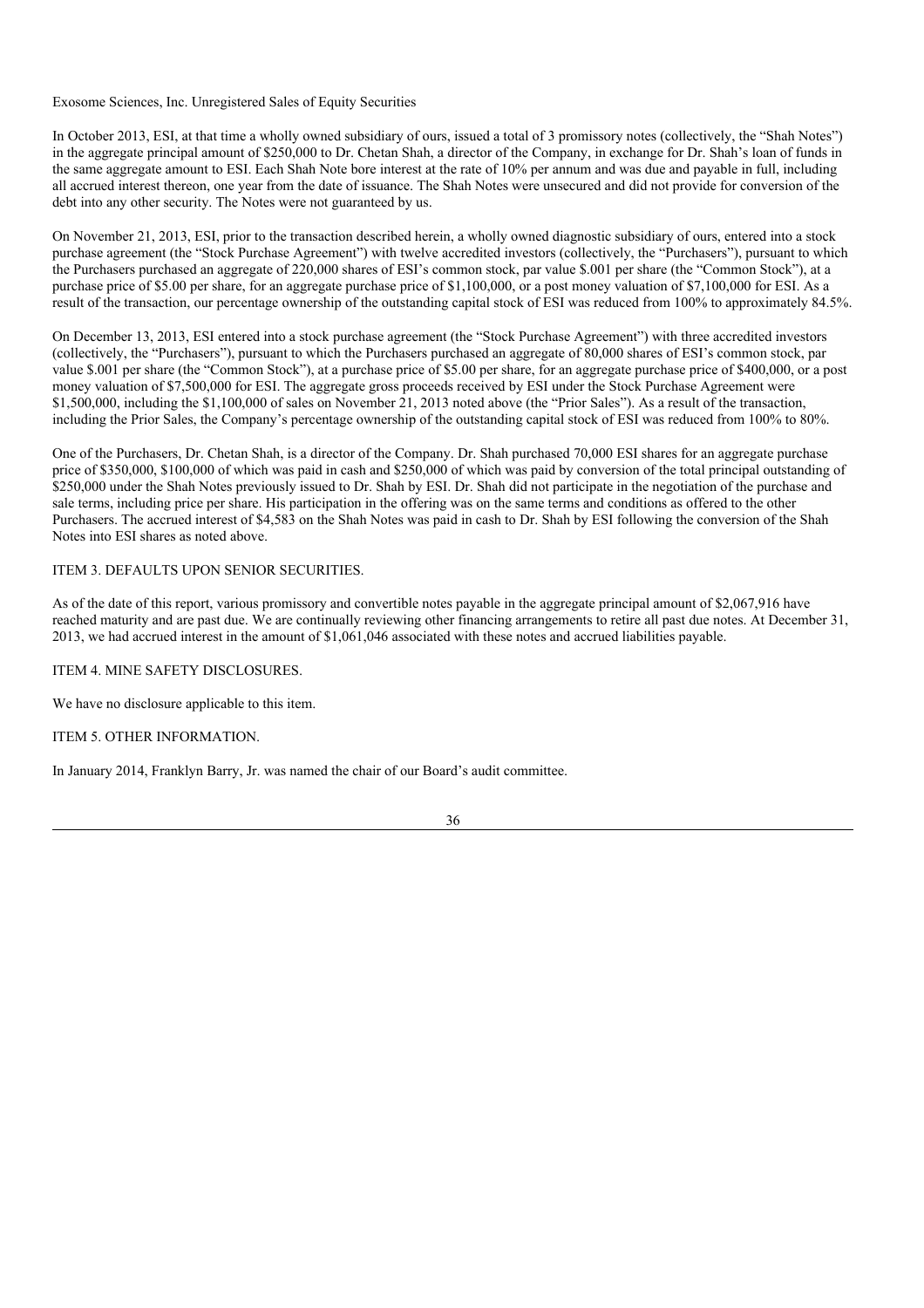#### ITEM 6. EXHIBITS.

(a) Exhibits. The following documents are filed as part of this report:

- 3.1 Articles of Incorporation of Aethlon Medical, Inc., as amended (1)
- 3.2 Bylaws of Aethlon Medical, Inc. (2)
- 4.1 Form of Common Stock Purchase Warrant (October 30, November 12, December 10, and December 30, 2013 sales) (3)
- 10.1 Form of Unit Purchase Agreement (October 30, November 12, December 10, and December 30, 2013 sales) (3)
- 10.2 Form of Subscription Agreement (October 30, November 12, December 10, and December 30, 2013 sales) (3)
- 10.3 Form of Exosome Sciences, Inc. 10% Promissory Note (3)
- 10.4 Form of Exosome Sciences Stock Purchase Agreement (November 21 and December 13, 2013 sales) (4)
- 31.1 Certification of Principal Executive Officer pursuant to Securities Exchange Act rules 13a- 14(a) and 15d-14(a) as adopted pursuant to section 302 of the Sarbanes-Oxley Act of 2002\*
- 31.2 Certification of Principal Financial Officer pursuant to Securities Exchange Act rules 13a- 14(a) and 15d-14(a) as adopted pursuant to section 302 of the Sarbanes-Oxley Act of 2002\*
- 32.1 Certification of Principal Executive Officer pursuant to 18 U.S.C. section 1350, as adopted pursuant to section 906 of the Sarbanes-Oxley Act of 2002\*
- 32.2 Certification of Principal Financial Officer pursuant to 18 U.S.C. section 1350, as adopted pursuant to section 906 of the Sarbanes-Oxley Act of 2002\*
- 101 Interactive Data Files
- \* Filed herewith.
	- (1) Incorporated by reference to the filing of such exhibit with the Company's Annual Report on Form 10-K for the year ended March 31, 2012.
	- (2) Incorporated by reference to the filing of such exhibit with the Company's Quarterly Report on Form 10-Q for the period ended June 30, 2012.
	- (3) Incorporated by reference to the filing of such exhibit with the Company's Current Report on Form 8-K filed on November 6, 2013.
	- (4) Incorporated by reference to the filing of such exhibit with the Company's Current Report on Form 8-K filed on November 21, 2013.

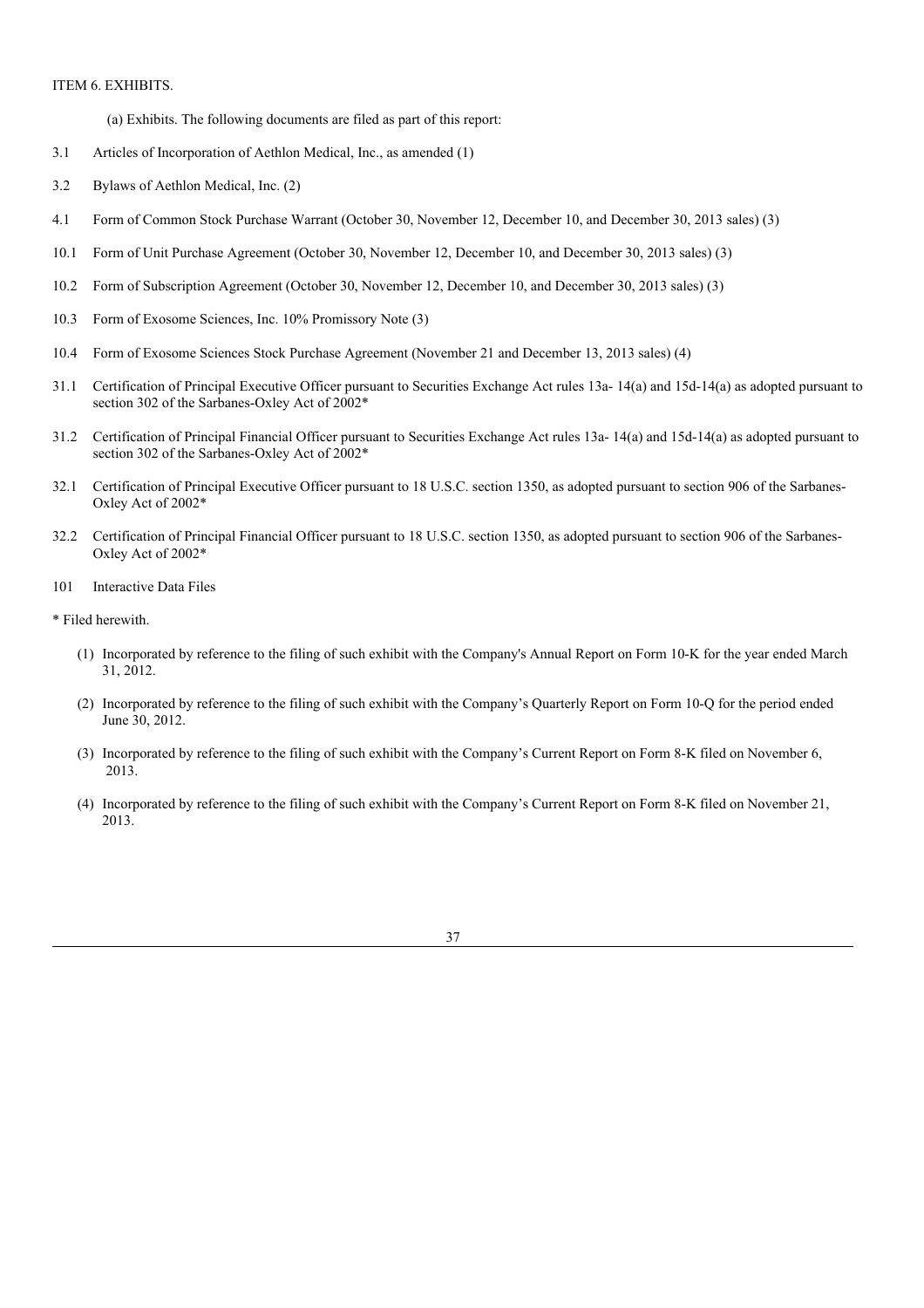## SIGNATURES

Pursuant to the requirements of the Securities Exchange Act of 1934, the registrant has duly caused this report to be signed on its behalf by the undersigned thereunto duly authorized.

Date: February 11, 2014 By: /s/ JAMES B. FRAKES

AETHLON MEDICAL, INC.

JAMES B. FRAKES CHIEF FINANCIAL OFFICER CHIEF ACCOUNTING OFFICER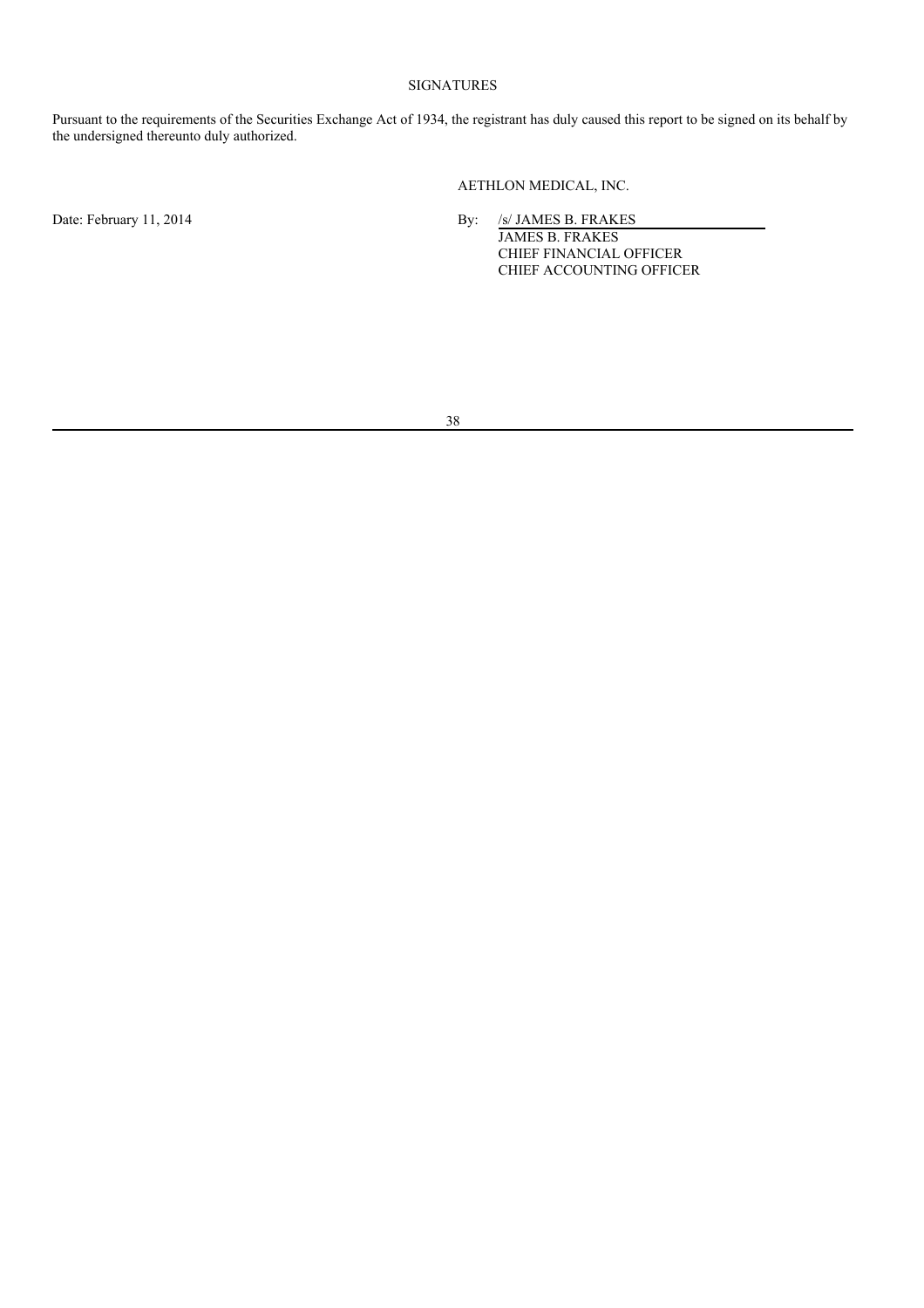## **EXHIBIT 31.1**

## **CERTIFICATION PURSUANT TO RULE 13a-14(a)/15d-14(a), AS ADOPTED PURSUANT TO SECTION 302 OF THE SARBANES-OXLEY ACT OF 2002**

I, James Joyce, certify that:

1. I have reviewed this Quarterly Report on Form 10-Q of Aethlon Medical, Inc.;

2. Based on my knowledge, this report does not contain any untrue statement of a material fact or omit to state a material fact necessary to make the statements made, in light of the circumstances under which such statements were made, not misleading with respect to the period covered by this report;

3. Based on my knowledge, the financial statements, and other financial information included in this Report, fairly present in all material respects the financial condition, results of operations and cash flows of the registrant as of, and for, the periods presented in this report;

4. The registrant's other certifying officer(s) and I are responsible for establishing and maintaining disclosure controls and procedures (as defined in Exchange Act Rules 13a-15(e) and 15d-15(e)) and internal control over financial reporting (as defined in Exchange Act Rules 13a-15(f) and 15d-15(f)) for the registrant and have:

- (a) Designed such disclosure controls and procedures, or caused such disclosure controls and procedures to be designed under our supervision, to ensure that material information relating to the registrant, including its consolidated subsidiaries, is made known to us by others within those entities, particularly during the period in which this report is being prepared;
- (b) Designed such internal control over financial reporting, or caused such internal control over financial reporting to be designed under our supervision, to provide reasonable assurance regarding the reliability of financial reporting and the preparation of financial statements for external purposes in accordance with generally accepted accounting principles;
- (c) Evaluated the effectiveness of the registrant's disclosure controls and procedures and presented in this report our conclusions about the effectiveness of the disclosure controls and procedures, as of the end of the period covered by this report based on such evaluation; and
- (d) Disclosed in this report any change in the registrant's internal control over financial reporting that occurred during the registrant's most recent fiscal quarter (the registrant's fourth fiscal quarter in the case of an annual report) that has materially affected, or is reasonably likely to materially affect, the registrant's internal control over financial reporting; and

5. The registrant's other certifying officer(s) and I have disclosed, based on our most recent evaluation of internal control over financial reporting, to the registrant's auditors and the audit committee of the registrant's board of directors (or persons performing the equivalent functions):

- (a) All significant deficiencies and material weaknesses in the design or operation of internal control over financial reporting which are reasonably likely to adversely affect the registrant's ability to record, process, summarize and report financial information; and
- (b) Any fraud, whether or not material, that involves management or other employees who have a significant role in the registrant's internal control over financial reporting.

Date: February 11, 2014

/s/ JAMES A. JOYCE JAMES A. JOYCE CHIEF EXECUTIVE OFFICER (PRINCIPAL EXECUTIVE OFFICER )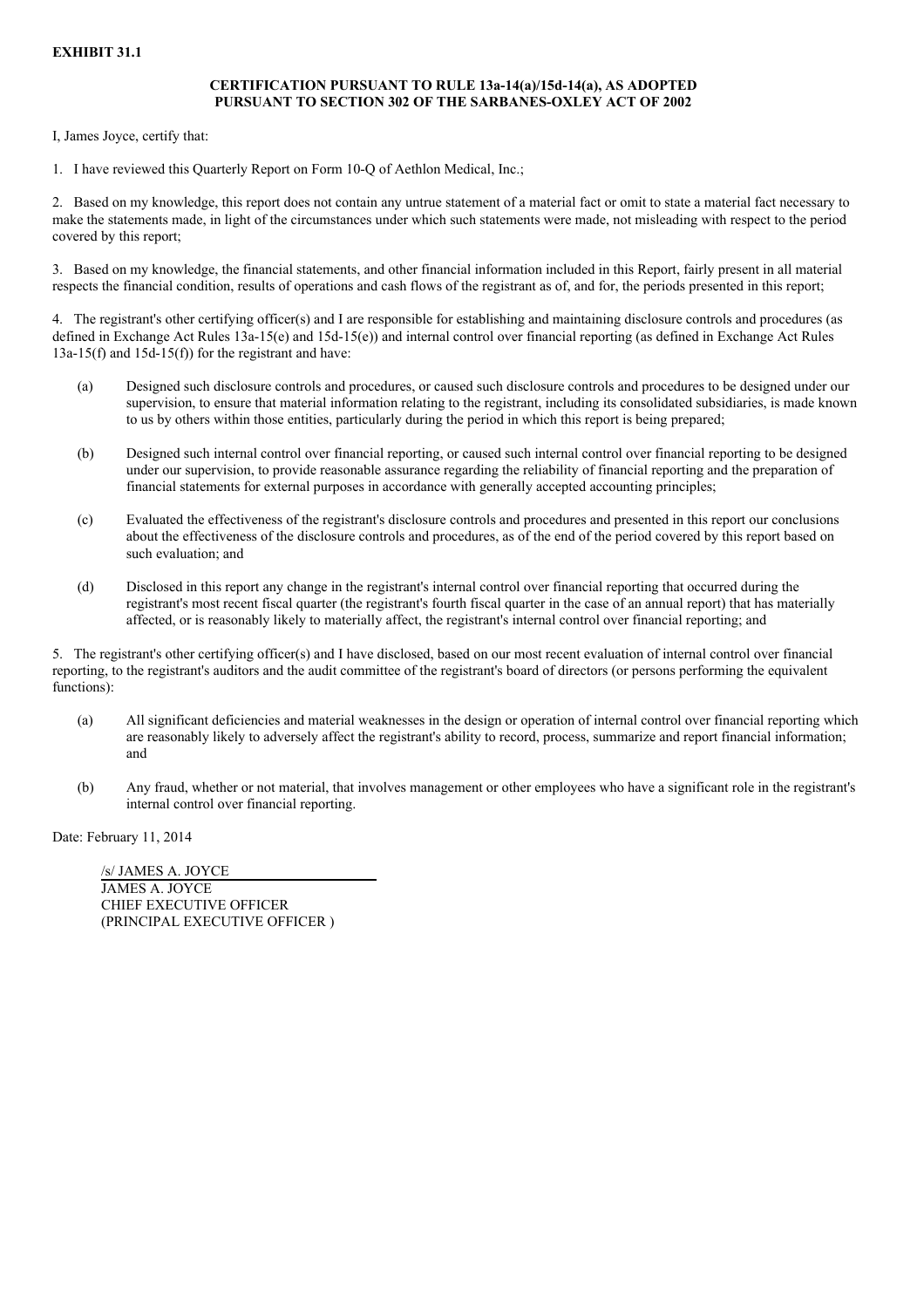## **EXHIBIT 31.2**

## **CERTIFICATION PURSUANT TO RULE 13a-14(a)/15d-14(a), AS ADOPTED PURSUANT TO SECTION 302 OF THE SARBANES-OXLEY ACT OF 2002**

I, James Frakes, certify that:

1. I have reviewed this Quarterly Report on Form 10-Q of Aethlon Medical, Inc.;

2. Based on my knowledge, this report does not contain any untrue statement of a material fact or omit to state a material fact necessary to make the statements made, in light of the circumstances under which such statements were made, not misleading with respect to the period covered by this report;

3. Based on my knowledge, the financial statements, and other financial information included in this Report, fairly present in all material respects the financial condition, results of operations and cash flows of the registrant as of, and for, the periods presented in this report;

4. The registrant's other certifying officer(s) and I are responsible for establishing and maintaining disclosure controls and procedures (as defined in Exchange Act Rules 13a-15(e) and 15d-15(e)) and internal control over financial reporting (as defined in Exchange Act Rules 13a-15(f) and 15d-15(f)) for the registrant and have:

- (a) Designed such disclosure controls and procedures, or caused such disclosure controls and procedures to be designed under our supervision, to ensure that material information relating to the registrant, including its consolidated subsidiaries, is made known to us by others within those entities, particularly during the period in which this report is being prepared;
- (b) Designed such internal control over financial reporting, or caused such internal control over financial reporting to be designed under our supervision, to provide reasonable assurance regarding the reliability of financial reporting and the preparation of financial statements for external purposes in accordance with generally accepted accounting principles;
- (c) Evaluated the effectiveness of the registrant's disclosure controls and procedures and presented in this report our conclusions about the effectiveness of the disclosure controls and procedures, as of the end of the period covered by this report based on such evaluation; and
- (d) Disclosed in this report any change in the registrant's internal control over financial reporting that occurred during the registrant's most recent fiscal quarter (the registrant's fourth fiscal quarter in the case of an annual report) that has materially affected, or is reasonably likely to materially affect, the registrant's internal control over financial reporting; and

5. The registrant's other certifying officer(s) and I have disclosed, based on our most recent evaluation of internal control over financial reporting, to the registrant's auditors and the audit committee of the registrant's board of directors (or persons performing the equivalent functions):

- (a) All significant deficiencies and material weaknesses in the design or operation of internal control over financial reporting which are reasonably likely to adversely affect the registrant's ability to record, process, summarize and report financial information; and
- (b) Any fraud, whether or not material, that involves management or other employees who have a significant role in the registrant's internal control over financial reporting.

Date: February 11, 2014

/s/ JAMES B. FRAKES JAMES B. FRAKES CHIEF FINANCIAL OFFICER (PRINCIPAL FINANCIAL OFFICER)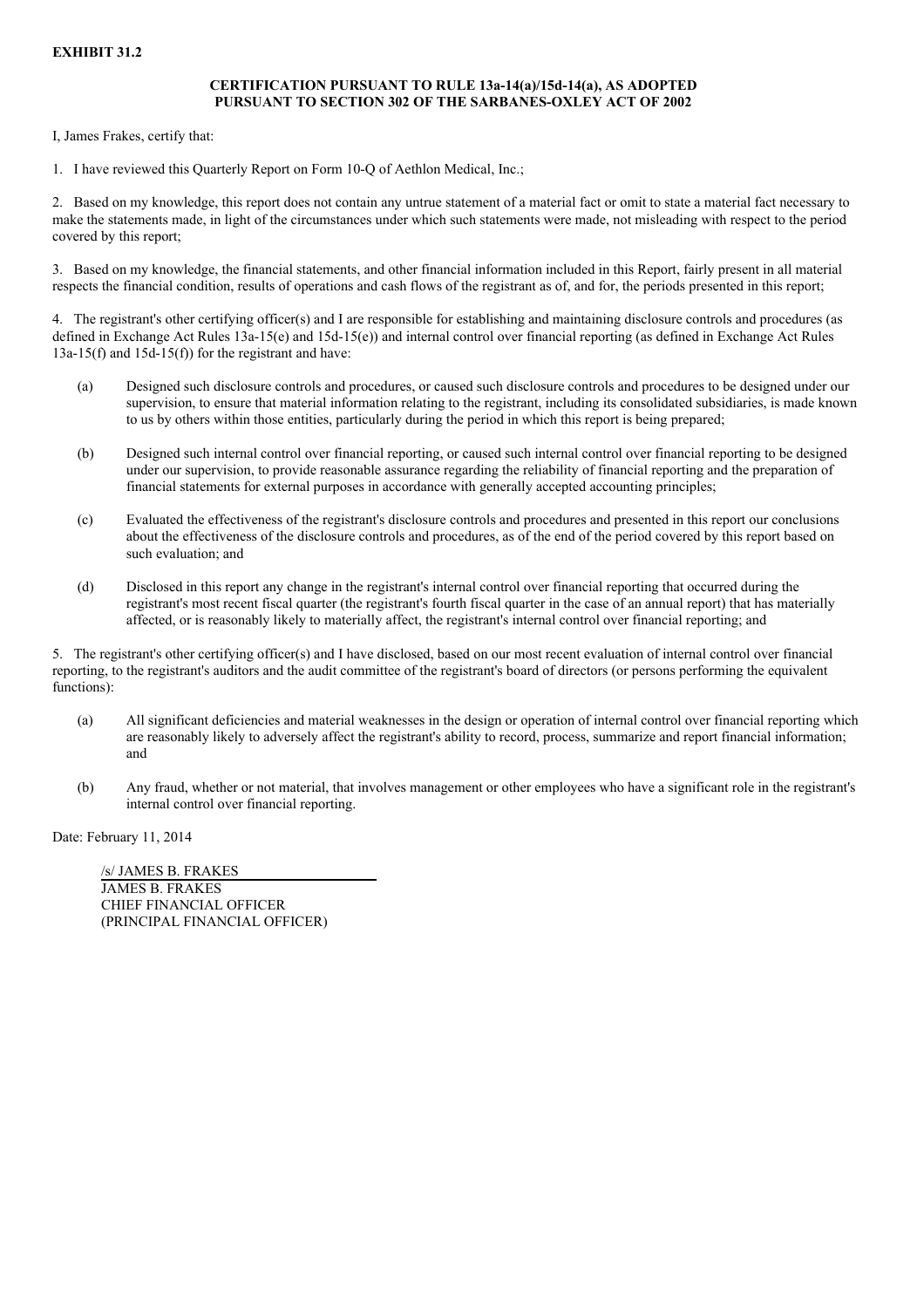#### **CERTIFICATION PURSUANT TO 18 U.S.C. SECTION 1350, AS ADOPTED PURSUANT TO SECTION 906 OF THE SARBANES-OXLEY ACT OF 2002**

In connection with the Quarterly Report of Aethlon Medical, Inc. (the "Registrant") on Form 10-Q for the three month period ended December 31, 2013 as filed with the Securities and Exchange Commission on the date hereof, I, James A. Joyce, Chief Executive Officer of the Registrant, certify, pursuant to 18 U.S.C. Section 1350, as adopted pursuant to Section 906 of the Sarbanes-Oxley Act of 2002, that:

1. Based on my knowledge, the Quarterly Report on Form 10-Q fully complies with the requirements of Section 13(a) or 15(d) of the Securities Exchange Act of 1934, as amended, and

2. The information contained in such Quarterly Report on Form 10-Q fairly presents, in all material respects, the financial condition and results of operations of Aethlon Medical, Inc.

Dated: February 11, 2014 /s/ JAMES A. JOYCE

James A. Joyce Chief Executive Officer Aethlon Medical, Inc.

A signed original of this written statement required by Section 906, or other document authenticating, acknowledging, or otherwise adopting the signature that appears in typed form within the electronic version of this written statement required by Section 906, has been provided to Aethlon Medical, Inc. and will be retained by Aethlon Medical, Inc. and furnished to the Securities and Exchange Commission or its staff upon request.